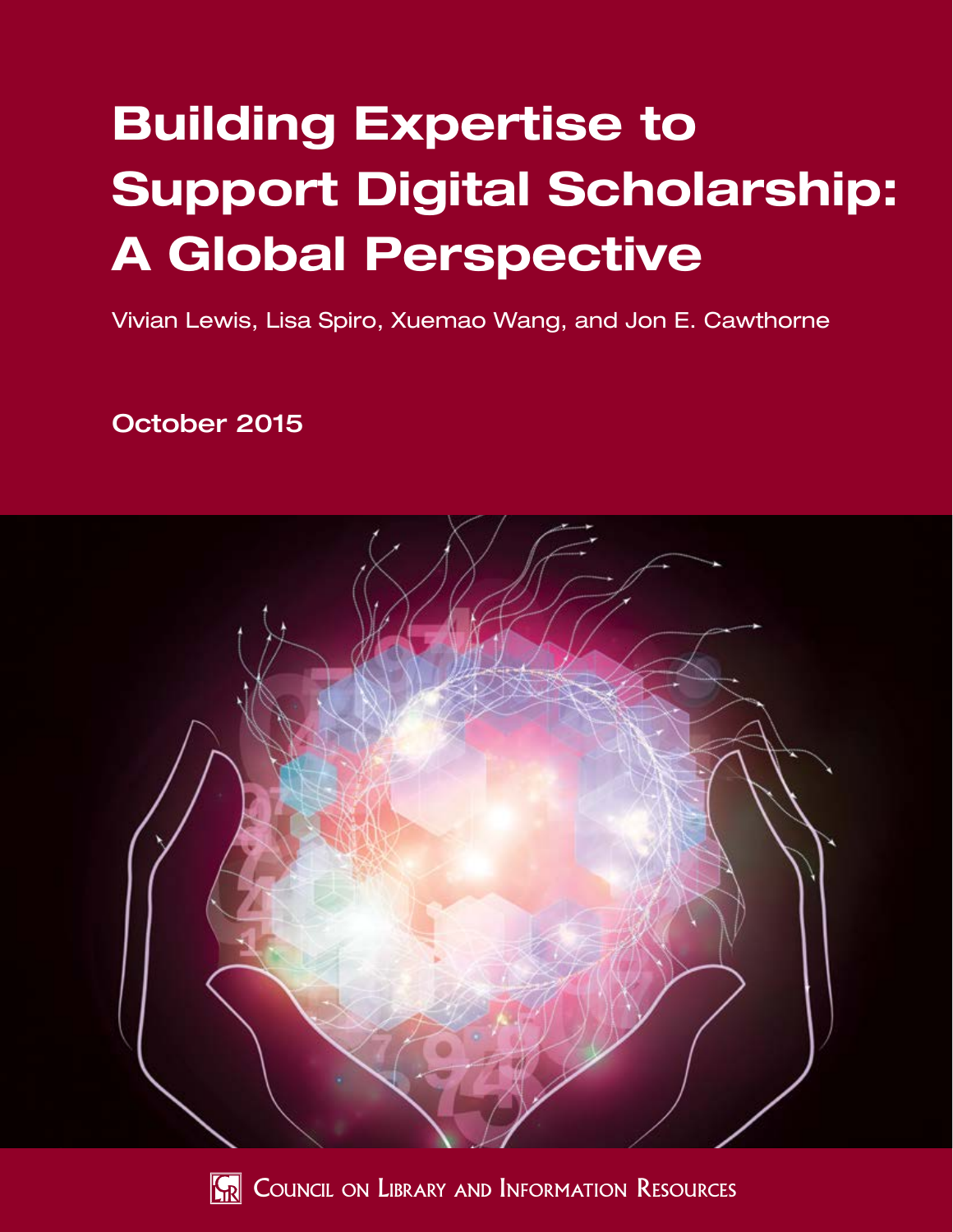ISBN 978-1-932326-51-2 CLIR Publication No. 168 Published by:

**Council on Library and Information Resources 1707 L Street NW, Suite 650 Washington, DC 20036** Web site at http://www.clir.org



Copyright © 2015 by Council on Library and Information Resources. This work is licensed under a Creative Commons Attribution-NonCommercial-ShareAlike 4.0 International License.

Cover illustration: © Shutterstock.com/agsandrew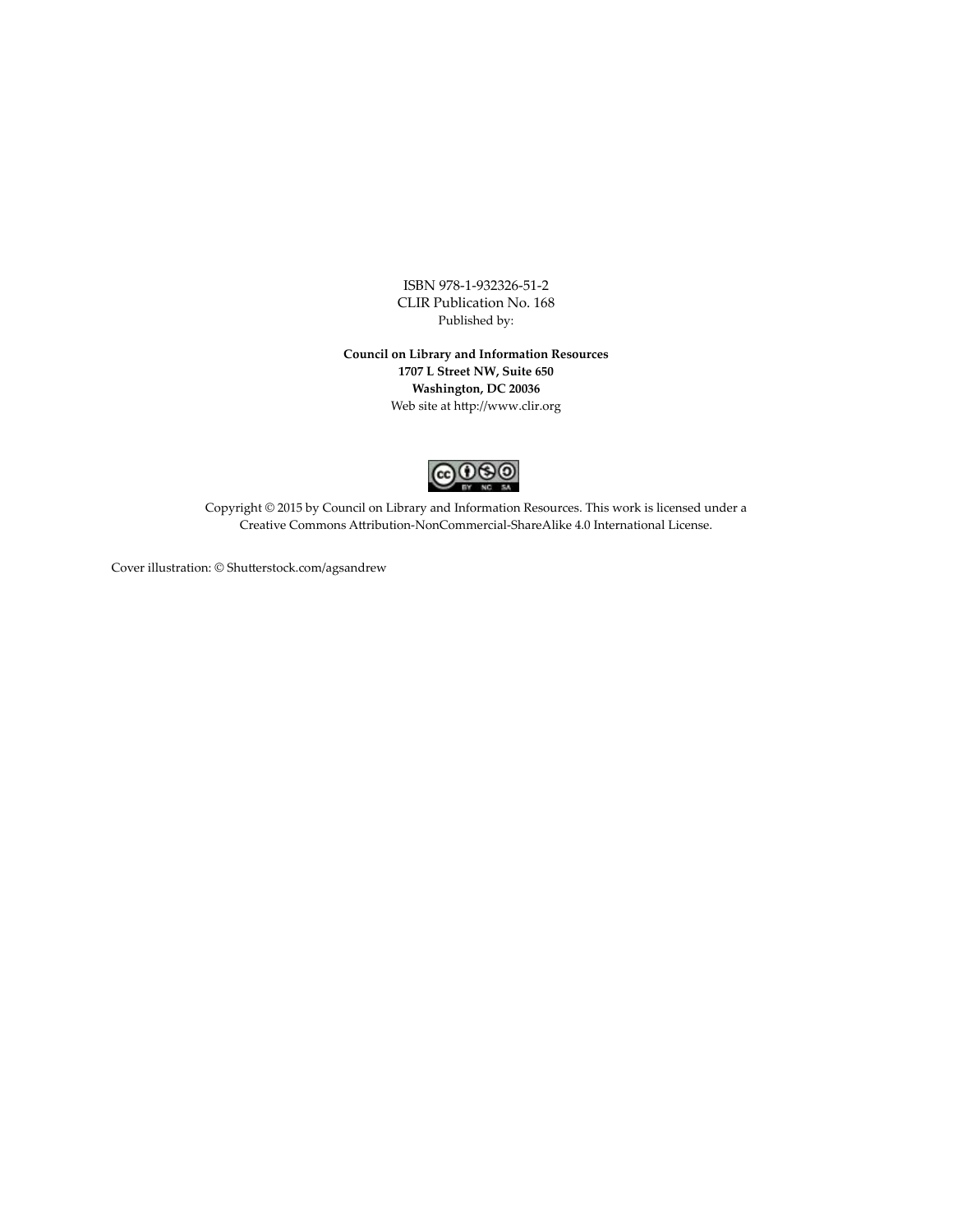# **Contents**

| Skills, Competencies, and Mindsets Important to Digital Scholarship11 |
|-----------------------------------------------------------------------|
| How Skills, Competencies, and Mindsets are Developed  14              |
| Characteristics of Organizations that Enable Continuous Learning 16   |
|                                                                       |
|                                                                       |
|                                                                       |
|                                                                       |
|                                                                       |
| Digital Scholarship Expertise in a Global Context20                   |
|                                                                       |
|                                                                       |
| Role of the Research Library and Campus Computing24                   |
|                                                                       |
| Challenges Faced by Digital Scholarship Organizations 26              |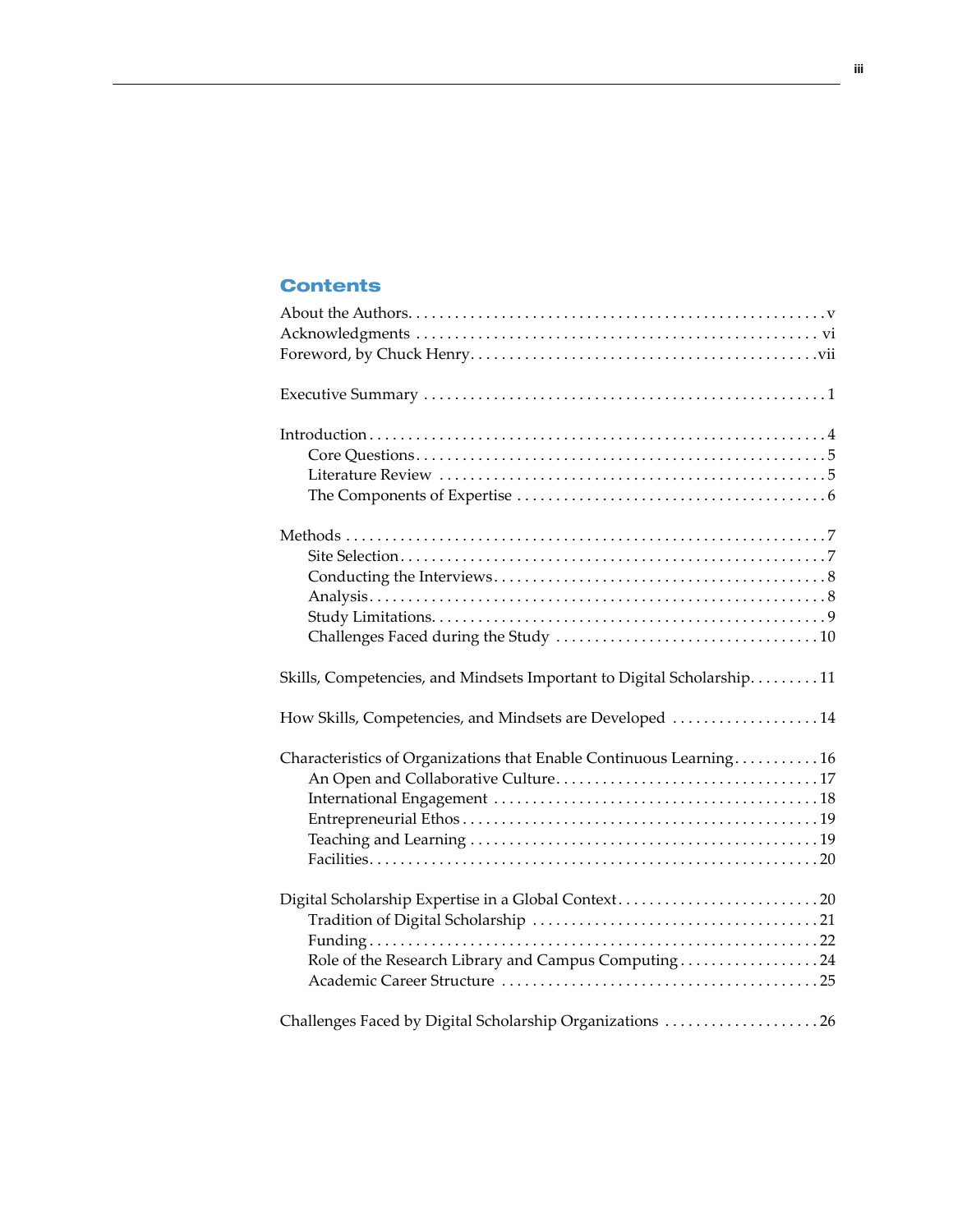| Status Differences between Faculty and Staff 28                            |
|----------------------------------------------------------------------------|
|                                                                            |
|                                                                            |
|                                                                            |
|                                                                            |
|                                                                            |
|                                                                            |
|                                                                            |
|                                                                            |
|                                                                            |
|                                                                            |
|                                                                            |
|                                                                            |
|                                                                            |
| Appendix 1: Profiles of Participating Digital Scholarship Organizations 39 |
|                                                                            |
|                                                                            |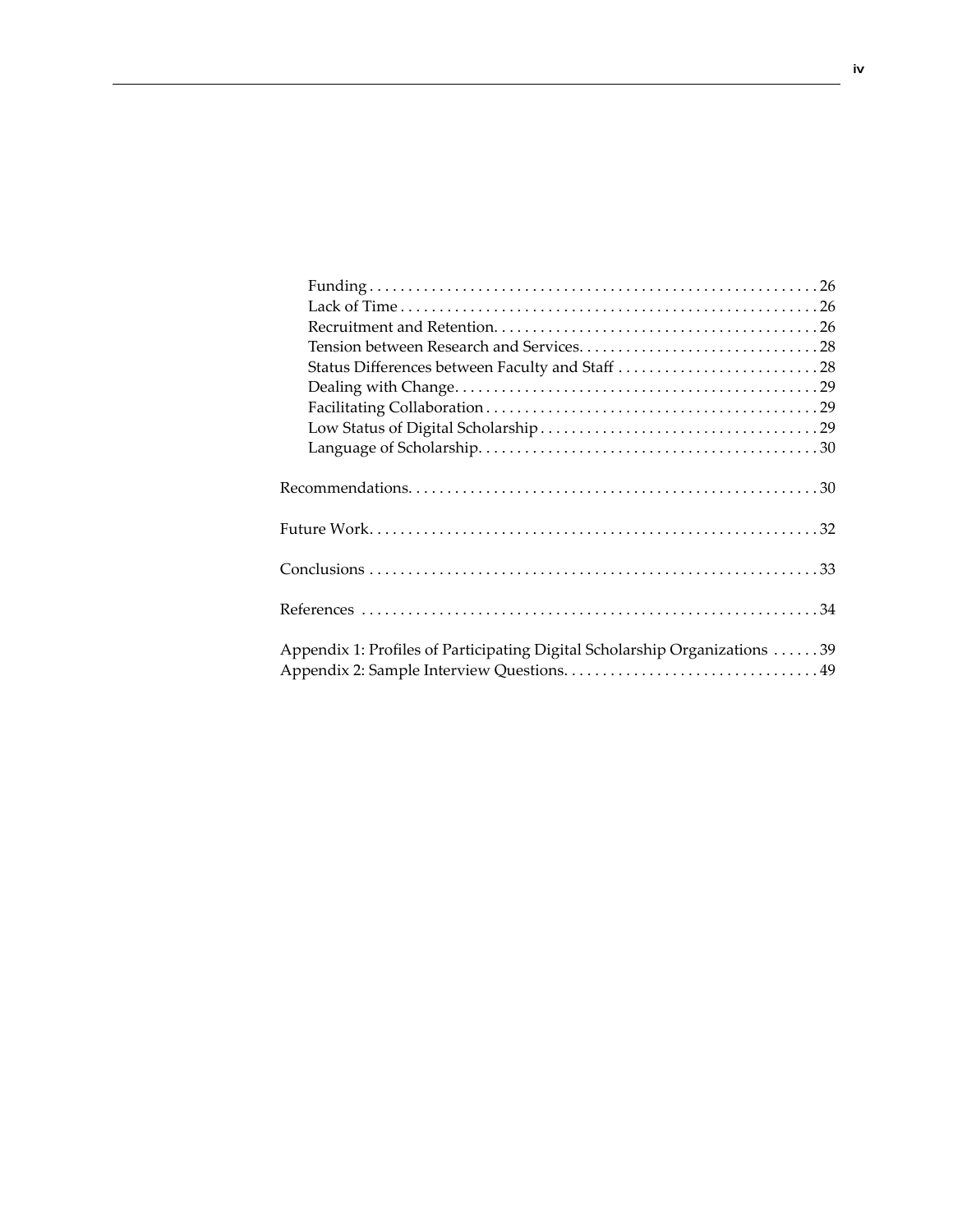## About the Authors

**Vivian Lewis** is university librarian at McMaster University in Hamilton, Ontario, Canada. Prior to assuming that role, she held the portfolio of associate university librarian for organizational development where she oversaw strategic planning, assessment, budget, human resources, and marketing. She is actively involved in the ongoing development of the Lewis & Ruth Sherman Centre for Digital Scholarship at McMaster University. Lewis is vice chair of the Ontario Consortium of University Libraries and a member of the board of directors of the Canadian Association of Research Libraries. She is a frequent speaker and writer on topics associated with strategic planning, assessment, and workforce transformation.

**Lisa Spiro** is executive director of Digital Scholarship Services at Rice University's Fondren Library. Her publications include "'This Is Why We Fight:' Defining the Values of the Digital Humanities,'' in *Debates in the Digital* (University of Minnesota Press 2012), "Opening Up Digital Humanities Education," in *Digital Humanities Pedagogy* (Open Book Publishers 2013), and "Computing and Communicating Knowledge: Collaborative Approaches to Digital Humanities Projects," in *Collaborative Approaches to the Digital in English Studies* (Computers and Composition Digital Press 2012). Spiro was founding editor of the Digital Research Tools (DiRT) wiki, chair of the communications committee for the Alliance of Digital Humanities Organizations, and a member of the executive council of the Association for Computers and the Humanities. Currently she is a member of the steering committee for the Texas Digital Humanities Consortium. She has a PhD in English from the University of Virginia.

**Xuemao Wang** is dean and university librarian of the University of Cincinnati Libraries. He was formerly associate vice provost of University Libraries at Emory University and has also held positions at Johns Hopkins University's Sheridan Libraries, the Metropolitan New York Library Council, Queens Borough Public Library, and Sichuan Institute of Business Administration in China. He holds an MBA from Hofstra University, an MLIS from the University of South Carolina, and an MLS from Kutztown University. He has held leadership positions in the International Federation of Library Associations, is currently serving as director of the board for the Center for Research Libraries, and is a member of multiple committees within the Association of Research Libraries. He also serves as a special advisor to the university's president and provost of China affairs.

**Jon E. Cawthorne** is dean of West Virginia University (WVU) Libraries. He is responsible for Downtown, Evansdale, and Health Sciences Libraries, as well as the WVU Press. Cawthorne recently served as associate dean of public services and assessment at Florida State University Libraries. He has held progressively responsible positions in academic, public, and special library environments. His research interests include leadership, organizational development, and scenario planning for libraries. Cawthorne recently completed his PhD dissertation, "Viewing the Future of University Research Libraries through the Perspectives of Scenarios." He is coauthor, with Joan Giesecke and Debra Pearson, of *Navigating the Future with Scenario Planning: A Guidebook for Librarians* (ACRL 2015).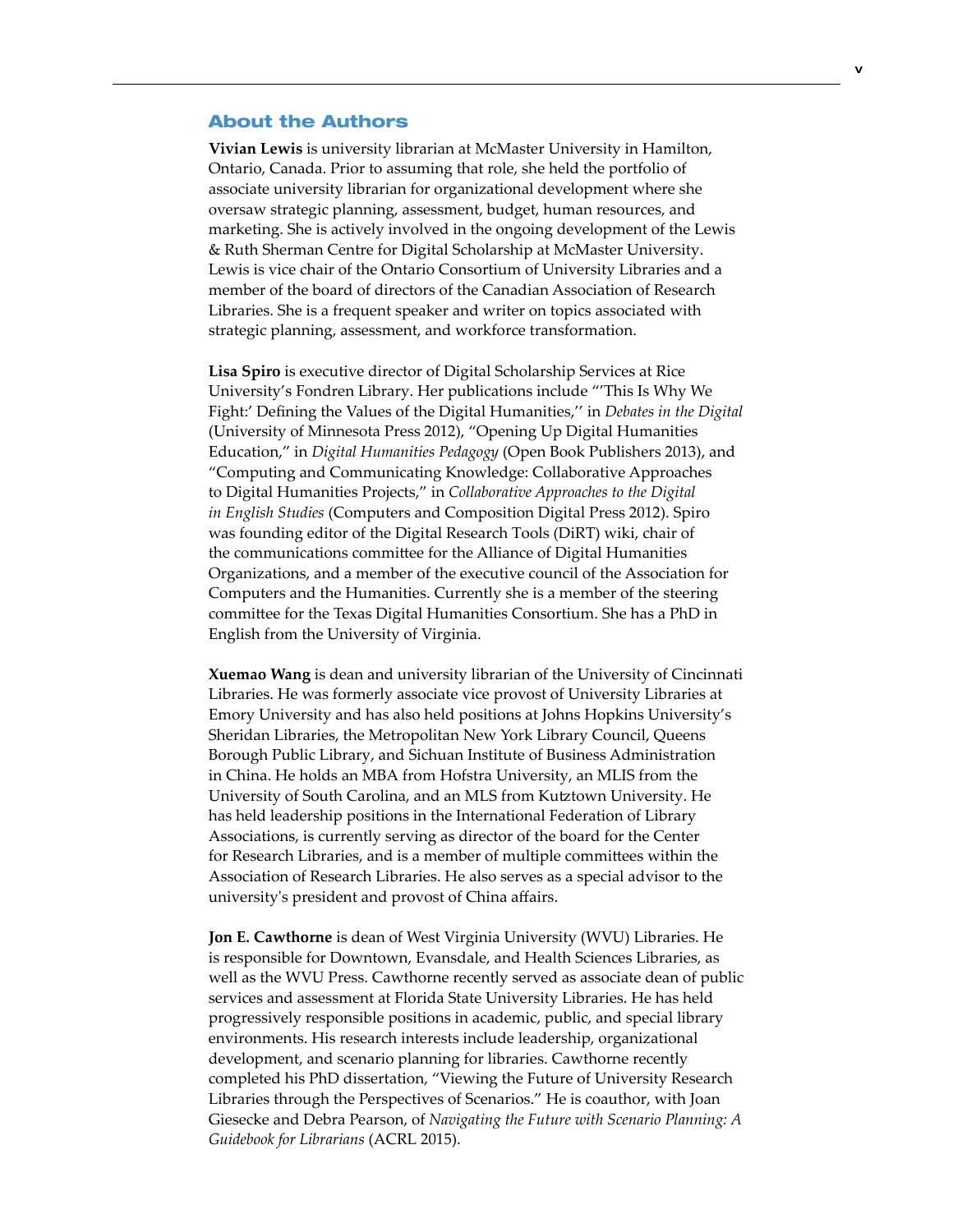## Acknowledgments

Our study would not have been possible without the generosity and hospitality of our hosts and the openness and honesty of our interviewees. We also thank those who recommended places to visit and facilitated our research trips, as well as those who provided feedback on this report. Finally, we are grateful to The Andrew W. Mellon Foundation for enabling us to carry out this work.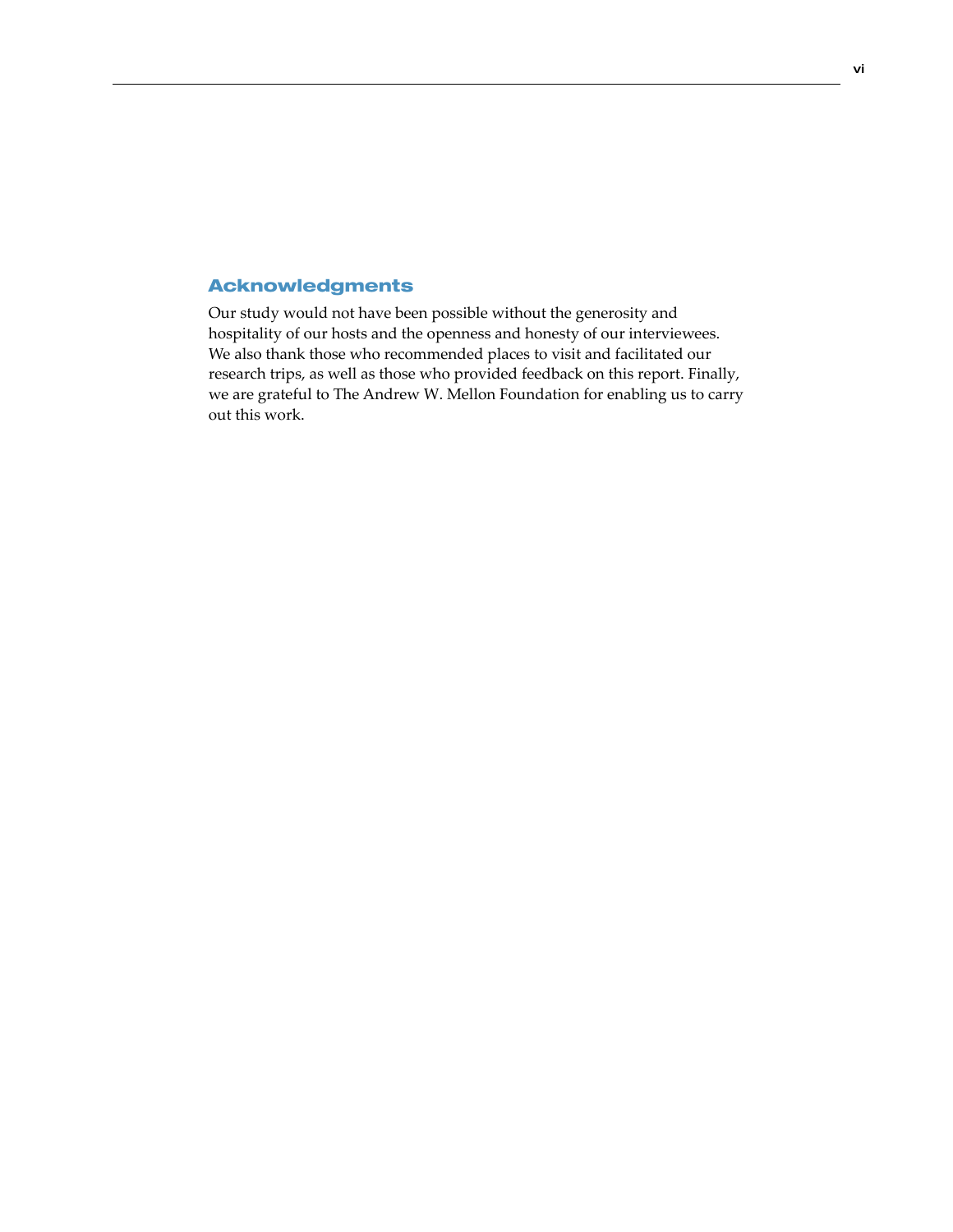## Foreword

"Who the hell wants to hear actors talk?"

This quotation is attributed to Harry Warner, co-founder of Warner Brothers Studios, who incredulously wonders in 1927 why movies that feature actors speaking their lines would be popular. Warner Brothers had pioneered the Vitaphone movie that used recorded background music for its otherwise silent features, which seemed to Harry Warner sufficient. The quote, while amusing, has echoes in nearly every industry over time, as the appearance or prospect of a new technology has challenged and potentially disrupted a successful way of doing business. Higher education has been roiled for a few decades now, struggling to adopt and incorporate digital technology into its methods, behaviors, and procedures. Among the more contested fields of study has been the humanities, its practitioners often publicly exhibiting the tension of digital technology abutting the centuries-old, tested scholarship that relies on analog sources and methods of inquiry deemed appropriate to those media. While it is easy for us to characterize Harry Warner's musing as a serious miscue or misreading, it is a logical response of someone who has achieved status within a particular set of rules and behaviors when confronted with a new technology that threatens the inherited means and methods of advancement.

*Building Expertise to Support Digital Scholarship: A Global Perspective* explores and enriches this vexed intellectual context. The authors draw on site visits and interviews of practicing digital scholars from around the world to ground their conclusions and recommendations. The principal investigators' conversations and visits reveal heartening commonalities: digital scholarship is thriving; it is a global enterprise characterized by entrepreneurial energy, innovation, and highly collaborative communities of expertise; and it encourages a fluid interchange among professionals of various backgrounds. It succeeds in a non-hierarchical workplace in which scholars, librarians, support staff, archivists, and technologists can productively work together to create, discover, publish, and promote new forms of scholarly expression using digital technologies and tools.

Such vibrant work of digital scholars in supportive organizations is startling when one considers the speed with which these communities have evolved. In researching background to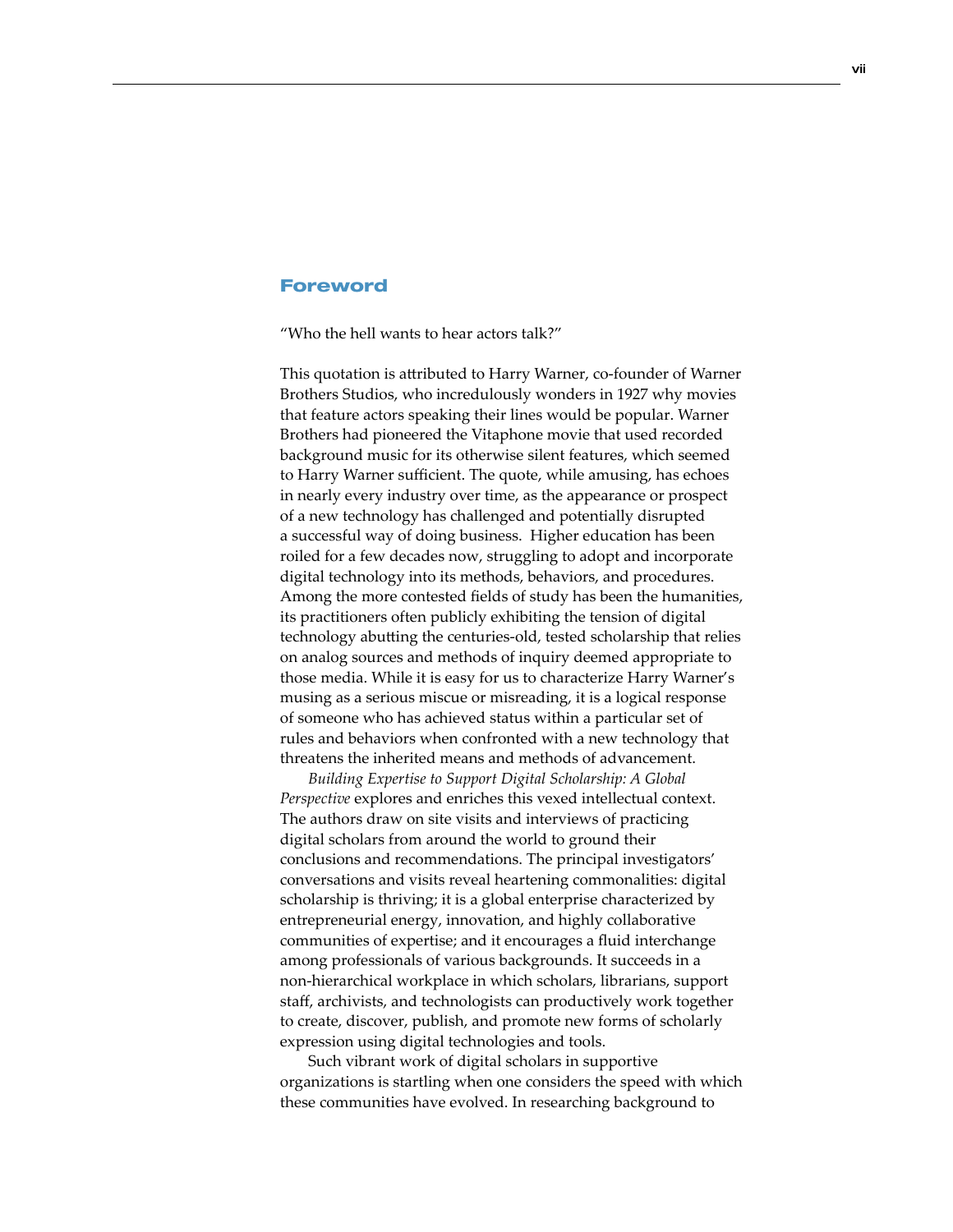this report, I came across a CLIR publication from 2001, titled *Scholarly Work in the Humanities and the Evolving Information Environment*. The following quote is indicative of the report's discoveries:

> Humanities scholars are used to, and in some cases even prefer, information that is delivered to their desktops. This is especially true with finding aids; humanists expressed a common desire for online material that reveals the holdings of research collections and archives worldwide. Humanists are equally enamored of abstract, indexing, and citation services, and perhaps only slightly less of online journals. Where primary research materials are concerned, however, the scholars have yet to be convinced by digital editions.

This passage depicts a prevailing paradigm at the time: digital technology has made its appearance, and the chief mode of adoption is largely substitutional. Printed abstracts and catalogs, indexes, citations and other finding aids have been transferred to a digital medium and humanities scholars are comfortable with this migration. The digital shift allows the scholar to more easily discover non-local resources—an initial, crude step in the globalization of knowledge. Fundamentally, whatever finding tools and locators might be digital, the authoritative source materials for humanities research remained the printed page.

Just 15 years later, *Building Expertise to Support Digital Scholarship* describes a very different world of intellectual endeavor: a genuinely global enterprise. Not only is an array of new tools and applications available to facilitate scholarship, but the source materials are most likely digital, and—of critical importance there is recognition of new methodologies, new questions, and new intellectual strategies requisite for working in this virtual ecology. New skill sets, collaborations, and cross-professional expertise now flourish. The singular scholar, so prevalent in the 2001 report, who tended to employ the digital revolution to speed access to printed sources, has begun to recede as the emblem of research, increasingly replaced by the image of a bustling community: a profound transformation of academic iconography. CLIR's 2015 report is in this respect a threshold document, providing thoughtful instances of successful endeavors that transcend geography and social custom, and highlighting a transformative shift from searching globally to working, thinking, discovering, creating, and publishing new scholarship within a global framework.

Tensions remain, many grounded in the persistence of traditional humanistic methods of research when confronting the robust, digital-reliant fields of study. The residual conflicts between the two "schools" are best articulated in the report's section on challenges facing digital organizations. Remnants of a more hierarchical approach to work, particularly in the demarcation of non-digital and digital scholarship, are apparent in some institutions. Funding is still tight for digital organizations, reflecting a hesitancy to support new models of research and new forms of expression. One of the most enduring, and to me troubling, obstacles is the painfully slow acceptance of digital scholarship as authoritative and appropriate for consideration of promotion and tenure. Status is cited as a source of contention in several of the challenges, with the scholarship that digital organizations support sometimes considered less important, or less authentic, than scholarship produced through traditional paths of academic inquiry.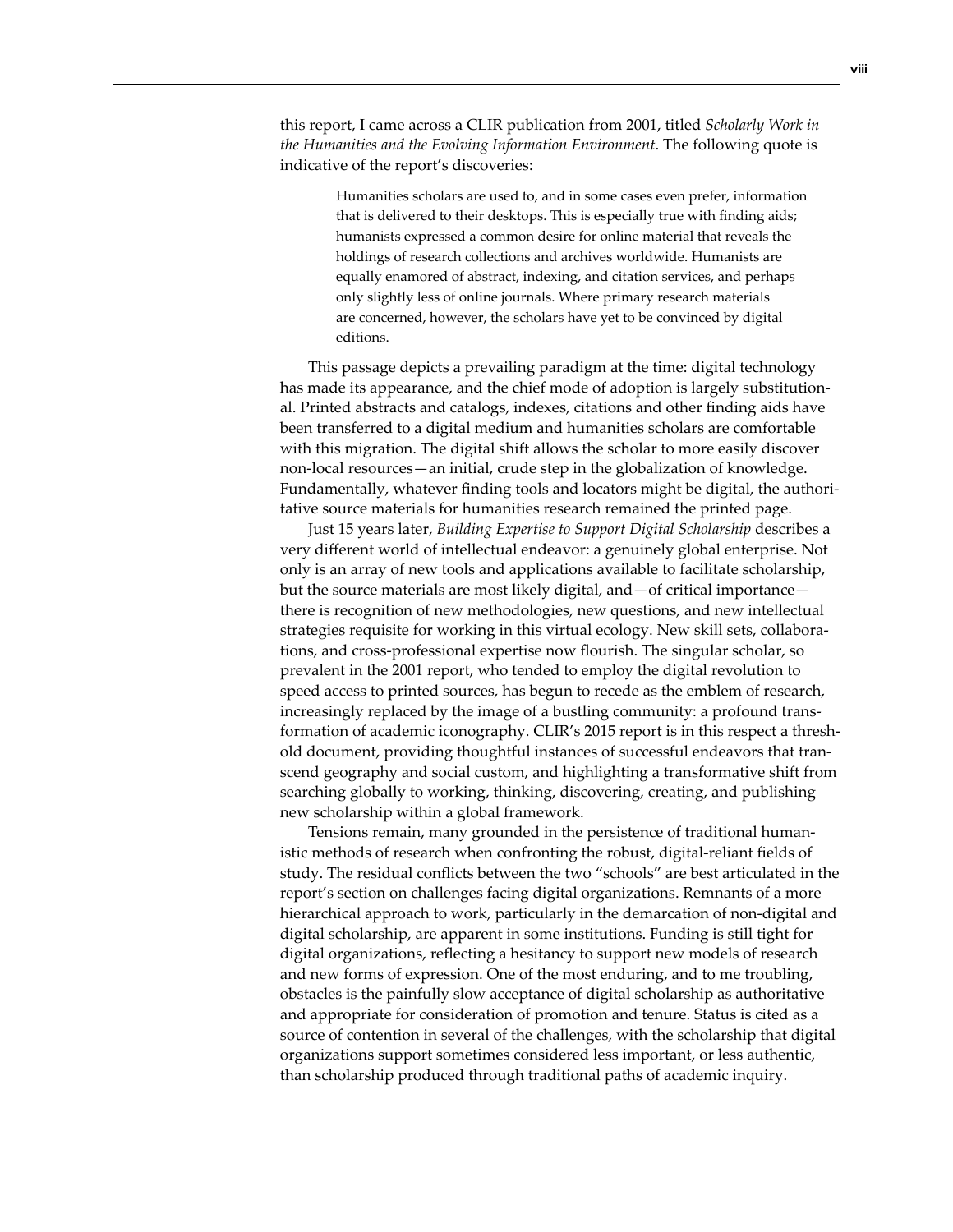The recommendations that conclude this report are thoughtful and tactical, and should be seriously considered by all institutions that host digital scholarship organizations or aspire to. In some respects, the wariness of adopting digital technologies in 2001, and the tenacity of tradition, were well founded: the new machines and software were disruptive, and did indeed entail new techniques of scholarly questioning and communication. How will this evolve? There is evidence of an increasing acceptance of digital scholarship for tenure and promotion, and the ranks of digital humanities conferences, journals, programs of study, and majors have definitely increased in the twenty-first century. Alternative academic careers are less alternate than a decade ago. While I would hesitate to predict precisely what will come to pass, I would hope that a CLIR report in 2020 would describe an academy in which the legacy of distinction between digital and traditional is porous to the point of irrelevance; that newer methods of inquiry are accepted as parcel to the grand humanistic tradition of rigorous research in the discovery of our place in the world, and our nature; and that digital-based scholarship is better understood as a remarkable undertaking at a time of significant transformation. This is a revolution of the organization of knowledge, a cultural phenomenon of unprecedented sweep and consequence, and we urgently need to understand, reflect upon, and interpret it. This report is a polished guide to the contemporary pursuit of that acculturation.

*—Charles Henry*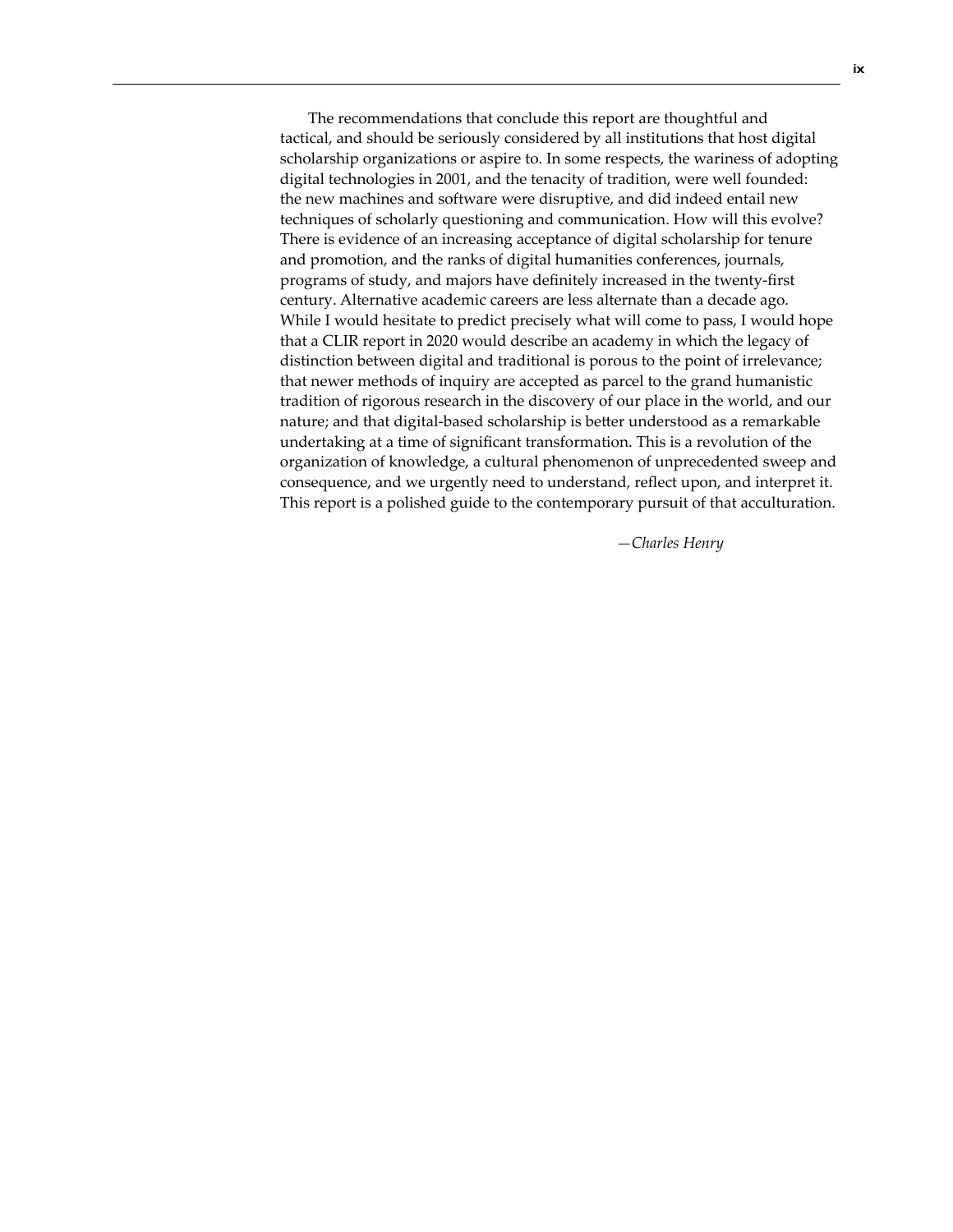## Executive Summary

S researchers pursue digital scholarship (the creation,<br>
production, analysis, or publishing and dissemination of<br>
new scholarship using digital or computational techniques), production, analysis, or publishing and dissemination of they are often challenged to develop new skill sets. What skills, competencies, knowledge, and mindsets should digital scholars possess? How are such attributes—which we group under the term *expertise*—best cultivated? Does the shape of expertise vary around the world? Such questions are being asked by institutions establishing or reshaping digital scholarship organizations (DSOs), instructors developing educational and training programs in digital scholarship, experienced and aspiring digital scholars defining what expertise they need to acquire, and researchers exploring the global nature of digital scholarship.

Through our pilot study, we sought to answer these questions with the broader aims of identifying the workforce-related factors important to the success of digital scholarship, helping training and educational programs define key goals, and contributing to the conversation about the global dimensions of digital scholarship. We focused on "best in class" DSOs, highlighting the human dimensions behind their success in areas such as research output, winning grants, international reputation, and innovative teaching or training programs. We conducted interviews with a range of people involved with leading DSOs, including directors, research staff, faculty, librarians, graduate students, and university administrators. We conducted site visits with all but one of the 16 institutions participating in our study, which enabled us to get a richer sense of the facilities, organizational context, and local culture. While most of our interviews focused on digital humanities, we also included several digital social science organizations to identify areas of commonality and contrast. We explored a variety of organizational structures, including research centers and institutes, an academic department, labs, a network, a nonprofit organization, and a company; these organizations were sponsored by academic schools, libraries, and information technology departments. To understand the global dimensions of digital scholarship, we examined organizations from Mexico, China, Taiwan, India, Germany, the United States, Canada, and the United Kingdom.

Since digital scholarship projects often require specific technical skills (such as expertise in text analysis or geographic information systems [GIS]), it was difficult to generalize about what particular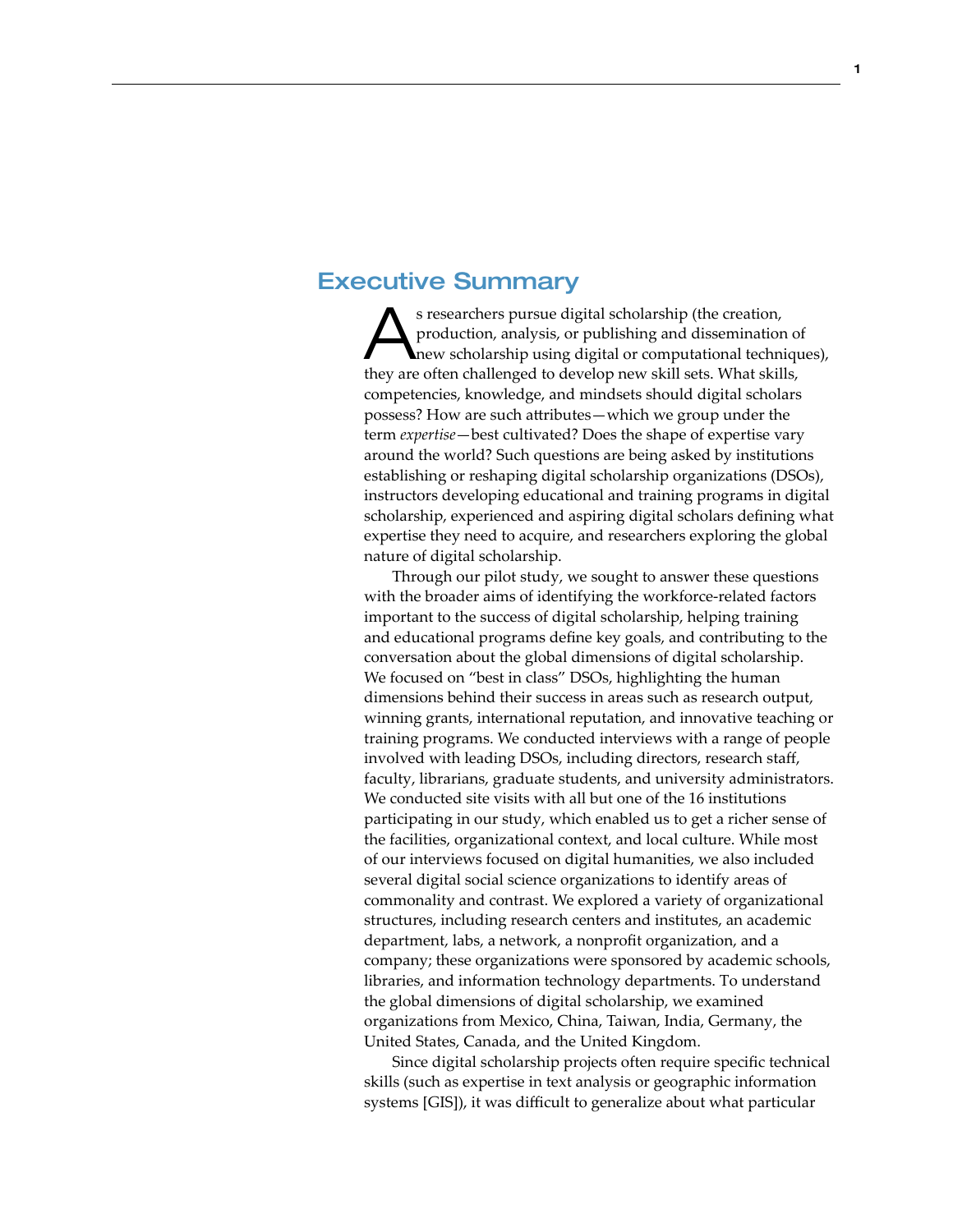skill sets organizations should offer; in many ways that depends on the goals and focus of the organization. In addition, different skill sets were expected depending on one's position and degree of experience. However, our interviews revealed in particular the importance of collaborative competencies, reflecting the ways in which digital scholarship typically takes place in teams dependent on diverse expertise. Since digital scholarship often involves developing new methods, tools, and theoretical approaches, successful digital scholars usually exhibit creativity, curiosity, and an enthusiasm for learning, which we term *learning mindsets*. Some level of general domain knowledge is useful so that team members can understand the research questions they are pursuing, while researchers draw upon methodological competencies (such as data science and GIS) and technical skills (such as database design and programming) to carry out their research. Finally, managerial skills—particularly project management—are needed to ensure that projects are completed.

While self-education and learning by doing are the predominant ways that digital scholars have traditionally acquired expertise, they also appreciate being part of a community of practice, so that they can turn to colleagues for help solving a problem and learning something new. Many organizations host workshops and visiting speakers and enable faculty and staff to attend conferences, although it can be challenging for staff to secure travel funding. A couple of organizations provide dedicated research time to staff, so that they can experiment, stay abreast of the state of the art, and contribute their own research. Along with formal support for professional development, we noted the importance of a "learning culture" in fostering continuous learning. Organizations most successful at building expertise among faculty, students, and staff tended to share characteristics such as *an open and collaborative interdisciplinary culture* in which each team member contributes expertise and is respected for it; *global engagement*, which includes participating in multi-institutional research projects; an *entrepreneurial culture* in which experimentation is valued; and a *focus on teaching and learning* as well as research. We noted variation in the kind of *facilities* these organizations occupied; collaborative space seemed to be more important than top-notch hardware.

Since we were able to visit only a small number of organizations in each country or region included in the study, we don't feel comfortable making broad generalizations about the state of digital scholarship around the world. However, we did note some common factors that influenced the shape of digital scholarship expertise. These factors included *a tradition of digital scholarship*, as more established organizations could both build on existing structures and could be limited by them; *funding*; the degree of *involvement of the institution's library*; and variations in *academic career structures*, such as paths to promotion and the recognition of alternative academic careers.

Digital scholarship organizations face a number of challenges, particularly in securing adequate funding for their work. We want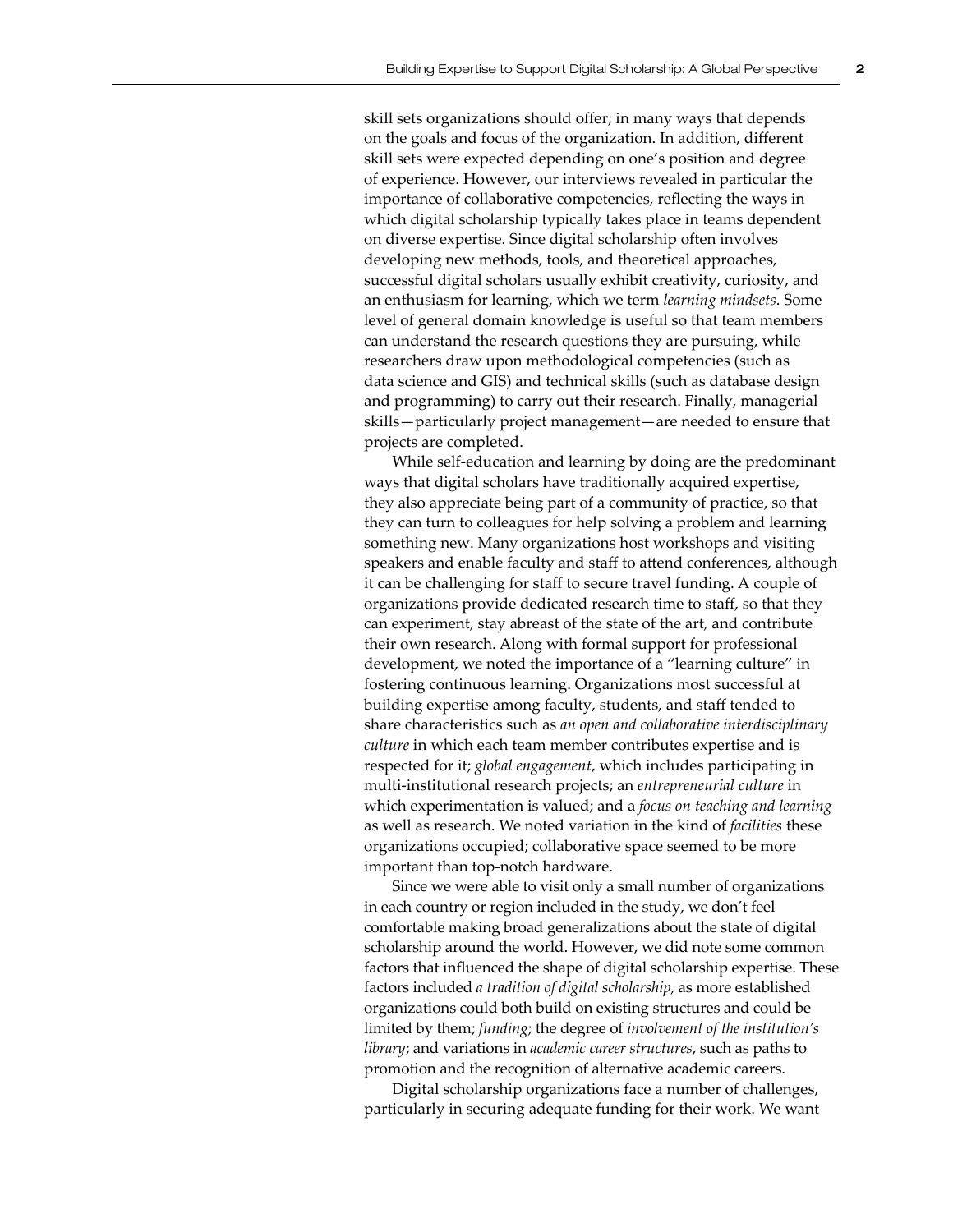to draw particular attention to the challenge of recruitment and retention. Typically, DSOs cannot compete with the private sector in offering high salaries or extensive opportunities for advancement; rather, they provide more flexible environments and an academic or intellectual atmosphere in which staff are encouraged to experiment and learn. Unfortunately, some staff at many organizations are hired on temporary contracts because of limited funding, so they often leave for more stable positions. We also noted a tension between research and service at some organizations, wherein these organizations viewed producing new knowledge as central to their mission but may also be expected to provide services to local researchers or to maintain existing projects. At a few organizations, we observed status differences between faculty and staff, particularly in the ability to be principal investigators on grants or to receive travel funding. Researchers whose first language is not English must often choose between reaching a smaller audience with work published in their native language and devoting significant time to translating their work into English.

We provide an extensive list of recommendations aimed at digital scholars, leaders of DSOs, universities and host organizations, funders, and the broader digital scholarship community. To highlight some of the most salient: We recommend that digital scholars take responsibility for their own learning, nurture their own curiosity, and actively pursue learning opportunities, including by participating in communities of practice and team projects. We advise the leaders of DSOs to encourage both structured and unstructured opportunities for learning by including dedicated staff research time in job descriptions, enabling staff to train and mentor, and hosting workshops, outside speakers, and other events. Host institutions such as universities should create more stable staff positions with paths to promotion and facilitate more stable funding for DSOs, while funders should support global digital scholarship exchanges. As for the digital scholarship community, we recommend heightening awareness of digital scholarship around the world through conference programs, funding initiatives, publications, and communities of practice, and promoting greater linguistic diversity. We hope that this report helps raise awareness of the range of expertise required for digital scholarship, the importance of a learning culture and active communities of practice in nurturing it, the challenges digital scholarship staff often face in finding stable careers, and the diversity of models for digital scholarship around the world.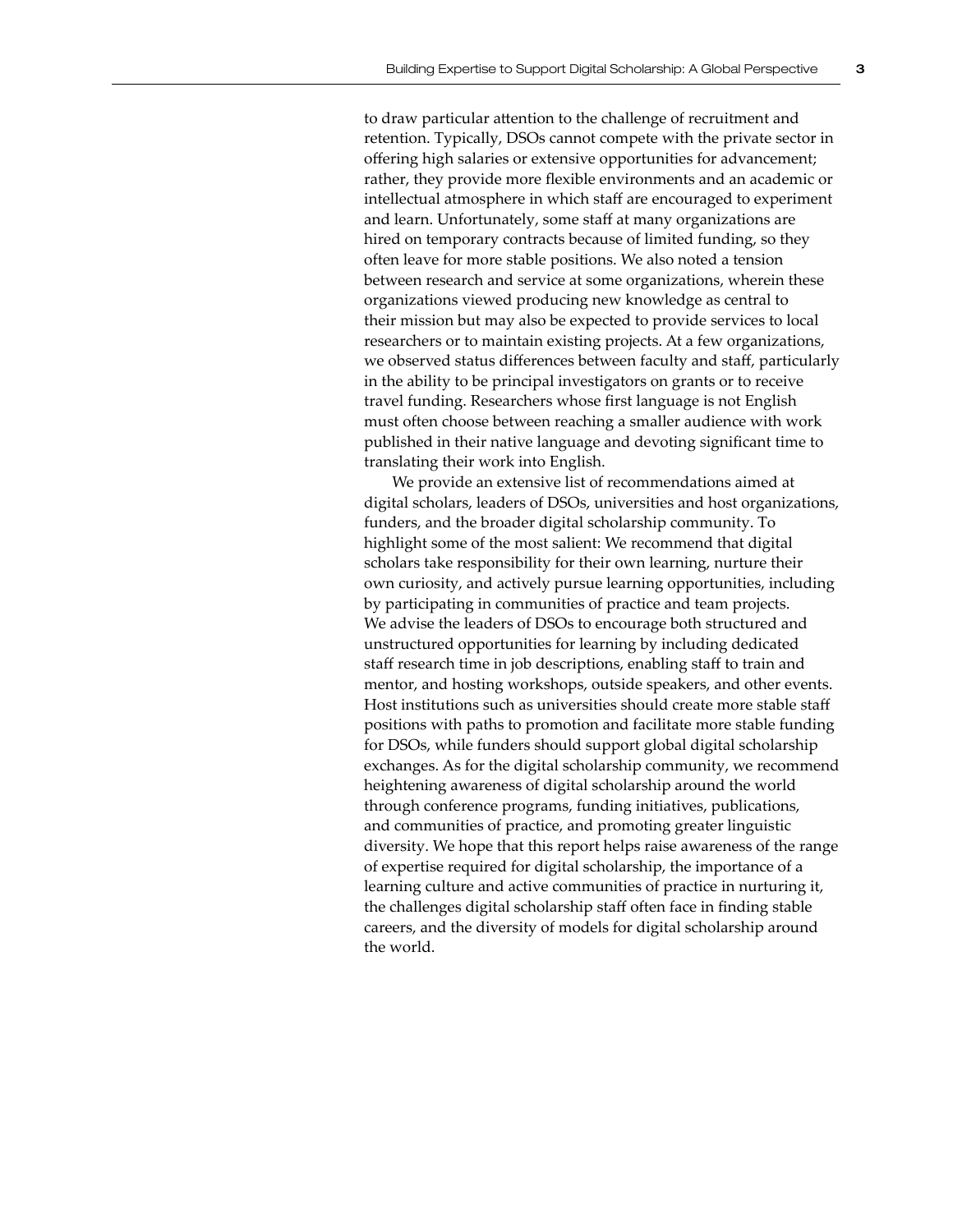## Introduction

This project, funded by The Andrew W. Mellon Foundation, sheds light on the expertise required to support a robust and sustainable digital scholarship (DS) organization. Our focus is on, first, defining and describing the key domain knowledge, skills, competencies, and mindsets at some of the world's most prominent digital scholarship organizations. Second, we aim to identify and draw attention to the main strategies used to build this expertise, both formally and informally. To put this work in perspective, we further aim to identify significant characteristics of these organizations that appear to enable continuous learning. We set this work in a global context, examining leading digital scholarship organizations in China, India, Taiwan, the United Kingdom, Germany, Mexico, Canada, and the United States. Finally, we provide recommendations to help those currently involved in or considering embarking on a digital scholarship program.

We defined DS very broadly to include the creation, production, analysis, or dissemination of new scholarship using digital or computational techniques, or both. In this context, DS encompasses both new research (e.g., the creation of a new data set) and new tools (e.g., the design of a new digital approach for extracting meaning from traditional sources). Digital scholarship includes both the high-profile work taking place in the bricks and mortar DS centers and the more virtual and distributed DS activity being supported at other locations. Although much attention and activity in academia now centers on digital humanities (DH), this project takes a broader, more interdisciplinary approach by including several examples from digital social sciences.<sup>1</sup> Here, *digital scholarship* serves as an umbrella term to include both digital humanities and digital social science.

Most, but not all, of the organizations examined in this study exist on university campuses. As well, most but not all, are physical centers with discrete spaces and staff. Although digital scholarship *centers* receive much notice, we also explored other organizational models, such as labs, an academic department, an interdisciplinary school, a department or center within a research institute, a nongovernmental organization, a network, and a for-profit company spun off from a university. In some contexts (such as Germany), digital scholarship is becoming more integrated into the fabric of the university through the creation of tenured chairs and wellfunded research groups for young researchers. Sponsors of these organizations include academic departments, research libraries, academic schools, the dean of research, and a national infrastructure institution. Given the variation in structure, the sites are described as *digital scholarship organizations* (DSOs).

<sup>1</sup> For more on digital social sciences, see Spiro 2014.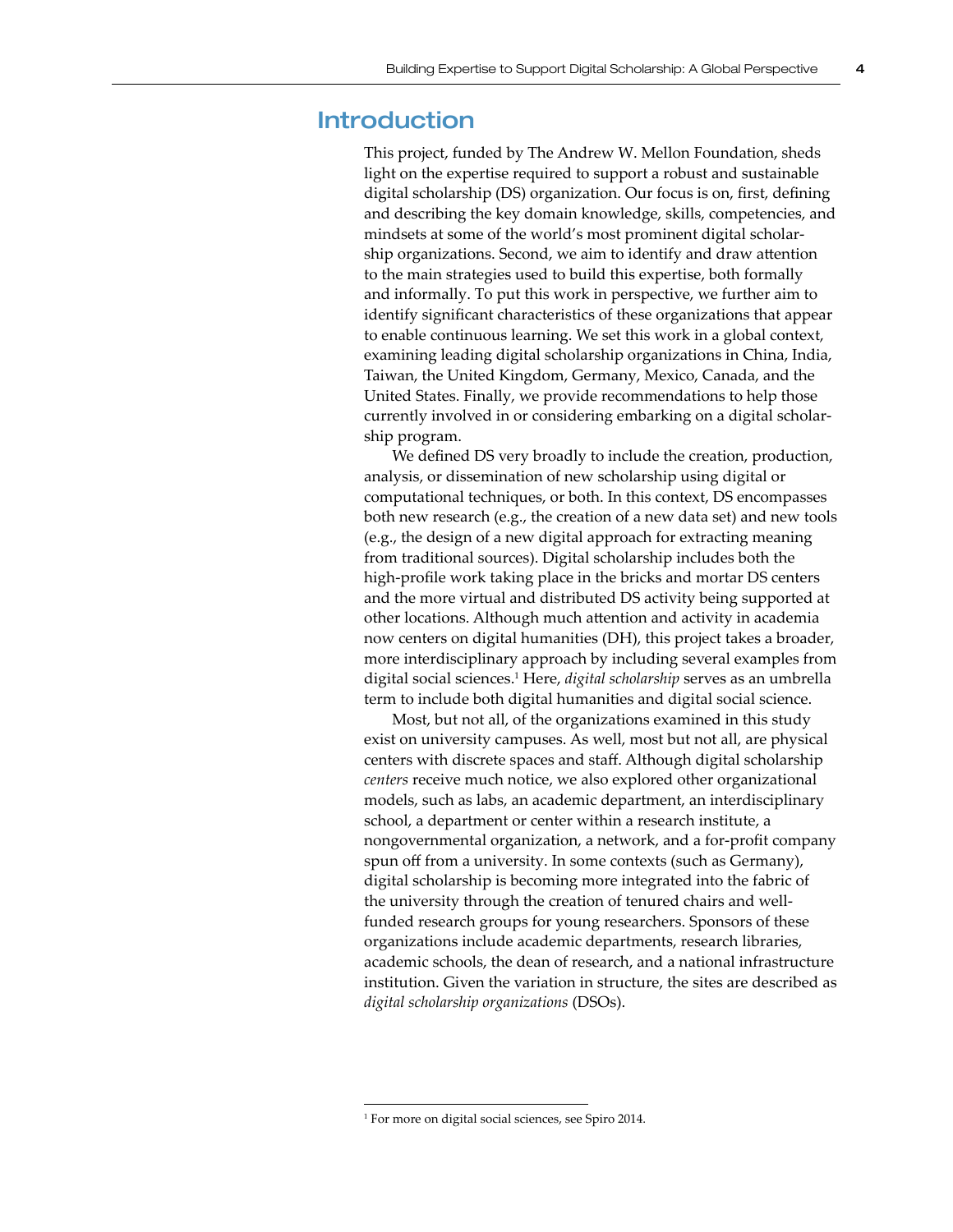#### Core Questions

A central goal of DSOs is to offer access to and develop expertise. But what constitutes expertise in digital scholarship, and how could such expertise be nurtured or acquired? Are patterns evident across the broad spectrum of disciplinary and technical approaches now in practice? The project sought to answer three questions:

- 1. Is there a core set of domain knowledge, skills, competencies, and mindsets required to practice and support digital scholarship?
- 2. How is this expertise best developed?
- 3. Does the shape of this expertise vary around the world? Does the skill set or competency of the digital scholar in North America vary from that of her or his counterpart in China or India? What organizational strategies for cultivating expertise exist in different cultural contexts?

#### Literature Review

Our research did not find any comprehensive studies of the expertise critical to the practice of digital scholarship in a global context. Some more narrowly defined studies have been done on the skills profile for staff at digital humanities centers, the status of research staff at digital humanities centers, and the curriculum for digital humanities. These reports typically argue that digital humanities teams require people with diverse skill sets, including technical skills, project management skills, analytical skills, and domain knowledge, although certain skills may matter more depending on the project and one's role within it.

The role of librarians in digital humanities centers has also received some attention in the literature. Schaffner and Erway identified a mix of competencies important for librarians performing digital humanities work, including personal competencies (such as risk-taking or time management), administrative competencies (especially project management), library competencies (such as metadata expertise), and mathematical and technology competencies (such as statistics, programming, and interface design) (Schaffner and Erway 2014, 8). They acknowledged that these competencies might be spread across a team rather than residing in one individual. While Schaffner and Erway suggest that domain expertise (beyond expertise in librarianship) is not important for librarians on digital humanities teams, others emphasize that many library-based digital humanists are themselves researchers, often with MAs or PhDs (Porter 2014).

The concept of the DH researcher as a "hybrid" scholar comes up fairly frequently. Reside and Clement (2011) describe the scholarly staff at DH centers as bringing together technical expertise, graduate training in the humanities, and the ability to communicate well and to translate between technical and disciplinary concerns. Sehat and Farr reflect a similar theme, noting that young scholars need to understand the "changing field of humanistic inquiry" as well as "the computational sciences and technological innovations"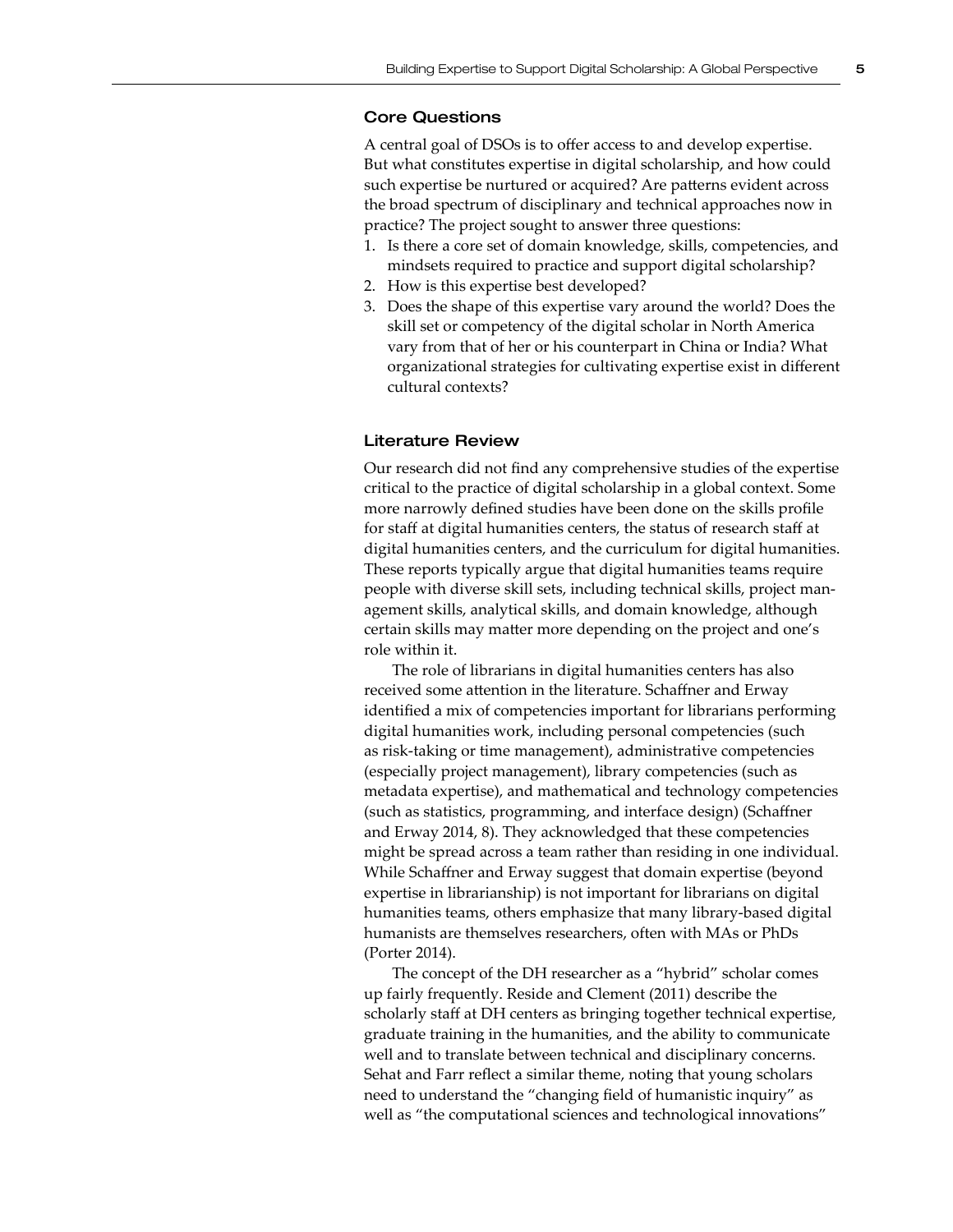(Sehat and Farr 2009, 8). Emphasizing interdisciplinarity and versatility, Burdick et al. claim that "a new kind of digital humanist is emerging who combines in-depth training in a single humanistic subfield with a mix of skills drawn from design, computer science, media work, curatorial training and library science" (2012, 116). They identify several core competencies, which vary according to the nature of the project but typically include some mix of technical (e.g., database, XML), intellectual (e.g., iterative and lateral thinking), and administrative (e.g., intellectual property) skills (133).

Henry and Williford's *Digging into Data* study reflects a similar theme. The authors suggest that digital scholarship teams often rely upon "hybrid" researchers who offer more than one type of expertise. They identify four types of generic expertise important to the projects: domain expertise (in-depth theoretical and factual knowledge of the research area), data management expertise (understanding how to collect, clean, curate, model, share, and use data), analytical expertise (e.g., research methods, computational skills), and project management skills (e.g., goal setting, communications) (Henry and Williford 2012). While these works may use different terminology and differ in their view of who needs to know what, there seems to be general agreement that the components of digital humanities expertise include a mix of analytical skills, domain knowledge, project management skills, and communication abilities.

#### The Components of Expertise

For purposes of this study, domain knowledge—the cumulated knowledge associated with a specific discipline or subject area—is only one component of expertise. The recognized "expert" will also display some combination of the following:

- *Skills:* A skill is defined as a learned capacity to carry out a specific task (e.g., proficiency in a specific programming language). Skills are often gained through formal training and repetition.
- *Competencies:* A competency is defined as a more abstract ability or fitness for success in a specific area. Competencies can take many forms including cognitive (e.g., computational expertise), emotional (e.g., self-awareness), and social (e.g., entrepreneurialism, inter- and transdisciplinary collaboration) (Boyatzis 2006, 7).
- Mindsets:<sup>2</sup> Mindset is defined as the collection of attitudes, inclinations, or habits of mind, which largely predetermine how an individual will respond in a given situation. These dispositions, such as curiosity or flexibility, may be enhanced or contained by circumstances, but are sometimes described as not naturally teachable.

<sup>2</sup> We originally focused our attention on knowledge, skills, and competencies. The critical importance of mindset emerged later in the study. Coauthor Lisa Spiro recalls first gleaning the importance of mindsets through a comment made several years ago by Dorothea Salo on Twitter or a listserv, but efforts to track down that reference proved fruitless.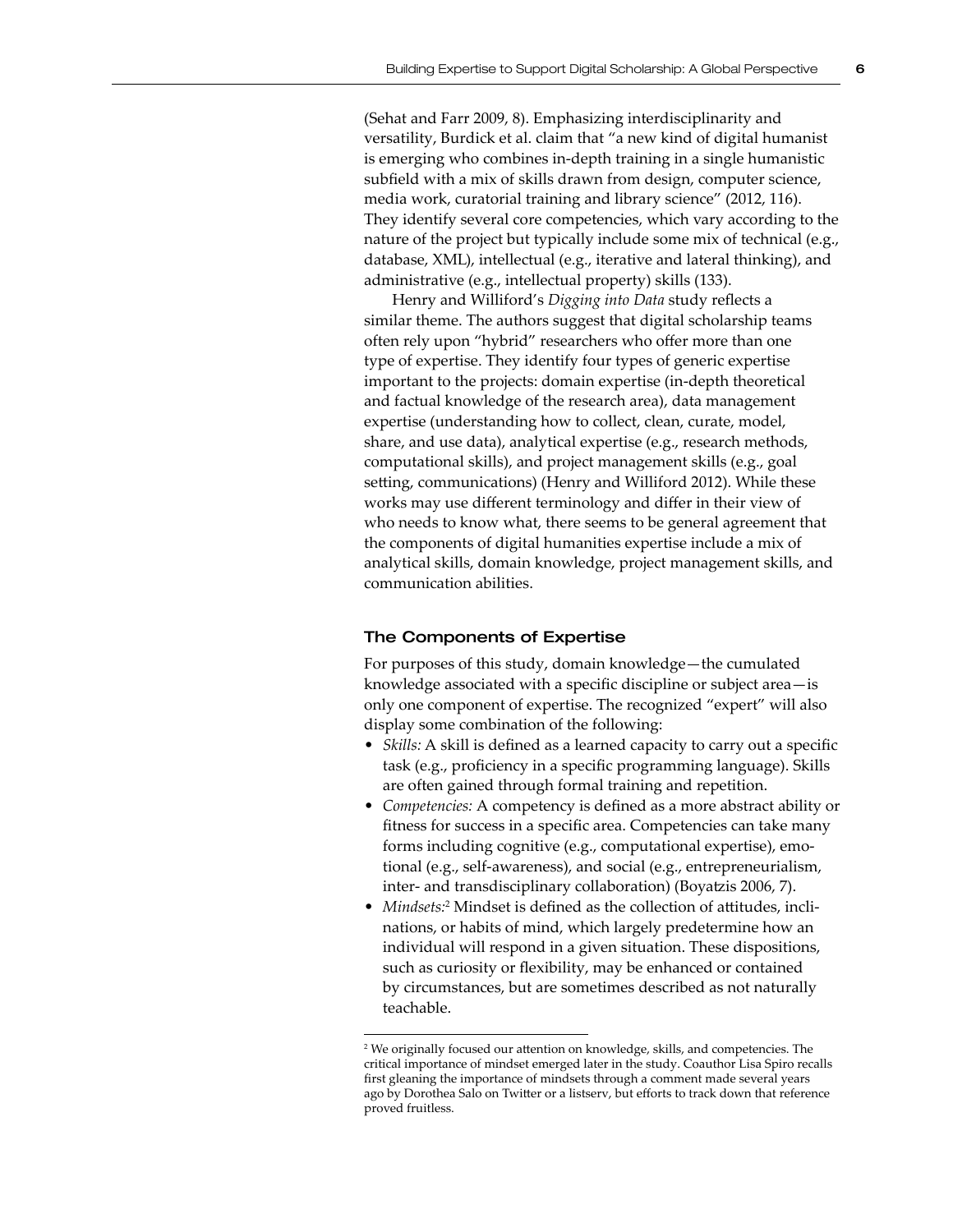In reality, the distinctions between these various aspects of expertise are blurred. For example, the ability to program in a specific programming language is typically described as a technological skill. The ability to program in many languages may be seen as reflecting the presence of a broad computational competence. At the same time, the curiosity and passion required to master new programming languages could be viewed as a mindset.

## **Methods**

Through this Mellon planning grant study, we aimed to identify "best in class" DSOs and to determine, through site visits and interviews, the key workforce-related factors associated with their success, always with an eye to continuous improvement and shared learning. The sections that follow outline how sites were selected, how data were gathered during the site visits, how data were analyzed, study limitations, and challenges faced during the study.

#### Site Selection

Our original intention was to examine ten "best in class" digital scholarship centers: four in the United States, one in Canada, two in Europe, and three in the BRICS countries (Brazil, Russia, India, China, and South Africa). Although this mix in no way reflects the full geographic diversity of digital scholarship across the world, we determined that it would provide enough variety for a pilot study.

The slate of sites was ultimately expanded to 16 to enlarge the global nature of the study and make more effective use of travel time and resources. (For example, four sites were visited across China and Taiwan, two in the United Kingdom, and two in India.) At some sites, we visited multiple organizations, such as one or more digital humanities labs/centers, a digital social science center, or a library group.

We originally intended to visit Brazil, since we thought it was important to include Latin America in the study. When arranging that visit proved difficult, we decided to shift our attention to Mexico, where Red de Humanidades Digitales (RedHD) is doing innovative work building a network of digital humanists.

Prospective sites were identified through a combination of personal knowledge, research, and outreach to the digital humanities community, including attendance at the [2013](http://dh2013.unl.edu/) and [2014 Digital](http://dh2014.org/)  [Humanities](http://dh2014.org/) conferences and a message to the Global Outlook:: Digital Humanities (GO::DH) listserv, which led to two invitations to visit. More than 100 locations were identified (drawing in part from the list of centerNet members) and vetted based on factors such as the existence of grant funded research, unique mission, the amount and quality of research output, engagement in teaching and learning initiatives, and general reputation. The slate of proposed sites was adjusted to meet other criteria, such as geographic and disciplinary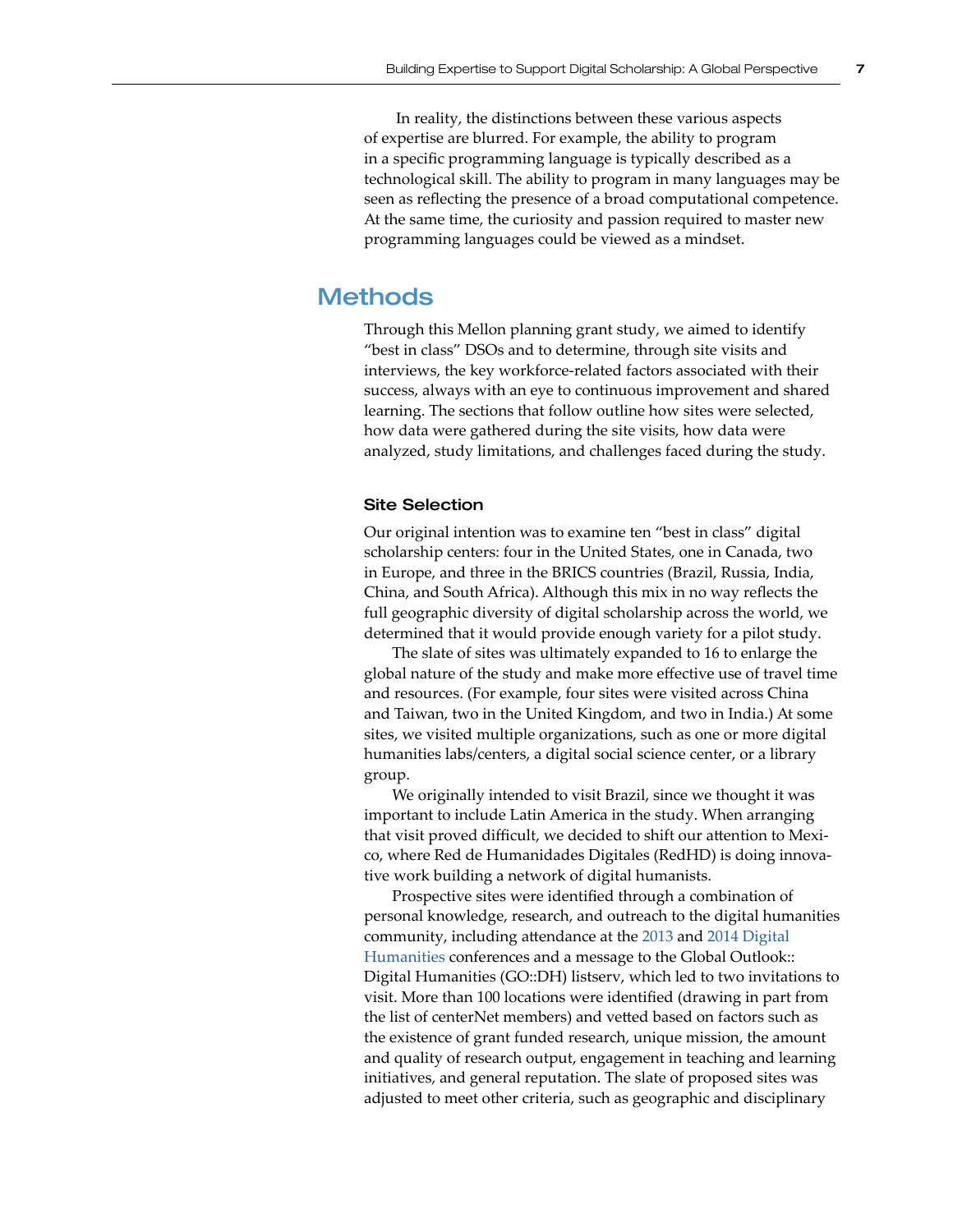diversity and the organization's ability to host a visit during the grant period. While we visited some of the leading DSOs, we did not visit all of them. For this reason, we emphasize that not being included in the study is no indicator of lack of merit. One site was approached for possible participation but had to decline because of conflicting priorities.

| <b>LOCATION</b>      | # OF SITES     |
|----------------------|----------------|
| Canada               | 1              |
| China                | 3              |
| United Kingdom       | $\overline{2}$ |
| Germany              | 2              |
| India                | 2              |
| Mexico               | 1              |
| Taiwan               | 1              |
| <b>United States</b> | 4              |
| <b>TOTAL</b>         | 16             |

The breakdown by location was as follows:

## Conducting the Interviews

The study involved the use of semi-structured interviews. Standard sets of questions were written for each category of participant (e.g., research staff, DSO leadership, senior university administrators, faculty and graduate students). Questions were adjusted according to the context within which the DSO was working as well as the general flow of conversation. Typically at least two members of our team visited the participating organizations. However, on one site visit, only one team member came in person, and one used Skype to participate remotely in all but one meeting. With another, we were not able to visit the organization in person and instead held an hourlong phone conversation with a senior administrator.

#### Analysis

Written records from each interview were coded using Dedoose, a commercial qualitative data analysis tool. We created a set of approximately 400 codes to capture the attributes of both the DSOs and the individuals associated with them. Some codes related to specific benchmarks (e.g., "provides time for research") while others were used to compile data regarding context (e.g., "number of staff"). Approximately 3,000 excerpts from the interviews were coded, with a total of approximately 6,000 code applications. Each transcript was coded by one PI. Key components of the codex were reviewed by a second PI, but the inspection was admittedly not exhaustive.

To maintain privacy, we are reporting at a high level and not identifying specific organizations or interviewees unless the information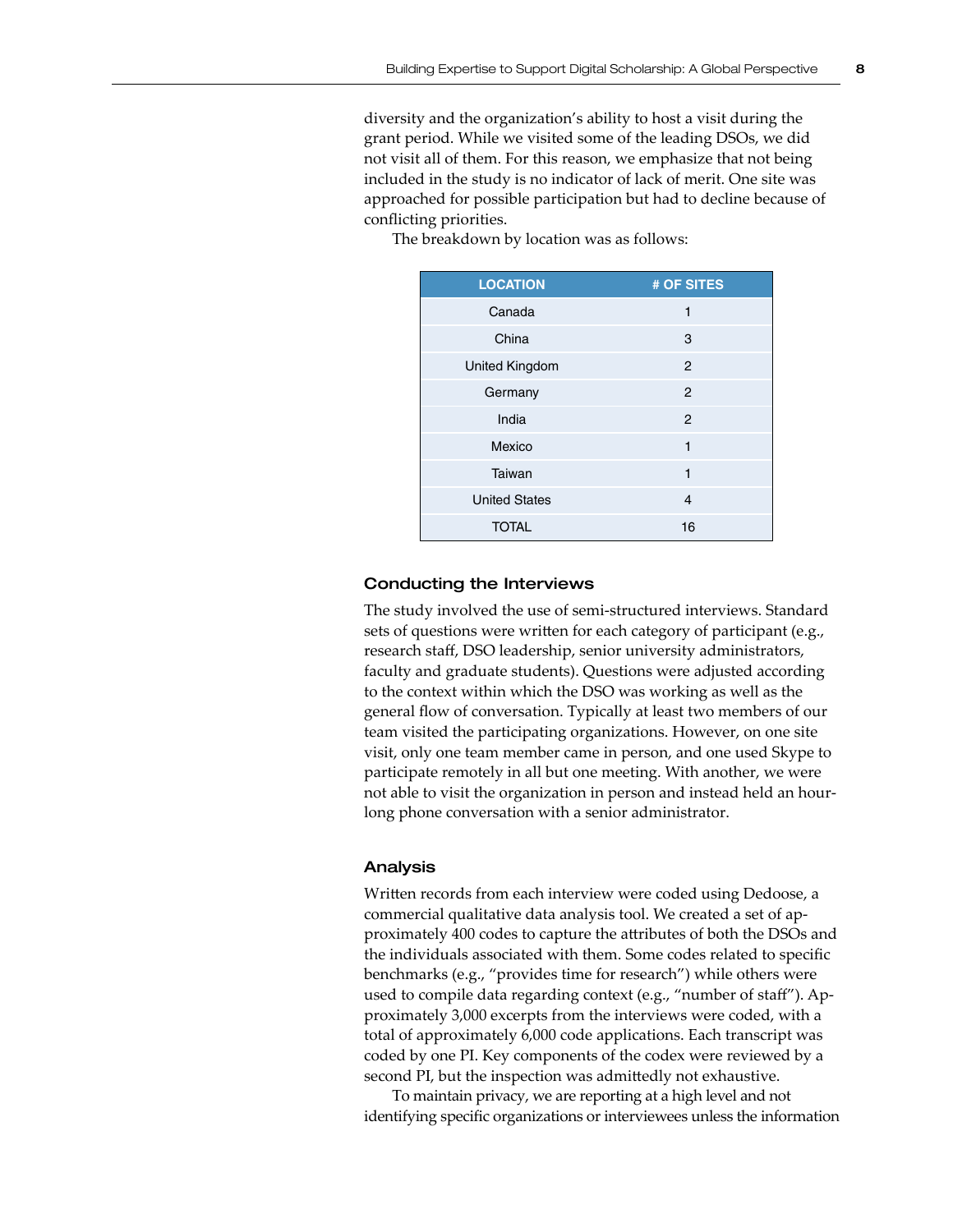is already public. While we did our best to capture interviewees' exact words, we have done light editing of some quotations for clarity.

To gather feedback on our preliminary results, we led a small focus group session at the Coalition for Networked Information (CNI) meeting in Washington DC in December 2014. As promised during the site visits, DSOs participating in the research project were given an opportunity to read and comment on the report before it was made final. This allowance was made to catch errors, verify comfort with the narrative, and provide an opportunity to comment on the findings.

#### Study Limitations

As a pilot project performed in different cultural contexts over about two years, this study is bound by several limitations that should be kept in mind when reviewing our findings.

**Planning grant:** The study is framed as a pilot under the Mellon planning grant program. Our objective was to test the research questions, methodology, and tools using a small sample of sites from around the world. As such, the data can be used to generate useful insights about the sites themselves, but generalizing the observations, even to the country level, comes with some risk. Important DS work is happening around the world and we were able to sample only a small piece of it.

**Semi-structured interviews:** The approach, based on semi-structured interviews, also posed some limitations. While the core questions were relatively standard from site to site, each site was unique and the direction that interviews took varied to some extent. Areas of focus evolved as knowledge gained from one location informed discussion at the next.

**Snapshot:** The study is a snapshot in time. The 16 DSOs are living organisms. Many noted significant changes in focus over their histories. Priorities shifted with changes in leadership (both within the DSO and in its parent institution), funding agency guidelines, and developments in research.

**The concept of benchmarking:** The study employs a benchmarking approach. Benchmarking is defined as the identification of best practices for the purposes of superior performance (Hamalainen 2002). We adopted, in Alstete's terminology, an "external collaborative benchmarking" approach, establishing "comparisons with a larger group of institutions who are not immediately competitors" (Alstete 1995).

The project goes beyond simple collection of input and output data (the hallmark of many benchmarking efforts in higher education) and drills down into the perceived strengths and weaknesses typically associated with these successful organizations. In this case, the approach is not so much to rank the various DSOs as to identify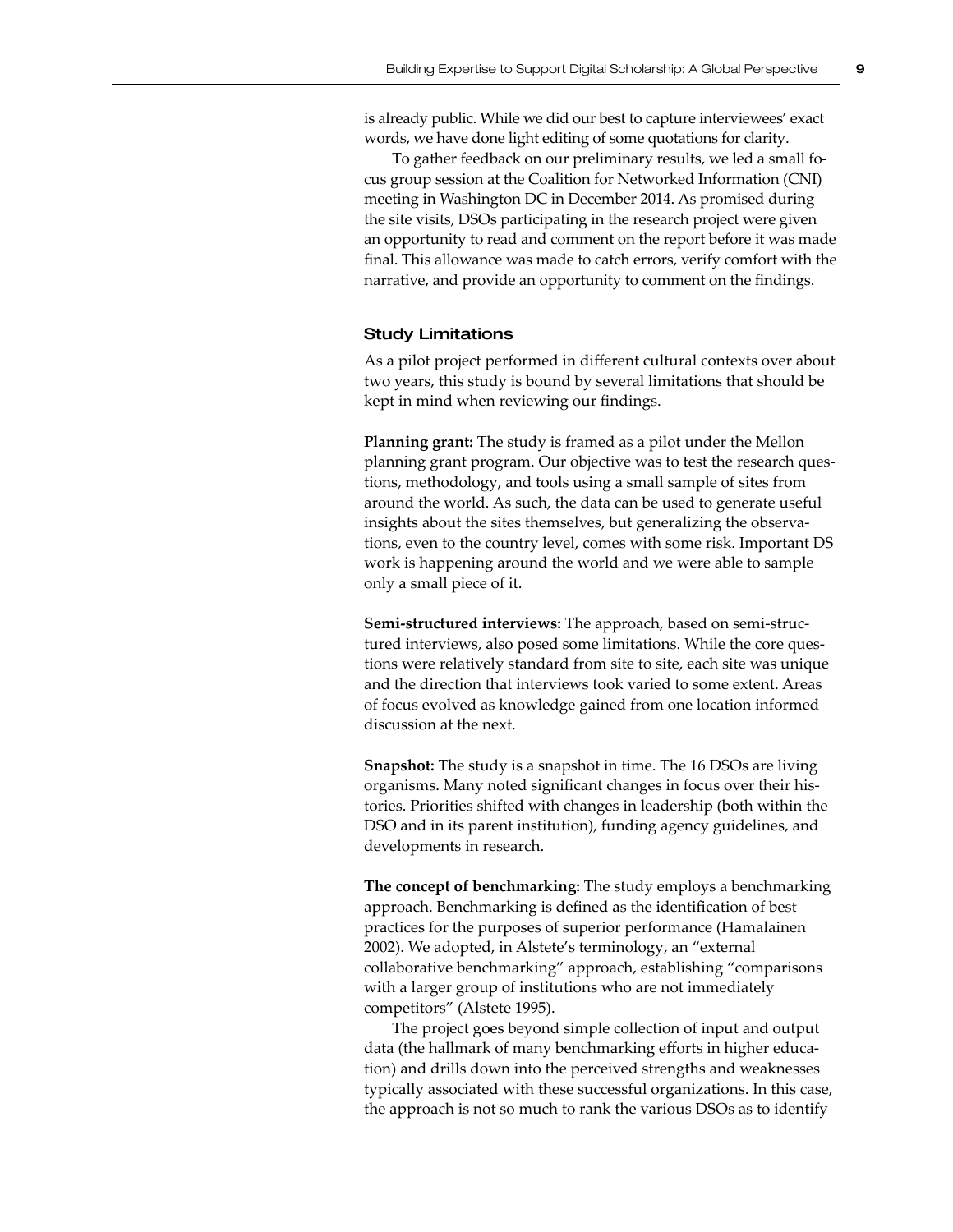patterns of practice associated with success.

The benchmarking process was more effective in some aspects of the study than in others. Benchmarking works best if the subjects resemble each other in terms of size, mission, and structure, but the global scope of our study, broad conception of digital scholarship (including digital humanities and digital social science), and focus on unique "best in class" institutions worked against such similarity. We developed an initial set of benchmarks that proved to be less relevant when viewed in the richer, more messy context of particular organizations, so the final set evolved more organically. The participating DSOs have different missions and are operating in different cultural contexts. Some aspects of mindset (e.g., deep curiosity) and culture appear absolutely critical to success, but are difficult to measure. In addition, we found that the unique cultures and practices of DSOs were often more interesting and significant than characteristics we could track through benchmarks, subtleties we were able to observe through site visits.

#### Challenges Faced during the Study

We encountered several challenges along the way.

- **1. Site selection:** Given that all four of the PIs are from North America (three are American and one is Canadian), selecting locations in the United States and Canada, as well as in the United Kingdom, was relatively easy. But as Isabel Galina has pointed out, awareness of digital humanities work in non-English speaking countries tends to be low, and our experience bears this out (Galina Russell 2014). We had less familiarity with DSOs in other parts of the world and hence needed to reach out to the global DS community to help with site selection, after conducting initial research to understand the landscape. We view the opportunity to showcase some of the work being done across the DS community as one of the contributions of the project.
- **2. Site visit arrangements:** Arranging dates that worked for both the sites and the PIs proved more difficult than originally anticipated. Sites needed a significant amount of lead time to arrange for key leaders and engaged members of their communities to be present.
- **3. Information gathering:** Compiling all the information required during the course of a visit was more difficult than expected. The duration of the visits varied considerably. (Most visits were a full day but actual length varied from an hour to two days.) Participants had a tremendous amount of information and wisdom to share and we often regretted not having more time to delve deeper into their stories.
- **4. Code entry and verification:** Coding the interview transcripts was time consuming and somewhat subjective. Different PIs focused on some aspects more than others. There was not enough time for all interviews to be coded by a single PI or to be coded and checked by two or more individuals.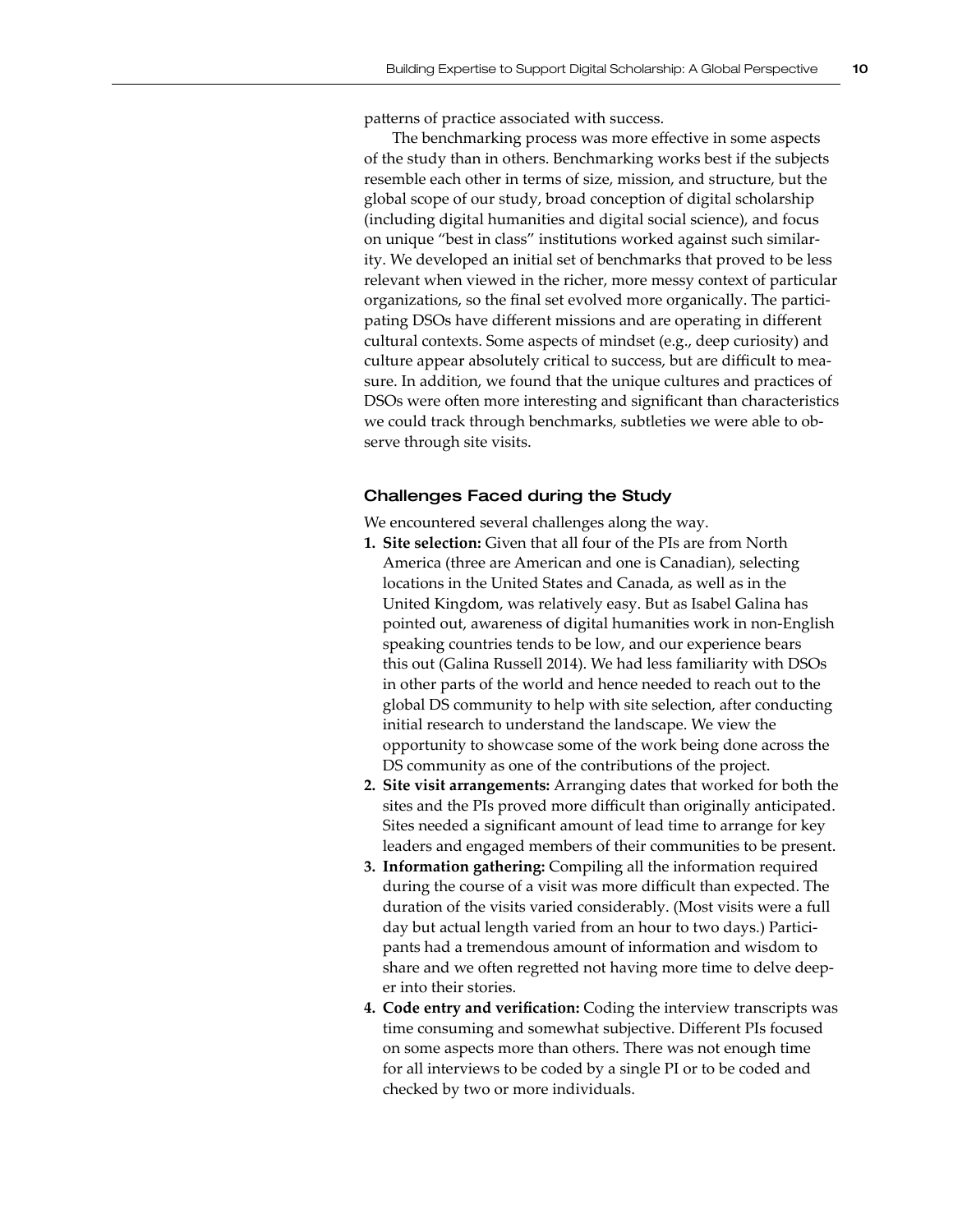**5. Language:** Language did not prove to be as big of an issue as originally expected. Most of the participants interviewed, with the exception of those in China, had reasonably good English speaking skills (English is the first language of three of the four PIs). The fourth PI was able to translate between Chinese and English when necessary during the visits in China.

# Skills, Competencies, and Mindsets Important to Digital Scholarship

What expertise is required to practice digital scholarship depends on several factors, including the mission and research focus of the DSO, one's position (such as faculty, project manager, developer, system administrator, or graduate student), the technical focus of the work (such as spatial humanities, computational social science, or text analysis), and one's seniority. Thus we cannot establish a definitive, universal set of skills, competencies, knowledge, and mindsets that all digital scholars must demonstrate. However, we can point to common expertise that seemed significant in many organizations. In general, DSOs aim to hire well-rounded staff who bring together the ability to collaborate well and have an open, curious mindset, basic domain knowledge, methodological competencies, and technical skills, as well as the ability to manage projects. Since both disciplinary and technical knowledge can be important, digital scholarship research staff often occupy hybrid roles: "I can bring my tech side, which I don't want to be 100% of me, with disciplinary ideas, which I don't want to be 100%, and mix them together." Although research staff typically did not have the depth of domain knowledge in a particular subject that faculty members did, they usually knew enough to understand research methods and disciplinary concerns.

During our interviews, faculty, research/technical staff, administrators, and graduate students mentioned the following skills, competencies, and mindsets as being most significant.

**1. Collaborative Competencies.** Digital scholarship research typically occurs in teams, since it requires diverse expertise, involves interdisciplinary explorations of research problems, and is of such a scale that it would be difficult for an individual to accomplish alone. Hence collaborative skills, including interpersonal competencies, teamwork, and communication skills, rank as among the most important for digital scholars. As a manager at one DSO noted, "We really focus on personality. We are a highly collaborative working environment." Without contributions from team members with technical skills, many scholars could not accomplish their digital scholarship projects, so an interviewee suggested that "one main thing" scholars must demonstrate is "social competence, to formulate what you are looking for and ask for help and be interested." The leader of a DSO spoke to the importance of fostering mutual understanding among those with domain expertise and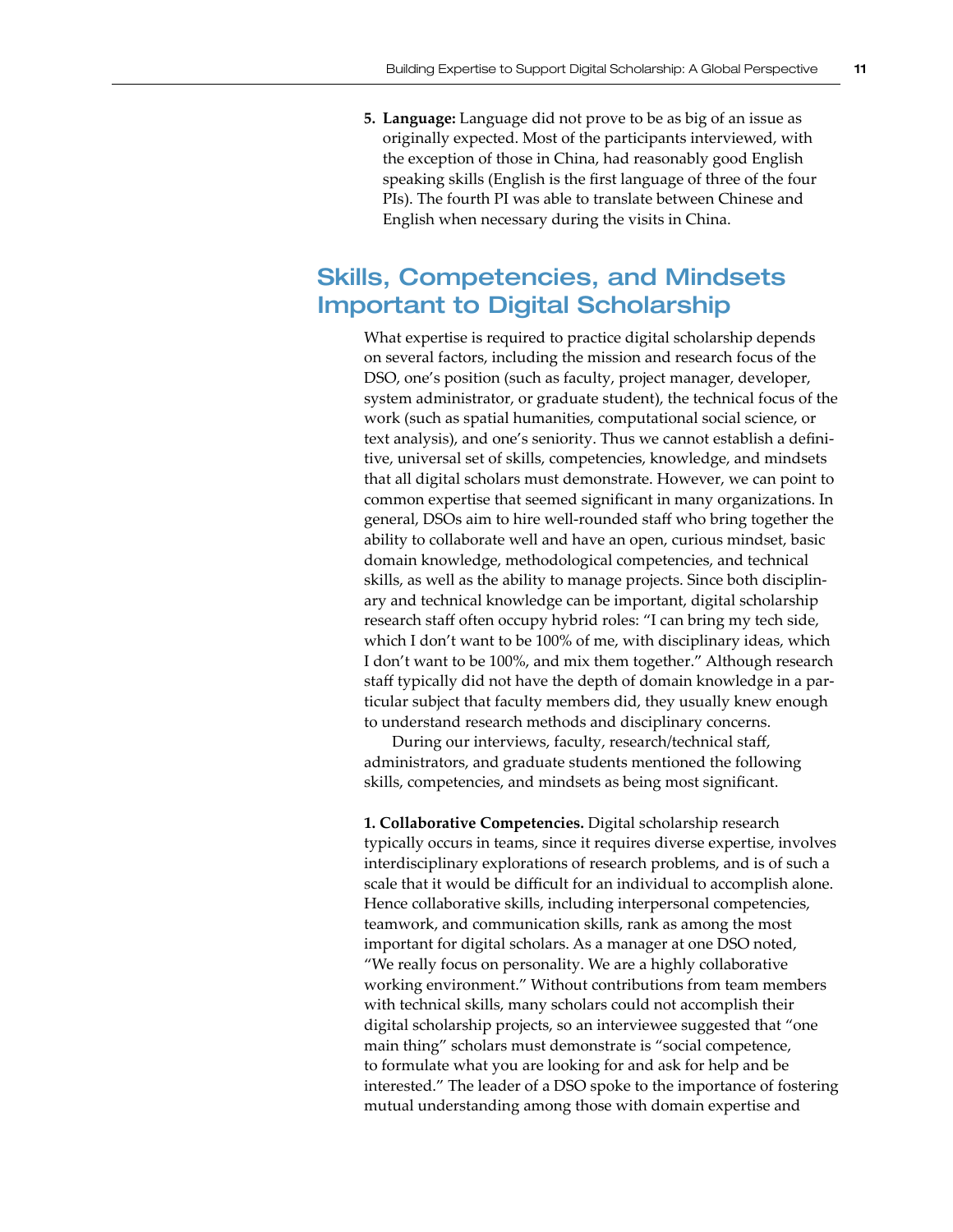technical expertise: "both have to profit from collaboration, so technical staff must understand scholarly problems, and vice versa." To facilitate interdisciplinary collaborations, DSOs value staff who can translate between research questions and technical approaches what the leader of one research organization termed "bridgeheads." Through the process of collaboration, participants gain exposure to new ways of thinking and create new knowledge.

**2. Learning Mindsets.** As digital scholars tackle tough research problems and are challenged to develop new skills and ways of thinking in the process, they must be flexible, curious, willing to fail, and passionate about learning. As a manager at one digital humanities center noted, top performers are "creative, open, collaborative, willing to learn on their own," a description that applied across a number of sites. Likewise, another organization sought staff with "curiosity, creativity, interest in pursuing new knowledge [and] partnering with scholars to do that." Curiosity and an experimental attitude drive people to seek creative solutions to problems, embrace failure, and persist: "not being afraid to fail, but network, learn the resources until there is opportunity to capitalize on it [the learning]." Along with curiosity comes flexibility. Digital scholars are typically nimble enough to explore possibilities rather than be wedded to particular approaches—"to get ideas on the table, beat them up a little, roll them around."

**3. Domain Knowledge.** Most interviewees believed that a background in the humanities or social sciences—or at least a broad understanding of the relevant discipline—was important for staff as well as faculty involved in digital scholarship work. Technical staff need enough domain knowledge to frame research questions and understand the research process. One programmer noted that his background in philosophy and English helped him "to understand the problems" and provided an important perspective on "how you can model the world." Likewise, a librarian who collaborates with scholars emphasized the importance of having experience with exploring research questions, since "to ask a question, you need to understand what to do with data." Training in the discipline gives staff "credibility," so that they "can talk to faculty and grad students in their native language." Many DSOs looked for staff with a strong disciplinary background, arguing that they could develop technical skills on the job but needed a core understanding of the discipline as a foundation: "We hire people with humanities background, and ask them to learn technologies. People with masters degree in computer science won't be hired here." Some digital humanities projects require specialized humanistic expertise, such as being able to recognize ancient Chinese characters. While most faculty and staff involved in digital humanities work have advanced degrees in the humanities, we did encounter a few with computer science backgrounds who demonstrated an appreciation for humanities research.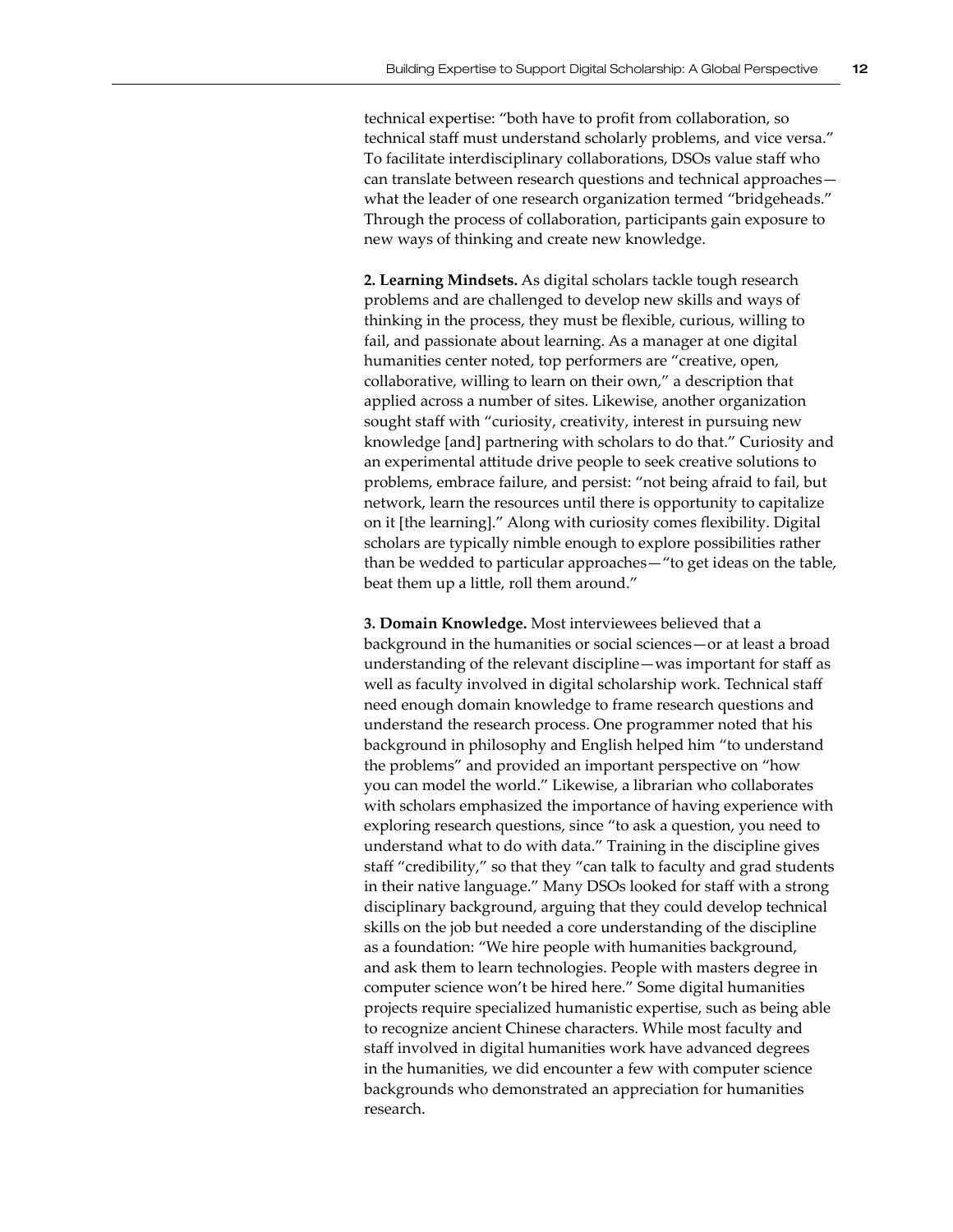For faculty, domain knowledge was often emphasized more than other forms of expertise, although we witnessed variation in how much technical expertise was deemed to be necessary and what roles faculty members play in digital scholarship projects. In some organizations, faculty were expected to have or develop technical skills, while in others they relied primarily on the technical expertise of staff. To some extent, this split seems to be generational, as well as to reflect scholars' goals and the culture of the DSO; whereas once scholars may have needed to figure out their own way to accomplish digital scholarship projects, now they can increasingly turn to colleagues in DSOs. As one interviewee noted, many "old school" digital humanists are "hybrids" who bring together technical and disciplinary knowledge, while other scholars learn as much as they need to about the technology to be effective collaborators but leave technical work to others.

In a few organizations, faculty focused on domain expertise and needed to have only basic computer literacy. But even if faculty collaborators do not have sophisticated technical skills, another interviewee noted, "they have to have a sufficient understanding of technology to imagine the possible." For one scholar, developing her own technical skills—something that the head of the digital scholarship center required of scholarly collaborators—was "transformative." Another called the separation between technical skills and domain knowledge "useless," saying, "I come from a craftsman background. The best solutions are in working on concrete questions." The leader of a DSO stated bluntly that "real digital scholars have the computation"—although many faculty we interviewed didn't really view themselves as "digital scholars," preferring to base their identities on their academic disciplines.

**4. Methodological Competencies.** Digital scholarship organizations focus on a range of methods, including GIS, 3D modeling, network analysis, data visualization, data science, computational linguistics, and text encoding. Hence the methodological knowledge required for digital scholarship varies based on research focus. Cutting across most of these methods is a need to understand how to compile, organize, and analyze data. Methods tended to be explicitly mentioned more at digital social science organizations than at digital humanities organizations. As an interviewee at a digital social science organization stated, "Digital methods are central to what we do." Leaders of digital social science organizations emphasized the importance of having a strong background in social science to be able to ask well-formed questions, structure research appropriately, and use computational social science techniques wisely. If a researcher just "crunches numbers," valuing computation over the research question, it is likely that their "analysis makes no sense." Digital social science education programs provide a foundation in social science research methods, since it is crucial for those doing computational social research to comprehend "principles of reliability, validity, sampling, spurious relationships, [and the] logic of data analysis" and to understand the limitations of computational methods.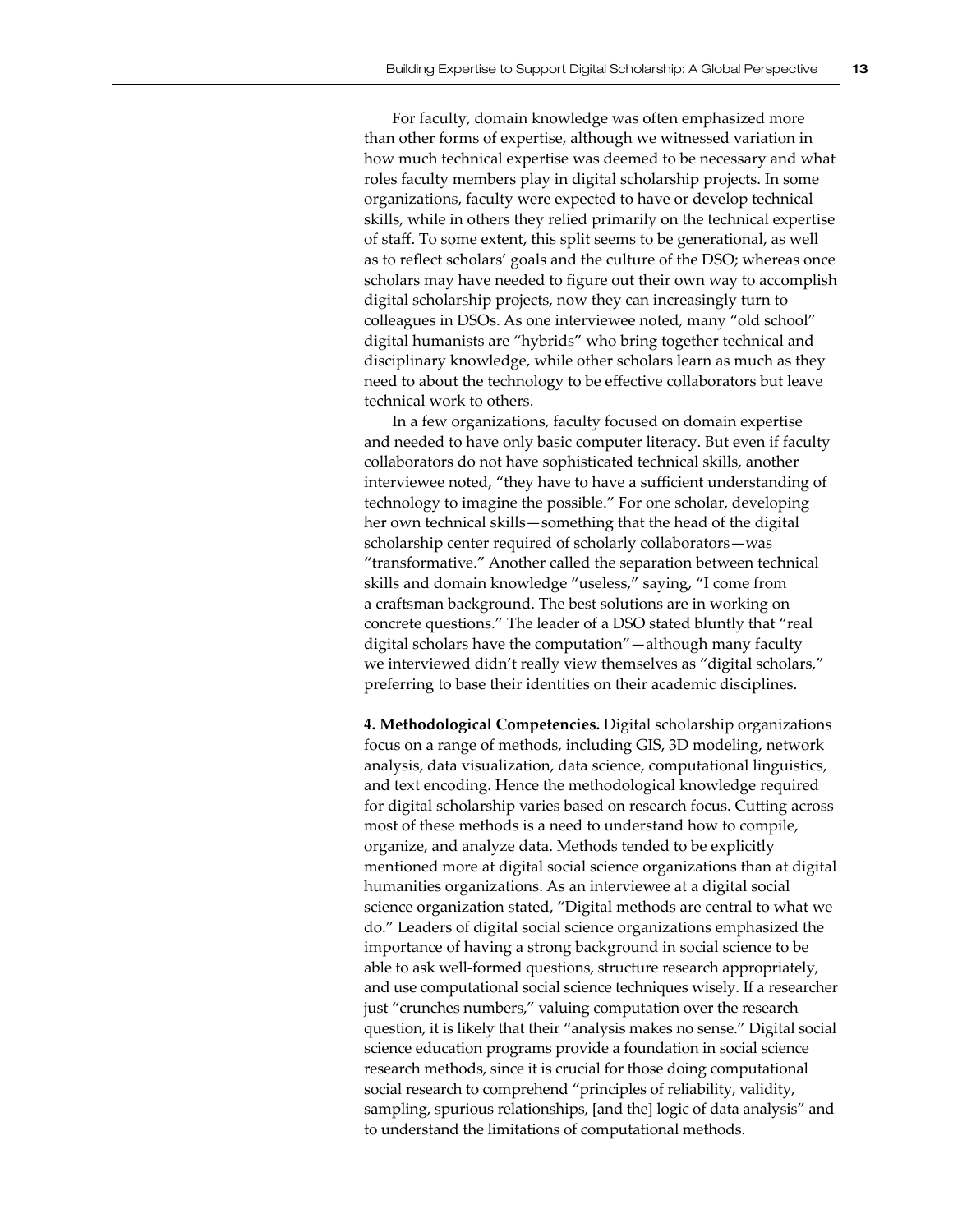**5. Technical Skills.** Technical skills tended to be closely related to methodological expertise. We expected technical skills to be more prominent in our study, but it was challenging to identify a core set given the diverse work done by DSOs. Programming was the most commonly cited skill, followed by systems administration, database design and development, web design and development, XML and TEI, research data management, and the ability to learn new technologies quickly. Not surprisingly, organizations focusing on geospatial scholarship valued GIS skills, while those supporting textual editing projects emphasized TEI and XML. Participants at several sites identified digitization skills as critical. Social science organizations particularly valued data skills, including data retrieval, web scraping, data analysis, data security, system administration, statistics, and research data management. For those new to digital scholarship, basic computer literacy, including familiarity with key terms such as indexing, was valued. As for skills that digital scholars wanted to develop, programming ranked high; as one interviewee noted, "I would feel so powerful with programming."

**6. Managerial Skills.** The importance of managerial skills typically depends on one's role in an organization. For example, supervisory skills are important for those who manage people (including, in one case, graduate students who oversee undergraduate research assistants) and budgeting is important for financial administrators and organization leaders. But project management skills—the ability to get things done efficiently—are important regardless of role. Indeed, several DSOs supported staff positions explicitly focused on project management. Participants at several sites flagged grant writing as another key skill, which is not surprising considering that most centers depend on soft money for their livelihood.

# How Skills, Competencies, and Mindsets are Developed

We were interested not only in what skills, competencies, and mindsets are required to support digital scholarship, but also in the strategies in place to support the building and maintenance of those attributes. Through our interviews, some strong patterns emerged in terms of both current practice and aspirations for the future.

We observed some variation between how the current leaders had developed their own expertise and what they saw as the needs of the generation of scholars coming after them. Most leaders and senior faculty and staff at the DSOs acknowledged that they were largely self taught. As one leader noted, "our generation taught ourselves to program [and to] design database models, along with writing a dissertation." Another noted the importance of "being industrious on the weekends." The need for self-education was clear: many of these leaders had been pioneers in their fields early in their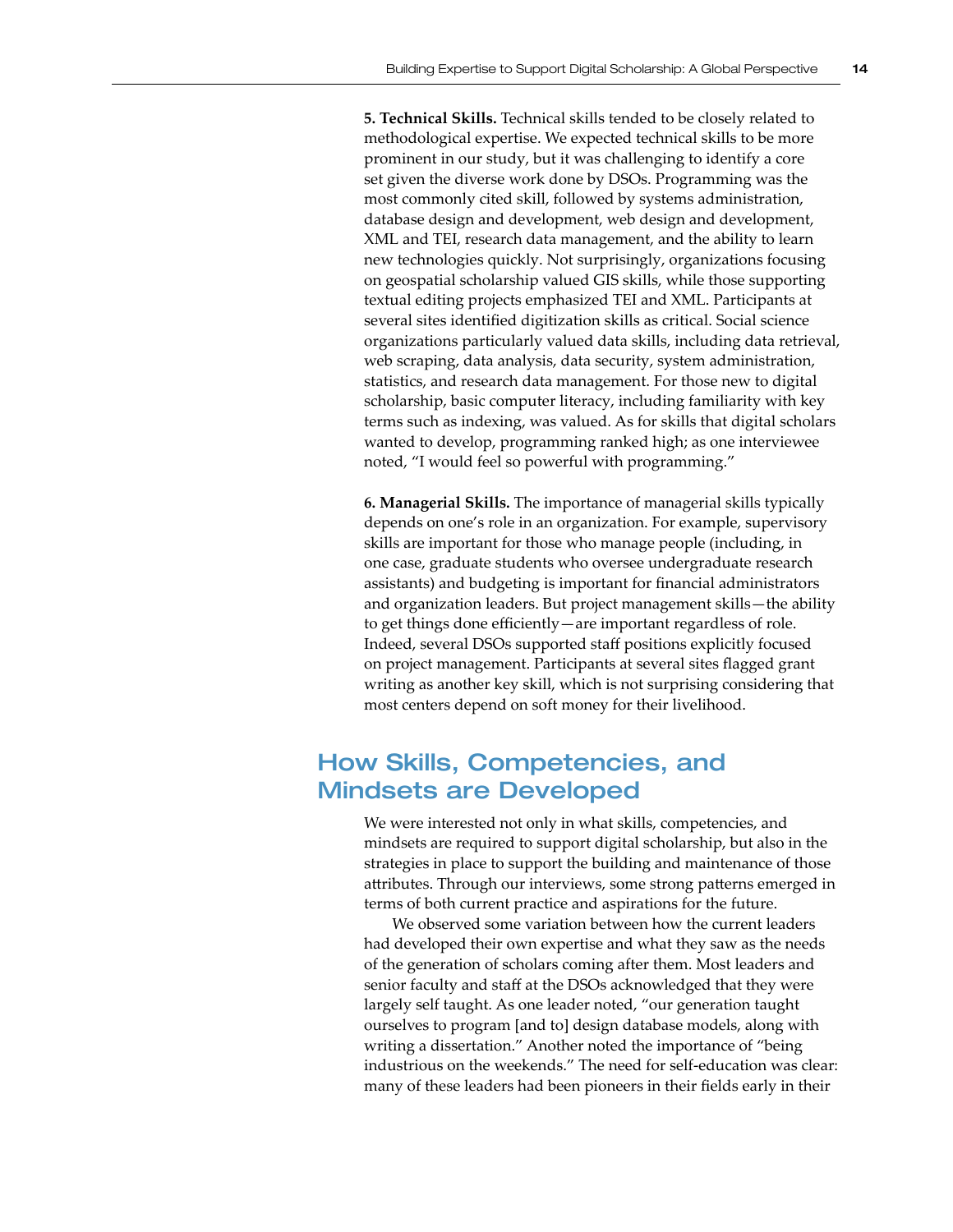careers. During this time, there were few courses or institutes for which they could register. They were devising the processes and strategies for conducting digital scholarship as they went along.

While scholars today benefit from a broader array of educational opportunities, many still pursue self-education. Most individuals, at all levels in the DSOs, displayed a personal preference for experimentation and learning by doing rather than by reading a book or watching a tutorial. One participant noted, "practice is what makes me have the abilities I have." Another mentioned the "iterative process of blind luck, and sacrifices to deity" required to solve problems and move work forward. This focus is borne out by the literature. As Galina points out, most people do not receive training in the skills necessary for digital work in the course of their undergraduate or graduate degrees, so often this takes place ad hoc, while working on a project (Galina Russell 2012).

We were struck by the strong focus on "community of practice" as the primary source of skill transfer. Participants spoke with passion about the importance of informal networks of colleagues in their learning. As one participant noted, "it is better to learn from your community than take specialized training thousands of miles away." Internal events were often framed more as information sharing than formal training. The concept of "learn-do-teach" was occasionally mentioned, with colleagues teaching themselves a new skill, using it in a project, and then sharing that new expertise with others. There is an interplay between teaching and research; as a staff member at one center commented, they "put topics on workshop series that we want to learn," since teaching is one of the best ways to learn. One individual described the "strong egalitarian exchange of knowledge" in his organization. Another described the process of learning a new skill or resource together in "sessions where we bang our heads against the wall but eventually work through it."

Most DSOs brought in speakers to deliver guest lectures and workshops, although the frequency of this activity varied among organizations. Staff reported that these events were among the benefits of working in the organization. Guest lectures exposed people to new ideas and techniques, and helped build community.

Conference attendance was supported in principle, but funding was often a concern, particularly for staff who were dependent on grant funding to cover travel costs. Some DSOs support travel through their operational budgets. Others rely on funds from parent organizations, and still others bundle travel into grant applications.

A few DSOs support staff in developing their own research projects (in addition to the work coming into the center). A smaller number set an expectation that a percentage of each week (typically 20%, or one day per week) would be spent on personal research projects. Research time "evens the field with faculty," encourages experimentation, and is "crucial in enabling staff development." As the leader of one research organization noted, enabling staff to pursue their own research facilitates hiring the best people, and "research has value itself," since "knowing and in some cases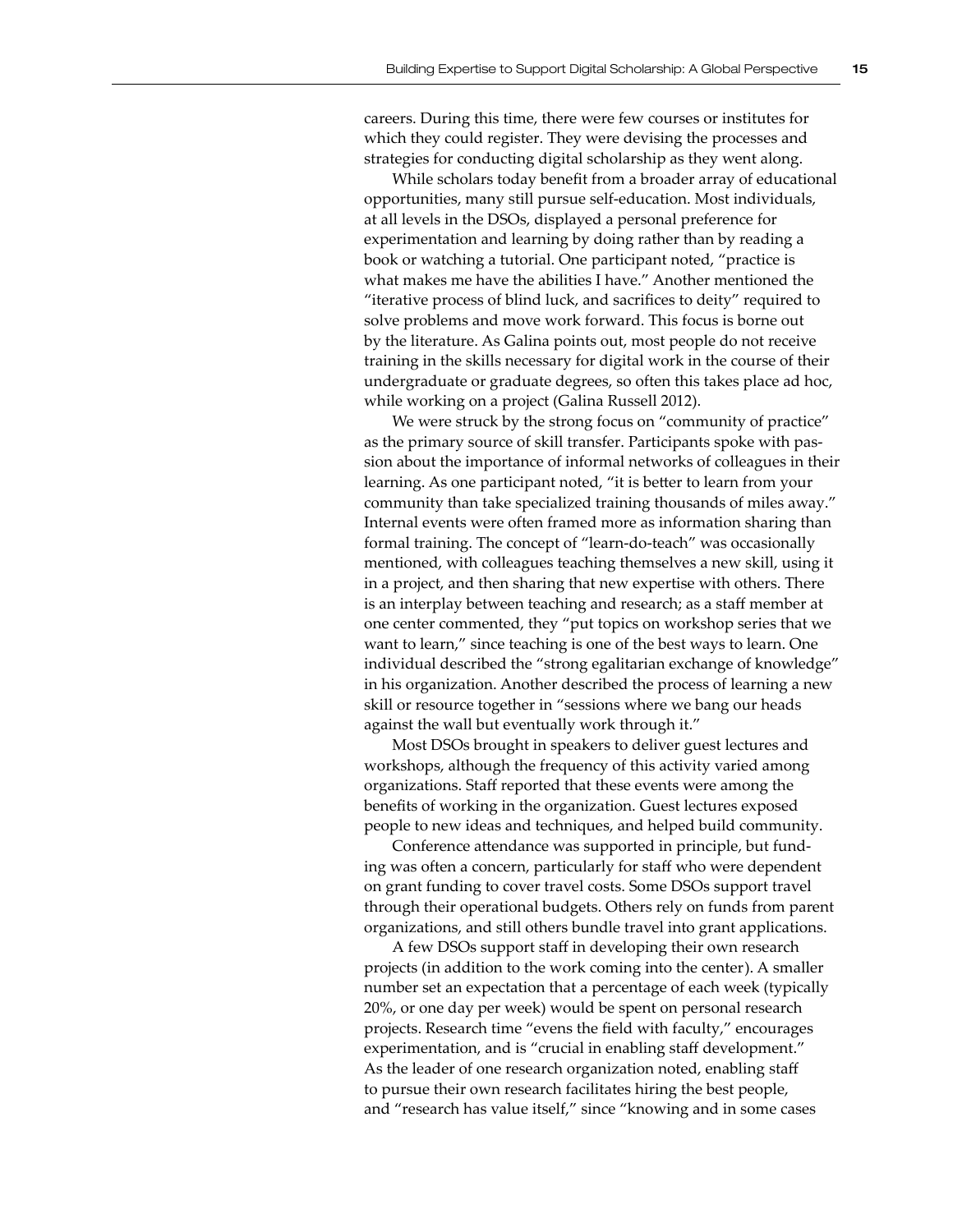defining the state of the art" is broadly important. While staff occasionally struggled to find time to pursue their own research, they viewed research time as an important benefit.

Some interviewees felt a strong commitment to training scholars and students beyond their own institutions as a contribution to the profession. The most successful programs (such as the Digital Humanities Summer Institute [DHSI] offered by the University of Victoria) can be described as community-driven and relatively fluid, with the curriculum changing as demand and teachers' interest evolves. Bringing in students sparked energy and ideas and helped raise the visibility of the DSO. Of course, digital scholars likewise benefit from having easy access to training programs. While there are established training institutes for digital humanists in the United States (such as the NEH Summer Institutes and, more recently, HILT [Humanities Intensive Learning and Teaching]), Canada (DHSI), United Kingdom (Oxford Summer School), and Germany (The European Summer School in Digital Humanities at Leipzig University), such training has come more recently to other regions. In Mexico, for example, Galina and Priani found "training and retaining human resources are also key issues," since it was difficult to recruit people with needed expertise and since most people "went through a steep learning process whilst developing their project and found little learning support" (Galina and Priani 2011). Hence one of the priorities for the RedHD network has been to provide training opportunities.

Since the 1990s, some DSOs have run fellowship programs in which faculty are awarded funds to collaborate with center personnel on projects and, in the process, acquire new ways of thinking about their work. While this model has yielded some very successful projects and can be, in the words of one DSO leader, "transformative," at least one organization in the study indicated that they were backing away from it. The constant cycle of training new fellows is exhausting to the organization. Faculty cannot make sufficient progress on their projects during a one- or even two-year fellowship. Without ongoing support, even good projects stall when the fellowship ends and the faculty member is left to her or his own devices.

# Characteristics of Organizations that Enable Continuous Learning

In addition to exploring how *digital scholars* acquire skills and competencies, we examined how *digital scholarship organizations* nurture expertise and knowledge creation. Despite the variation among DSOs included in our study, we observed that they typically cultivate an open, collaborative culture; work with partners in other countries; promote an entrepreneurial ethos; sponsor teaching and learning programs; and provide access to facilities that foster collaboration.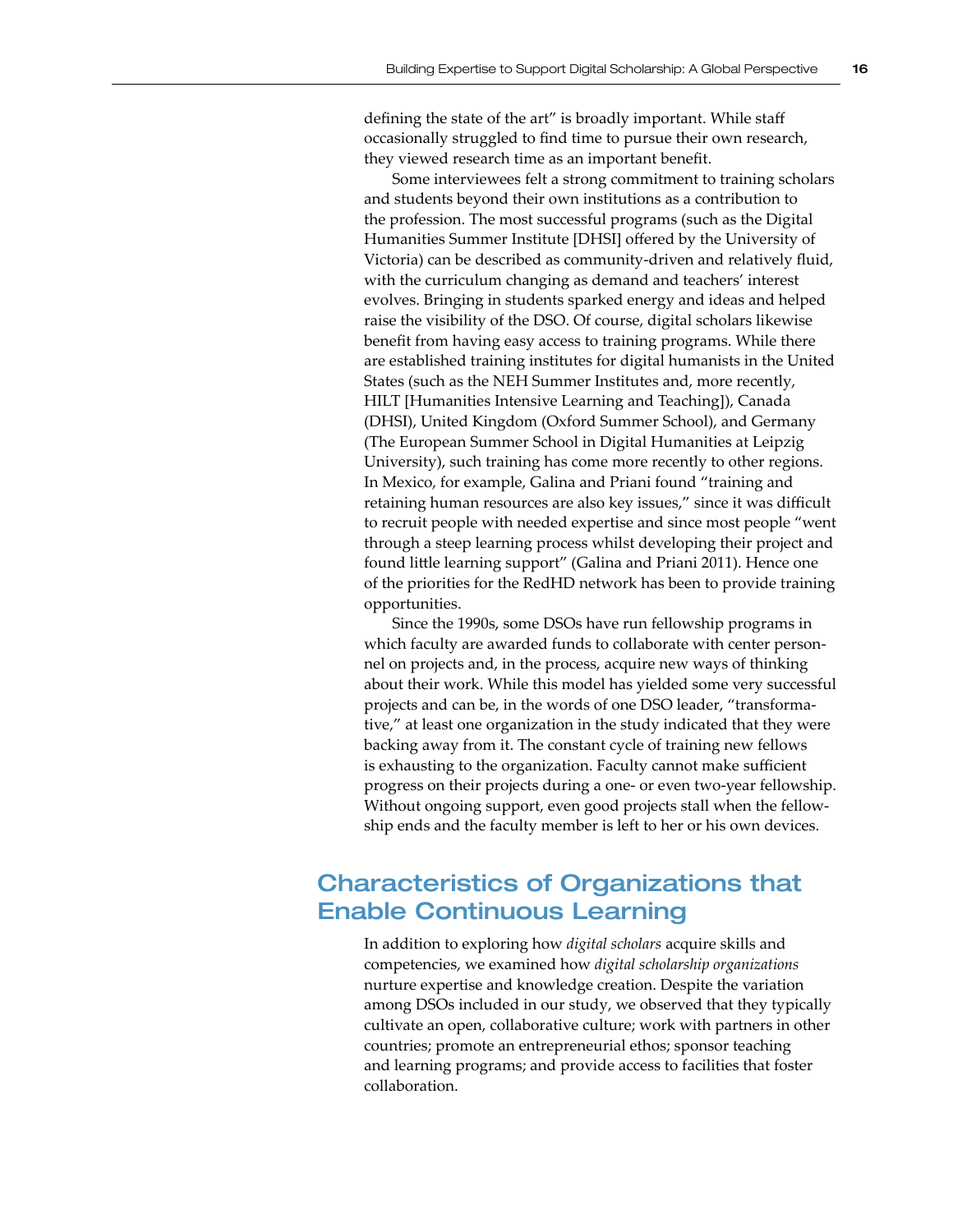#### An Open and Collaborative Culture

The participating DSOs exhibited a strong focus on collaboration and teamwork. One student noted being "trained from the beginning that you can't do it on your own." The projects being worked on are often massive and complex. Real success requires a broad and deep set of skills. Some described the work more as a vocation than a set of tasks and deadlines. "We are thinking of DH as something that is more like a project than actual work. More like a vision we want to produce."

The shape of the teams varied from place to place. Most described the work of the organization as largely team-driven with faculty and staff contributing their various skills and competencies to the larger enterprise. A smaller number framed the collaboration more at the level of researchers and faculty, with staff contributions restricted primarily to technical support roles and frequency of meetings somewhat less. Most, but not all, included students as integral members of their teams.

The culture was often described as consciously open and egalitarian. One staff participant said he felt treated as an "intellectual partner" with no sense of "hierarchy." Another noted that staff in his organization were "permitted to debate" and "encouraged to make decisions at the lowest levels." Members expressed "genuine interest in each other's ideas," with "lots of joint brainstorming" and a "collective culture." Another said, "we're an open environment, [we're] encouraged to think, [and we] encourage each other to try out things we are unfamiliar with." We observed relatively informal environments in most locations. One participant noted that the center encouraged a "shorts and sandals" environment. "Check your ego at the door. We are about open discussion; [we] establish a level playing field and bring in people from all over." Such an open culture fosters the collaboration, creativity, and knowledge sharing important to digital scholarship, where important ideas and expertise can come from anyone in the organization.

We heard many faculty and staff within the DSOs talk about the importance of interdisciplinary conversations. The boundaries between humanities and social sciences, in particular, were described as very "fluid." One described the center as "a place for many things. A place to gather people to talk about these things, to develop projects with the students and professions and librarians and people from other disciplines and areas, not just humanists." One spoke with great pride about the tendency for large digital projects to be initiated by the humanist who then sought out partners from IT and across campus. Another described graduate students as the true source of integration between various disciplines.

Successfully building a sense of community and deep collaboration requires effort and structure. As one interviewee noted, "We were very concerned about this: everybody gets together and is enthusiastic, and everyone goes back to office and that's it—they have their own research interests and their own lives." Organizations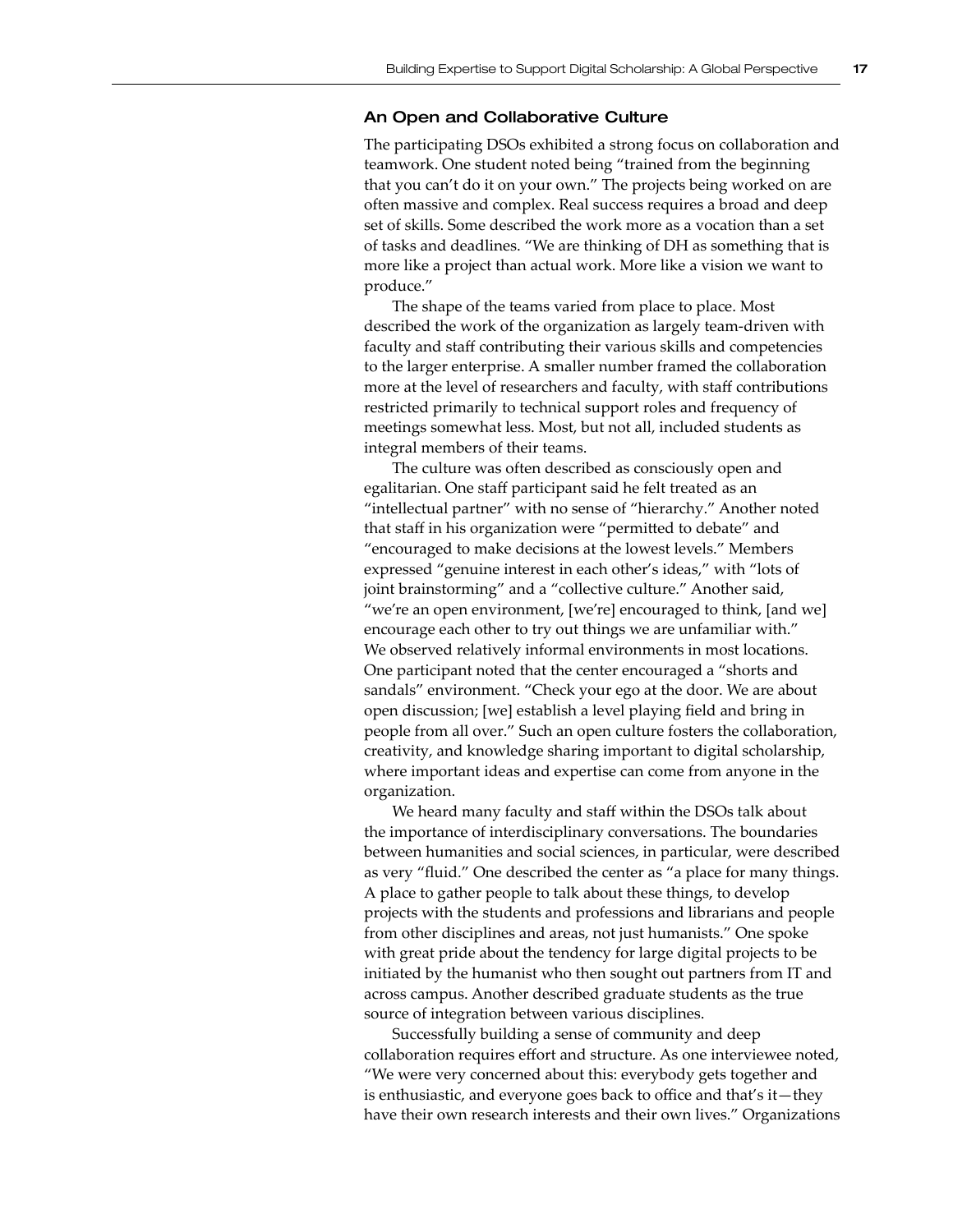identified a variety of strategies for encouraging sharing. Staff members at one organization come together every Wednesday to share knowledge from different disciplinary perspectives. Another sponsors a writing club that gives staff dedicated free time to work on writing research results, encouraging them to ask questions of each other and fostering a "creative atmosphere across disciplines." For several, regular events such as project meetings, lectures, conferences, training sessions, or informal get-togethers created a sense of community. Another described using a system for logging work online to keep colleagues informed, and a few used chat and video conferencing to connect distributed staff throughout the day, whether they were in different rooms, different cities, or even different countries.

#### International Engagement

We were struck by the strong focus on global engagement at most of the organizations we visited. Many organizations were involved in international research collaborations, and faculty and staff often had spent time abroad as students, visiting scholars or, in at least one case, as a faculty member. As a result of this global engagement, faculty and staff at DSOs are exposed to new ideas and skill sets, and can disseminate their own research and deepen collaborations that bring diverse resources and expertise.

Types of international engagement included collaborating on research projects, hosting joint conferences, participating in or hosting visiting scholar/professor programs, hosting training programs that attract an international audience, participating in training programs outside of the home country, or doing digital work paid for by funders outside of the home country. For example, Fudan University collaborates with Harvard and other institutions on the China GIS, while Jadavpur University's School of Cultural Texts and Records collaborates with or is closely aligned with colleagues at universities in Italy, New Zealand, the United States, and the United Kingdom. The INKE network, based at the University of Victoria, involves collaborators in a few countries and has organized gatherings in Cuba, Japan, Australia, and the Netherlands as well as Canada and the United States. In the United States, Stanford's CESTA has affiliated researchers in Italy, Germany, Australia, and Portugal. The Maryland Institute for Technology in the Humanities partnered with institutions in the United Kingdom and United States on the Shakespeare Quartos Archive, which was jointly funded by the US National Endowment for the Humanities and the UK Joint Information Systems Committee. Indeed, funding programs, particularly in the European Union, encourage collaboration across countries. For example, the University of Cologne coordinates the Digital Scholarly Editions Initial Training Network (DiXIT) project, a Europe-wide training network for digital scholarly editing that is funded by the European Commission and counts King's College London and Oxford as members, along with universities in Sweden, the Netherlands, France, Italy, Ireland, Belgium, and Austria.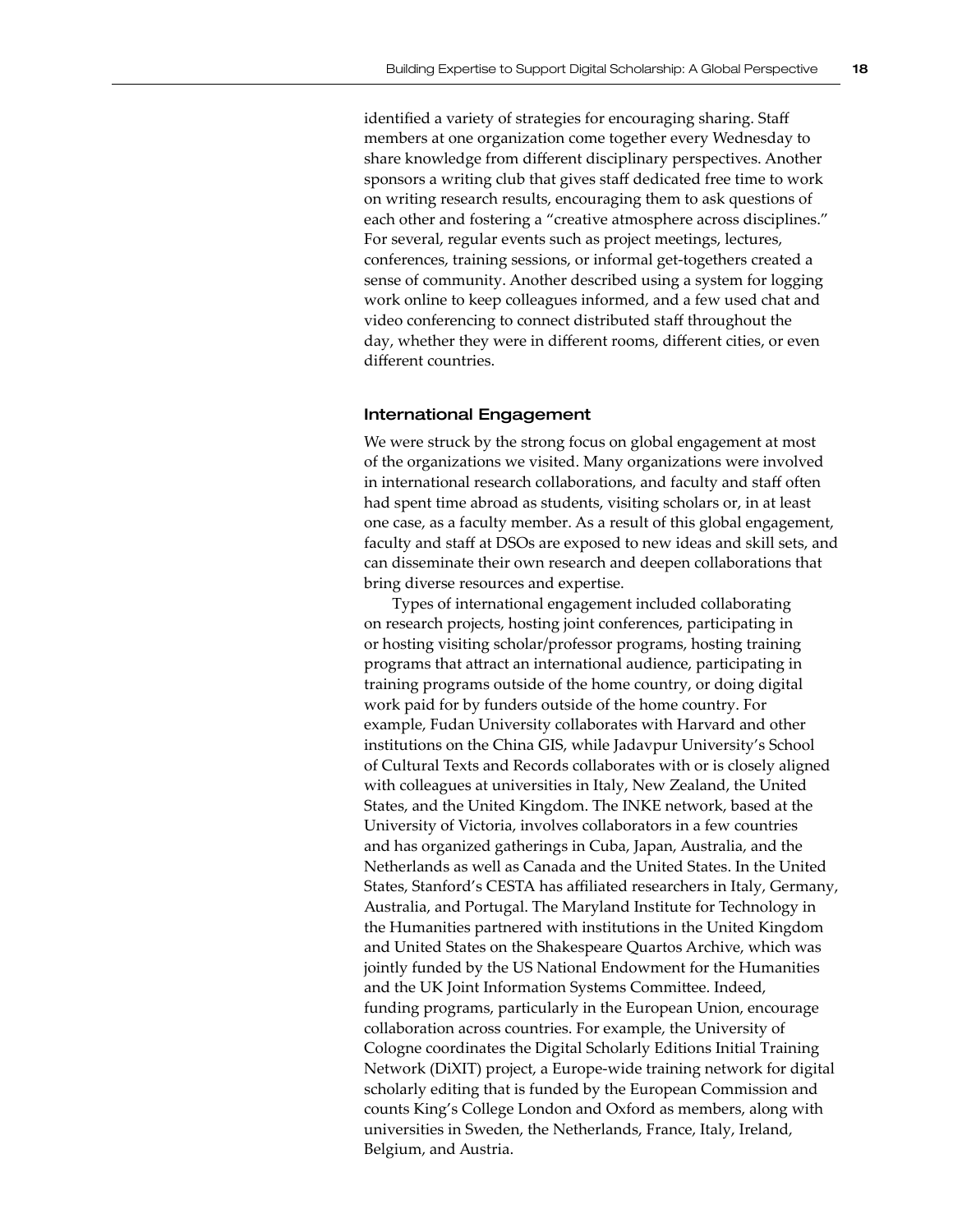#### Entrepreneurial Ethos

Many of the organizations we visited operated in fairly decentralized environments and had a surprising amount of autonomy in terms of setting priorities. One staff member noted appreciation for the "open-endedness of support for trying new things out." Several organizations benefited from an entrepreneurial culture that gave them the freedom to experiment with new educational and research initiatives. Often these organizations could use flexible funding to sponsor a workshop, hold a community event, or seed a new project. An administrator overseeing one digital humanities center compared his approach to that of the leader of a guerilla army, "You have a common mission, together with your troops in the jungle—searching for concrete solutions to reach the next point… We have to start with good ideas and minimal resources to reach the next step, [to] create the next evidence for the next step." At another site, an interviewee noted the "startup culture" of the organization, as people had the flexibility to pursue their own projects.

#### Teaching and Learning

Almost every institution we visited offers some sort of educational program, whether a full graduate degree, a graduate certificate, graduate fellowships, graduate courses or training, a seminar series, or mentoring. This involvement in education is not surprising, since one of our selection criteria was that the organization offer innovative educational programs, but it also points to the ways in which students were often vital members of the local community of practice. A small number of programs involved undergraduates or were planning to do so. By working with faculty, staff, and (where applicable) postdocs on digital scholarship projects, students gain skills valuable in many careers and contribute to the development of knowledge. Through their educational programs, DSOs fulfilled a key part of their mission, created a more robust community, trained staff for ongoing projects and potential full-time positions, or generated tuition revenue. As one student-turned-staff member noted, working at a DSO as a student constituted "part of the education," since it is "good in studying DH to have actual projects and data to work with."

Many of the DSOs worked hard to integrate their teaching and research activities, some seeing the classroom as the best place to recruit new digital scholars. One participant noted, "we try to keep it quite practical and praxis oriented. We bring in real research projects as examples and have students work with real data." Another noted that they were "placing their bets" on future scholars by building up educational opportunities for them.

We noticed some variation in whether organizations' educational programs created opportunities for students to participate in project work. In a few places, disciplinary training took primacy over digital skills and methods. While students participated fully and enthusiastically in the community of practice at many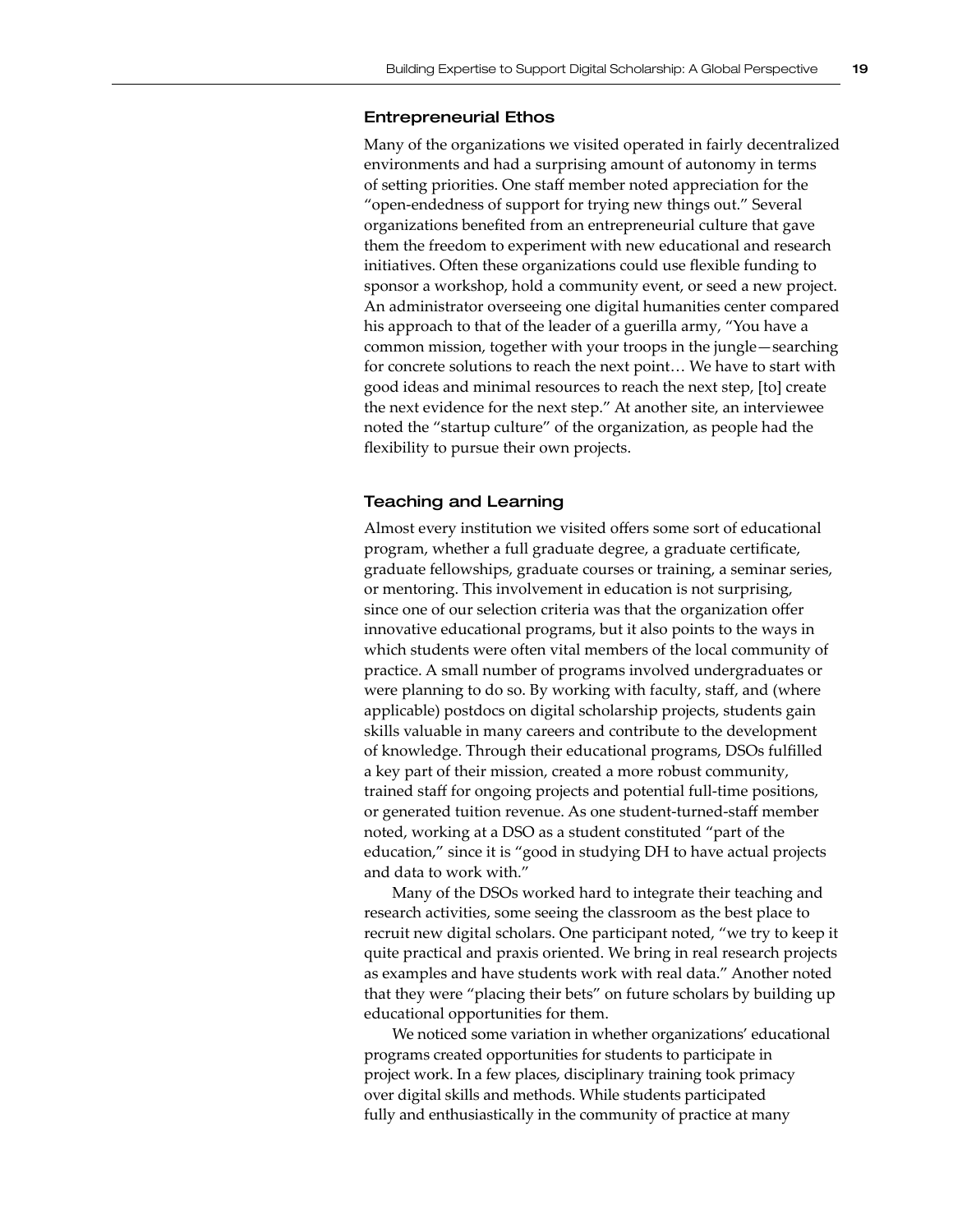organizations—sometimes even teaching faculty digital skills through informal exchanges—at others they were more on the periphery.

#### **Facilities**

Collaborative spaces appeared to be critically important at virtually all sites we visited. The quality of space varied considerably. Some DSOs occupied cramped, bare-bones spaces, while others inhabited impressive, high-gloss offices. What really mattered was not the level of polish but the ability to come together for community building. One participant noted that he and his colleagues were "in each other's hair" but the cramped nature of the accommodations fostered sharing. A graduate student noted the importance of the lab "as a space to base [one's] self—in a research community, with postdocs," as an "institutional home in a spatial and community-centered way." Another stated, "I can't imagine this success without people sitting beside each other." Describing the importance of "physical proximity," one interviewee spoke of the "intangibles in in-between moments—concrete exchange of skills and knowledge sets," as well as the opportunity to work near those from other disciplines: "The fact that we have this space is so key." Several participants described their DSOs as physical "hubs," something that could be lost with the nature of their largely online work. One organization that lacked a lab longed for a common space where participants could collaborate on projects and get help with them.

We talked with a few staff who found the deeply collaborative spaces a bit too disruptive. The preferred configuration, at least for some colleagues, provides some personal space for quiet reflection, but with "huddle rooms" for group work.

The quality of hardware and software varied considerably. Some DSOs featured high-quality computers and data visualization walls, but most lacked such amenities. The participants typically downplayed the importance of hardware and software.

# Digital Scholarship Expertise in a Global Context

Historically, much of the attention in the digital humanities community has centered on English-speaking countries, resulting in a sense of isolation among many scholars from other countries. As Isabel Galina Russell argues

Countries such as the United States, the United Kingdom, Canada and, to some extent, Germany, France, Italy and Australia have dominated scholarly digital humanities activity, with little or no participation from other regions of the world, such as Asia, Africa and Latin America. However, this does not necessarily mean that academics from these parts of the world are not involved in projects and activities that could be considered digital humanities related . . . . These scholars have, instead, worked independently and without knowledge of digital humanities as a field of enquiry in itself. (Galina Russell 2012)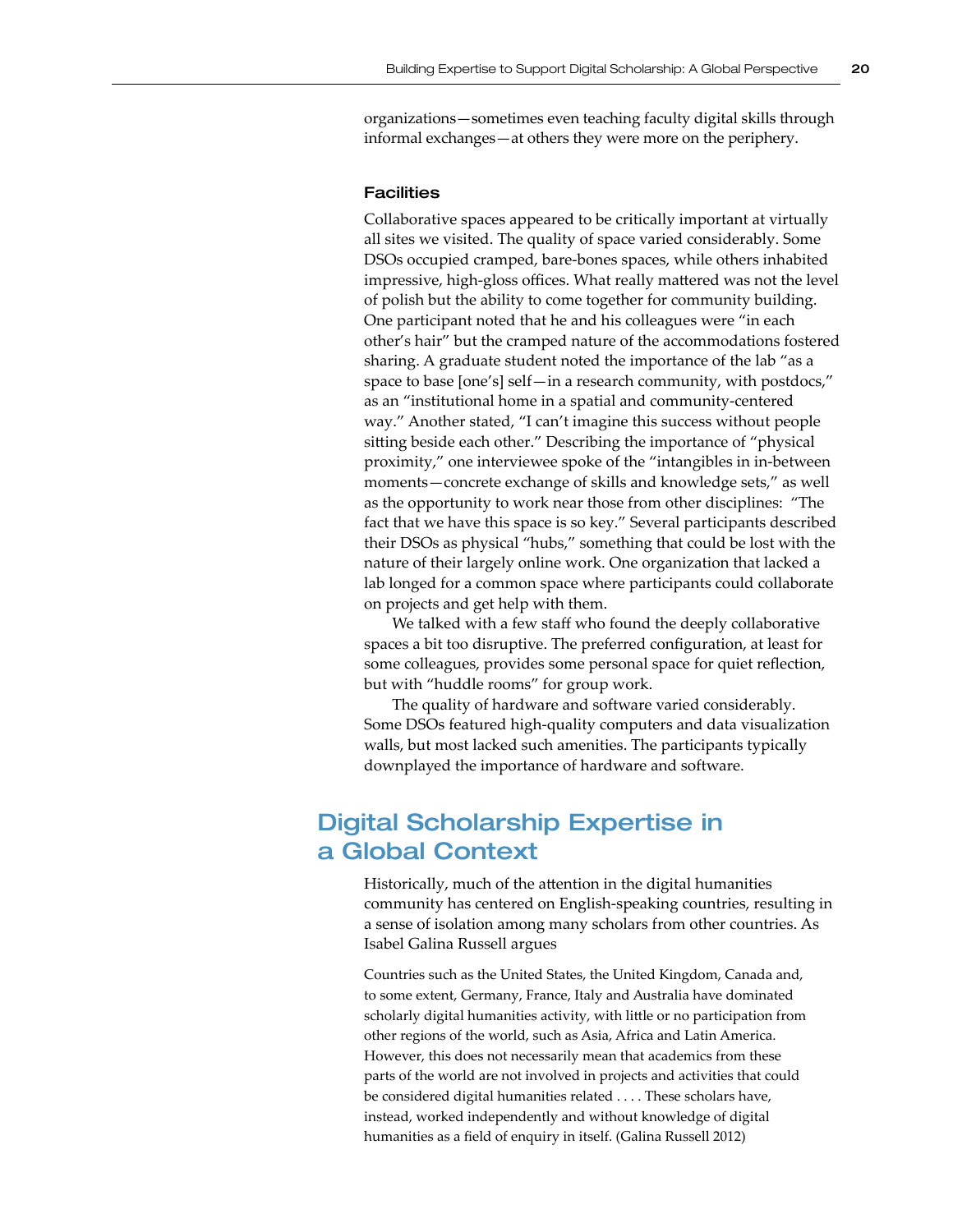By participating in the global digital scholarship community, researchers can be exposed to new ideas, hone their skills, form new collaborations, and be recognized more broadly for their contributions. Yet as a result of the anglophone focus of digital humanities work, important research produced in languages other than English often gets missed, potential collaborators do not find each other, and the community is not as rich as it might otherwise be. To address this gap, recent initiatives at several organizations seek to advance collaboration and communication among researchers and students from a range of countries (such as GO::DH); link together researchers who speak a common language (such as the francophone organization Humanistica); and highlight digital scholarship around the world (such as GO::DH's "Around DH in 80 Days"). By including organizations from China, India, Mexico, Taiwan, and Germany—as well as from the United Kingdom, Canada, and the United States in our study, we hope to develop a more nuanced understanding of expertise in different cultural and national contexts.

We are reluctant to generalize about the state of digital scholarship in any particular nation, since we were only able to visit between one and four institutions in each country included in this study and since commenting on specific locations would undermine our pledge of confidentiality. At the same time, we hope to suggest ways that larger factors such as history, funding sources, academic culture, and the structure of academic work influence the practice of digital scholarship. As Galina and colleagues point out, "As any other field of inquiry, DH is uniquely characterized by the context in which it is practiced. The affordances and limitations of the resources, facilities, and institutions where we work are a constant reminder of it" (Galina et al. 2015). Our site visits and background research called attention to how local and national contexts shape digital scholarship. Significant factors are discussed in the following sections.

#### Tradition of Digital Scholarship

In many of the countries we visited, digital humanities has a fairly long history, which means that organizational structures are established, professional roles may be recognized, and training programs may be relatively well developed. This tradition serves as a point of pride and informs the mission and identity of the organization. Yet having an established history may also make it more challenging to adapt to new circumstances, such as bringing on staff with needed expertise, defining a new mission, dealing with leadership transitions, and sustaining the organization. As for digital social science, the use of computers for social science research originated in the 1960s (Cioffi-Revilla 2013), but researchers describe the "emergence" of computational science as a more recent phenomenon, driven by the availability of massive amounts of data and more powerful computers (Lazer et al. 2009).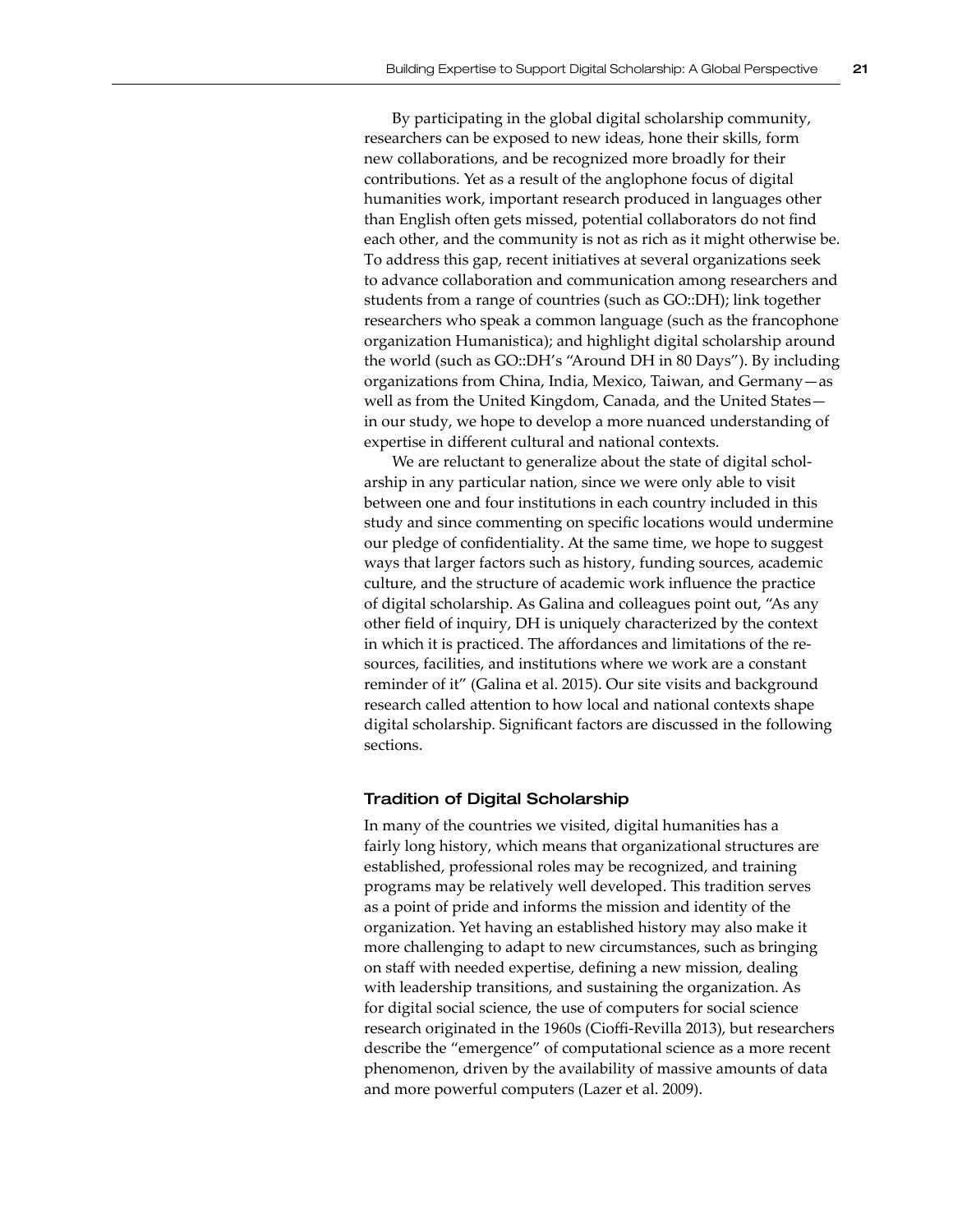In some countries, organizations have been working in digital humanities (or what was formerly called humanities computing) for about 50 years, while in others institutional structures for DH have arrived more recently. For example, in the United Kingdom, Cambridge's Centre for Literary and Linguistic Computing (now absorbed into Cambridge's University Information Services) started in 1963 (Gouglas et al. 2012), while King's College London's involvement in digital humanities began in the early 1970s (Kings College London 2015) and Oxford University has contributed to digital humanities research since the 1970s. In the United States, the University of Virginia's Institute for Advanced Technology in the Humanities was established in 1992, followed by the founding of the Center for History and New Media at George Mason University in 1994. National Taiwan University launched its first cultural heritage digitization project in 1996 (Hsiang n.d.), while Jadavpur University's School of Cultural Texts and Records was founded in 2003. In China and Mexico, a defined digital humanities community, with connections to the international community, has developed more recently, although scholars have been applying computing to humanities and social science research questions for significantly longer. The first digital humanities center in China was established in 2011 at Wuhan University (Yang 2012). However, historians and geographers at Fudan University's Research Center on History and Geography have been collaborating with researchers at Harvard and other institutions on a historical GIS of China since 2001 (Yang 2012). In Mexico, digital humanists were largely isolated from each other and from the global digital humanities community until the formation of RedHD in June 2011.

#### Funding

If there is any universal in our study, it is that almost all of the participating organizations worry about funding their work and are limited by the lack of adequate, stable funding. Of course, the amount and type of available funding help to determine whom organizations hire, for what work, and for how long. Many organizations are lean, operating with a core group of staff (often on short-term contracts) and affiliated faculty and graduate students. One organization mentioned relying on a spirit of volunteerism from participating faculty, which gives it both greater freedom and less stability. Many DSOs depend on external funding to support their work, which means that they must constantly pursue grants and that changes in funding priorities affect their research focuses.

Although we did not really delve into the national funding climate for higher education in interviews, there were signs of declining, changing, or limited support for digital scholarship research in many places. Some countries committed significant resources to digital humanities work (particularly the development of digital collections), while others received funding from a mix of public sources or lacked dedicated funding programs for digital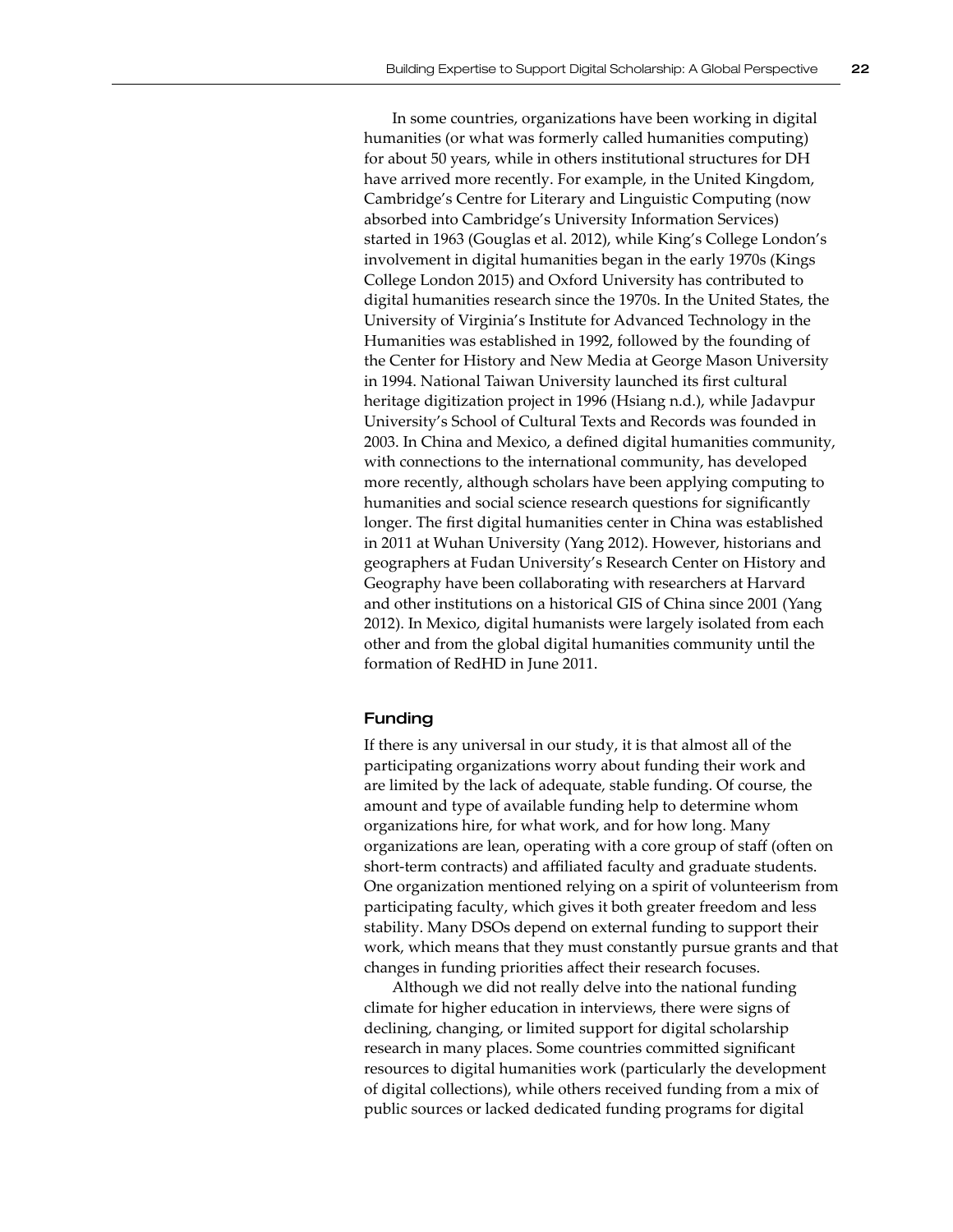scholarship. For example, Taiwan's National Science Council (which is now called the Ministry of Science and Technology, or MOST) has funded digitization of and online access to cultural heritage materials since the late 1990s. The initial focus was on creating digital archives; recently, the focus has shifted to sustaining them and facilitating their use in interdisciplinary research (Du, Zhu, and Koronios 2014). In Germany, government provides funding at the state (e.g., state library), federal (German Research Foundation), and European Union level. Mexico lacks a national funding council focused on the humanities, so applications must be made to the National Council for Science and Technology. In the United Kingdom, research funding is determined in part by the outcome of the Research Excellence Framework (formerly called the Research Assessment Exercise, or RAE), an intensive review of faculty work that occurs every five years.

Most organizations rely on funding from multiple sources, including foundations and the parent institution, as well as fees from tuition and from contract and consulting work. For example, King's College London brings in money through "quality-related research funding" from the Higher Education Funding Council for England (which is based on Research Excellence Framework assessments), research grants, consultancy, and tuition for its teaching programs. India's School of Cultural Texts and Records has secured diverse, international funding for its projects, including from India's University Grants Commission and its Ministry of Culture, the British Council and the British Library's Endangered Archives Programme, ABP Limited (a media company), and the universities of Sydney and of New South Wales, Australia. In China, one university spun off a for-profit digital publishing company in order to fund digital humanities research and content development. Some organizations are diversifying their funding sources by becoming more engaged in graduate or undergraduate education or partnering with libraries. Perhaps the most financially stable DSOs were those based in or associated with libraries, which offer an ongoing source of institutional support.

The priorities of funding programs shape the work that DSOs undertake. Some organizations achieved their early successes by conducting digitization and digital collection projects, while others are continuing to compile and make accessible large corpora of culturally significant historical material. Such a focus on collection building seems to reflect both national priorities and the challenges of developing the necessary technical infrastructure, particularly for non-Latin character sets. For example, the School of Cultural Texts and Records developed specialized software for editing and documenting Bengali, "for the first time in any Indic script,"according to its website. Taiwan's 15-year Digital Archives Program, which created more than 5 million digital collections, focused not only on digitization, but also on developing digital archives technologies (including database and language processing technologies) and fostering coordination among teams. Since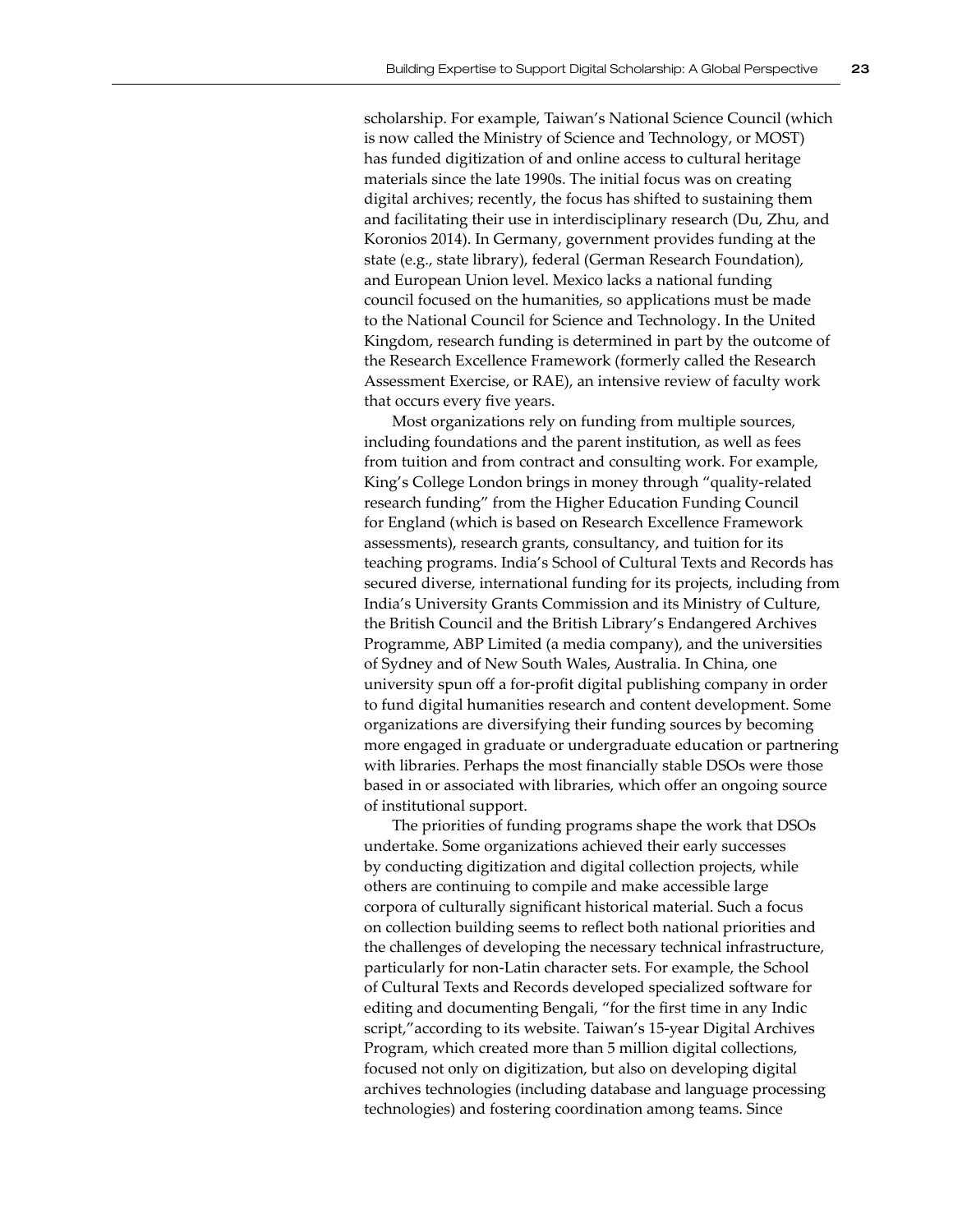Chinese characters are ideographic and cannot be represented using ASCII code, new ways of recognizing and encoding characters had to be developed, along with methods for proper word segmentation (Du et al. 2014). A few DSOs were involved in academic publishing, which meant that the organization could disseminate its work and that students could learn skills significant to the publishing industry.

# Role of the Research Library and Campus Computing

Many large research libraries in North America are introducing digital scholarship organizations, with varying levels of engagement from campus computing and academic departments. Lippincott and Goldenberg-Hart (2014) aptly distinguish library-championed digital scholarship centers from digital humanities centers led by academic units by their strong focus on digital scholarship (as opposed to DH) and by their service (versus research) focus. Our study focuses on organizations with a research mission, although several organizations in our study are based (physically or organizationally, or both) in the library or include library staff on their teams. Libraries at these institutions often want to hire librarians in "blended roles," seeking staff with strong digital research skills even if they would have no formal involvement in a DSO.

Outside of North America, the research library generally played a far less prominent role in the DSOs we visited. A number of libraries maintained a fairly traditional, book-centric role and, as a result, tended not to hire staff with the skill set necessary to enhance campus DS initiatives. Some interviewees noted that their research libraries were more active in digital work in the early years, but mainly in the context of scanning large collections of text for use by scholars. Many interviewees spoke positively about their research libraries and some, both inside and outside of North America, expressed an interest in enhancing the relationship between libraries and DSOs. One center director appreciated having librarians on his team, saying, "I've never used a library science graduate who failed me. They are all outstanding." In Taiwan, the director of National Taiwan University's Research Center for Digital Humanities formerly held the position of university librarian.

Academic information technology departments tended not to be very involved in DSOs at most institutions we visited, focusing more on providing core infrastructure than on supporting specific research projects. This seems to reflect the lack of a strong tradition of university support for research computing in many countries. However, in a few cases information technology groups participated in campuswide networks for digital scholarship, offering core technical expertise.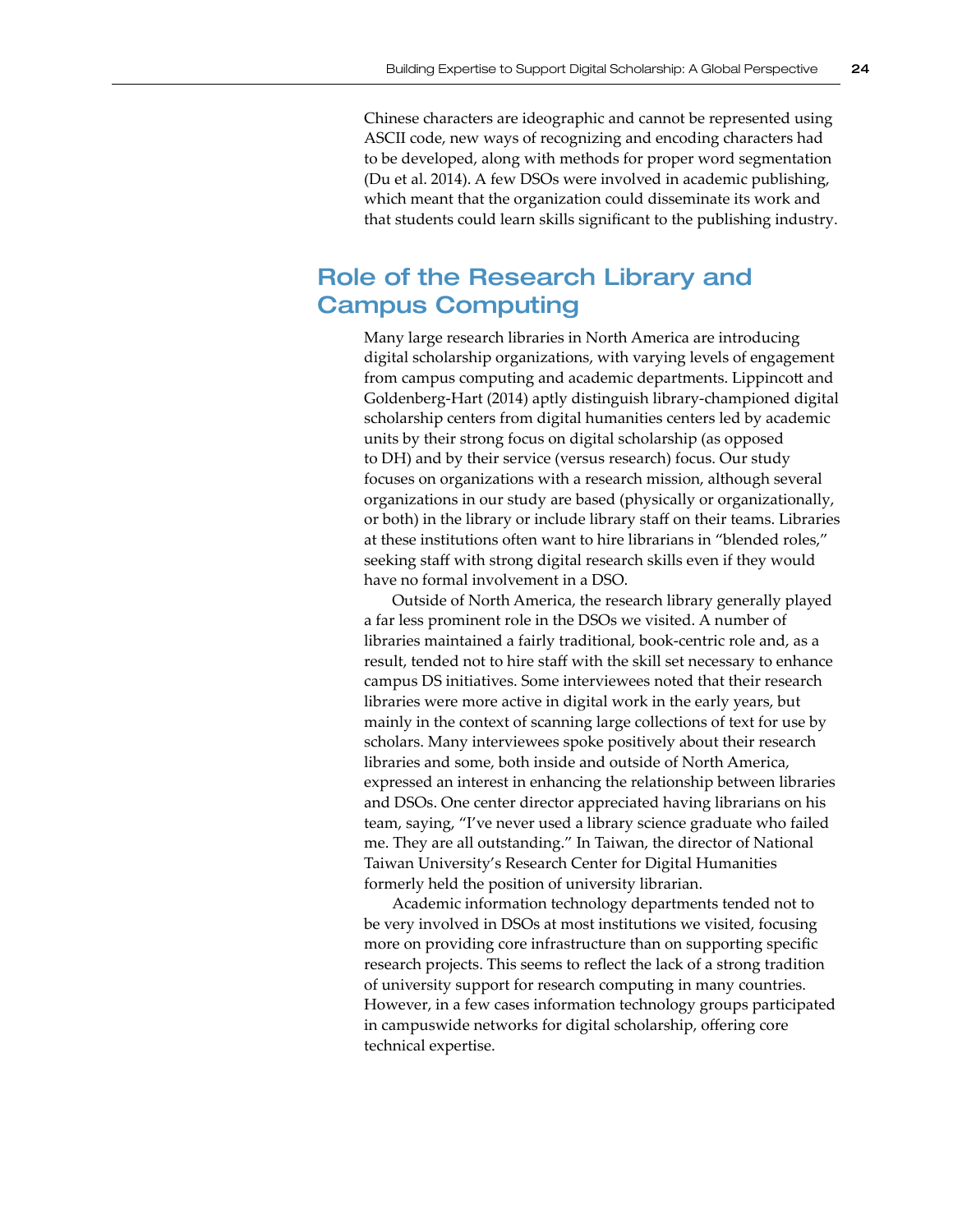#### Academic Career Structure

As Andrew Prescott notes, discussions of digital scholarship in the United States tend to fixate on questions of evaluating digital work for tenure and promotion, but approaches to tenure vary around the world (with many institutions not offering permanent employment), and the structure of faculty and staff roles (and even concepts of "faculty" and "staff") varies (Prescott 2013). How roles are structured affects recruitment, promotion, and retention, as well as the availability of research positions and the risks that academics are willing to take in pursuing digital scholarship. Faculty positions are hard to come by, and research staff often occupy unstable positions funded by soft money. Some with digital scholarship training may attain more stable positions in industry, libraries, and other cultural heritage institutions, but their work there often is less engaged with cutting-edge research questions.

Academics seeking permanent faculty positions face significant challenges. While full professors in Germany seem to have a great deal of autonomy, ascending to that level is challenging. Germany's higher education system (which is in the midst of reform) traditionally has differentiated among PhD candidates, senior research fellows / junior professors, C3 / W2 professorships, and C4 / W3 professorships; only the professorships are tenured, and these are limited in number (EUI 2014). In China, Wuhan University uses a rigid, exacting evaluation and promotion system in which promotions to higher ranks are limited and specific requirements must be met (González, Liu, and Shu 2012).

As difficult as it can be to secure a permanent faculty position, staff typically face significant instability in their careers, often living from contract to contract. In some countries, fellowships and research positions are part of the path to faculty jobs or are themselves permanent, but in many others they are more tenuous. In Germany, for example, "at the top is the professor, at the bottom students—the middle is problematic. There is not stability for research positions." However, Germany's Federal Ministry of Education and Research (BMBF) has funded several "junior researcher" groups in eHumanities to help young scholars hone their expertise by working on a research project. The lack of permanent positions for research staff contributes to problems with retention. Furthermore, staff positions can mean fewer privileges. Around the world we observed what Reside and Clements's 2011 report, *Off the Tracks,* had previously found, primarily in the United States: academic staff at research centers are often classified as occupying "service" positions, which sometimes means that they cannot apply for grants or fellowships (Reside and Clement 2011).

A number of staff interviewed as part of this study are involved in "alternative academic" careers, or "alt-ac"—they have graduate training and are pursuing careers within academia broadly conceived (such as within universities, libraries, museums, and archives) rather than tenure-track faculty positions. The concept of "alt-ac" seems to be most prevalent in the United States and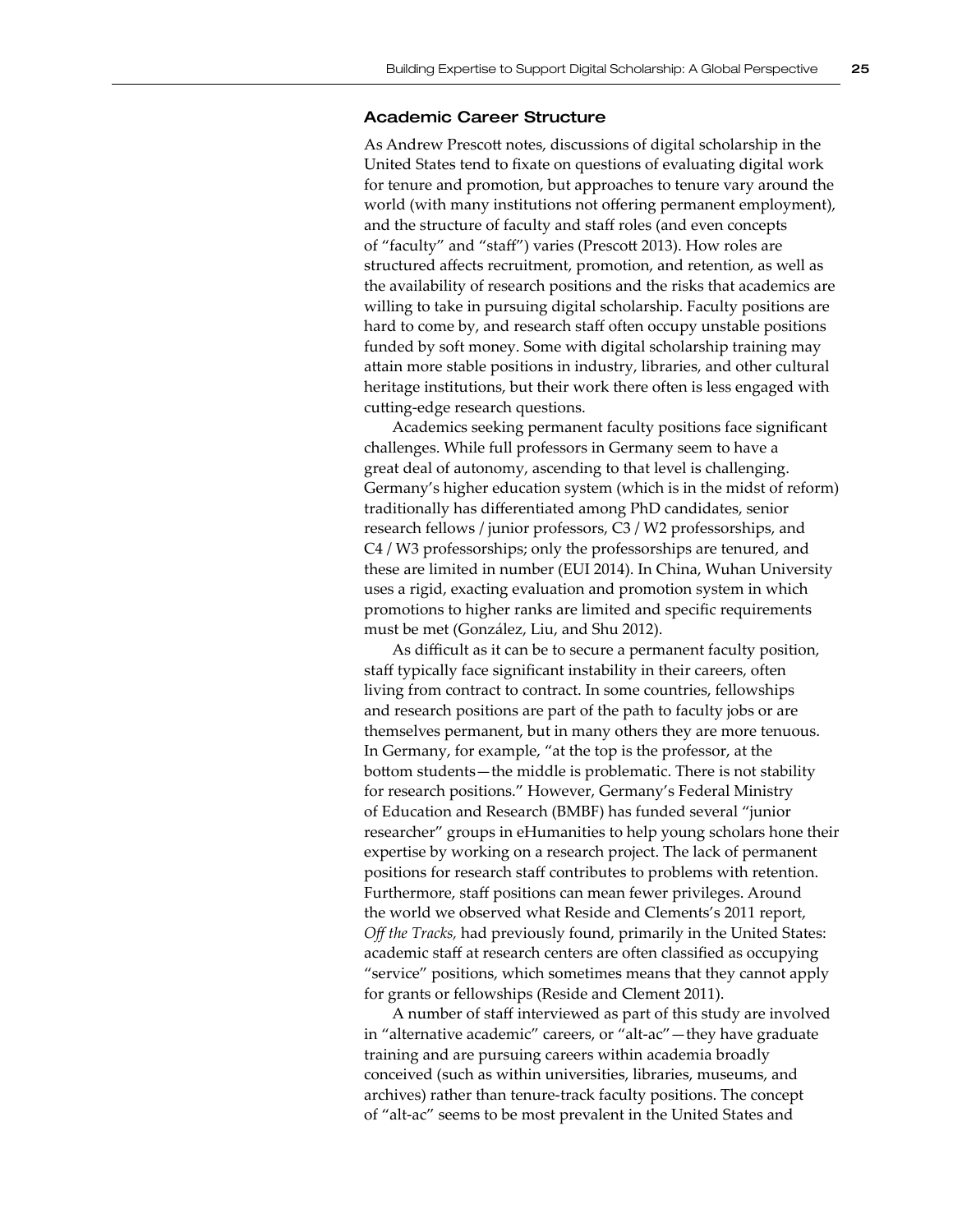Canada, where it provides a professional identity. However, around the world graduate students seemed aware of career opportunities beyond faculty positions, such as in publishing and the cultural heritage sector.

# Challenges Faced by Digital Scholarship Organizations

Many organizations reported common challenges, particularly in recruiting and retaining qualified staff, that affect the expertise they can offer. These challenges include the following.

#### Funding

As noted previously, many organizations must constantly pursue funding, unless they have a substantial and stable funding source at their home institution. Some DSOs lose staff because of funding problems. The lack of funding limits what organizations can accomplish, even as they are creative in dealing with the constraints.

#### Lack of Time

Several organizations reported being so busy with projects that staff weren't always aware of what colleagues were doing. With an intense focus on specific projects, staff often lack time to systematize and sustain digital scholarship. In addition, the need to complete projects often takes priority over professional development. Even if professional development is part of the annual performance review, you "always run into [the] problem of what you would like to do and the constraints of actually getting the work done that puts the bread on the table." Even if staff are encouraged to pursue their own research, finding time to do so can be a significant challenge, since "getting stuff done on projects you're working on has to be a priority." Particularly at small support units, work can be disrupted if, for example, a staff member goes on vacation. At one center, the challenge of keeping up with a number of grant-funded projects led to a re-examination of mission.

#### Recruitment and Retention

Given the specialized skills needed for digital scholarship, it can be hard to find qualified staff, and retaining them can be even more difficult. The leader of one social science organization emphasized a "critical need for more people" to do systems administration, programming, data mining, and statistical computing in support of research. Digital scholarship organizations encounter intense competition for qualified staff from industry, particularly for people with a strong computer science background. As the leader of one DH center noted, "I can't offer them stocks." Large companies can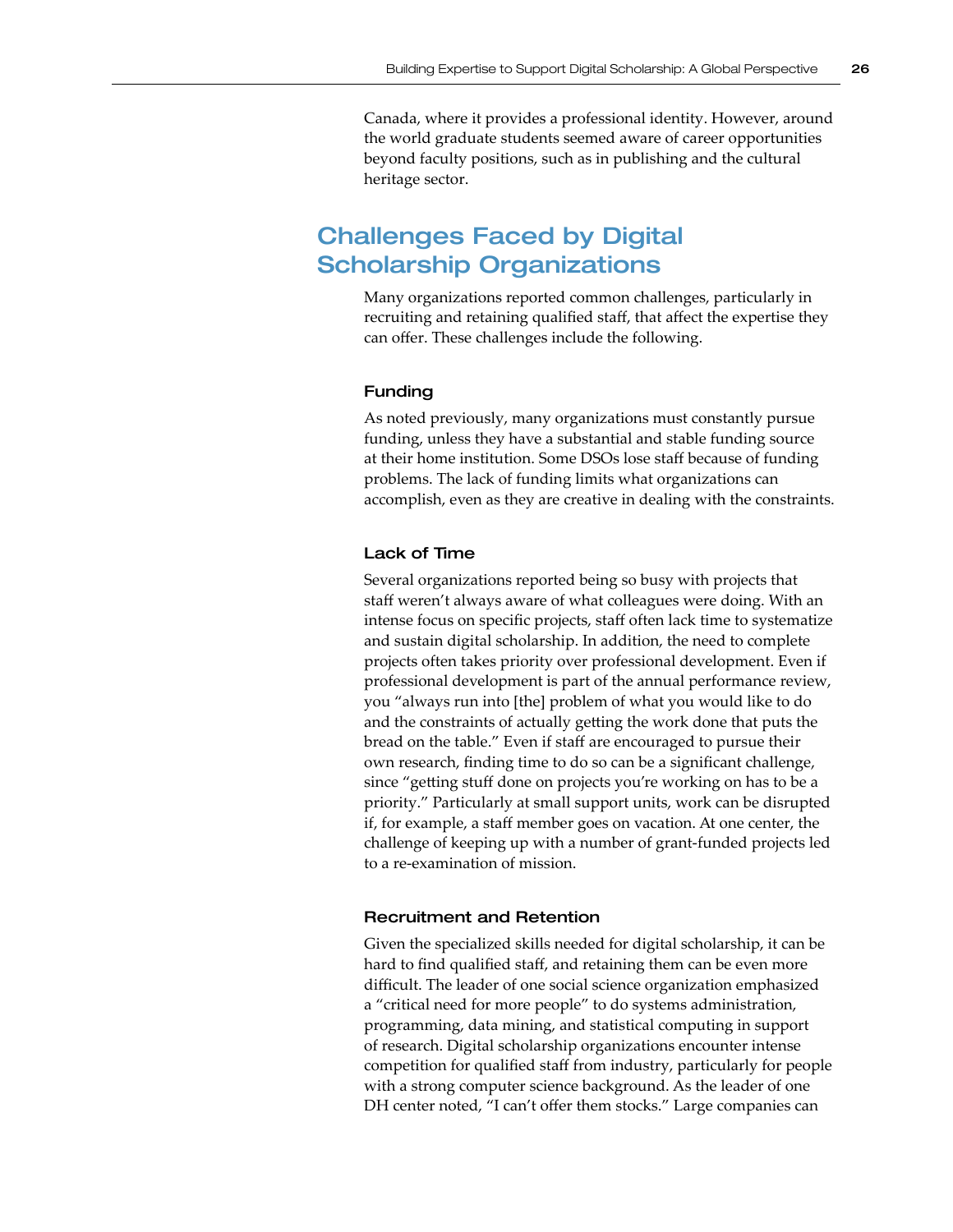offer not only more lucrative salaries, but also a better career path with opportunities for advancement. In at least one case, the lack of qualified staff locally made it necessary to look to other countries for staff. Conversely, an interviewee noted his frustration that since there were no digital humanities professorships in his home country, two recent PhD graduates had to look elsewhere and "got snapped up" by foreign institutions.

Often, digital scholarship projects rely on graduate student assistants. The experience gives students opportunities to build their knowledge and provides inexpensive labor. But such projects must contend with frequent turnover; as one faculty member put it, "I get these MA students, I train them, they graduate." One university that offers degree programs in digital scholarship tries to recruit its own students as staff, but there aren't necessarily enough students to meet the demand, especially with competition from other organizations. Most of their graduates go to industry, since "they can offer more money. The only people we have are here because of idealism."

Once centers recruit staff, they face the challenge of retaining them. Rather than occupying permanent positions, staff at DSOs often have short-term contracts tied to particular project, so they "can't really build a career." Staff and students cited the lack of a career path as a significant concern. One interviewee, describing the challenges faced by research assistants who live from research contract to research contract, dubbed these staff as the "academic proletariat." Because of the instability of research jobs, "as soon as people have family and kids, they leave for more stable positions." At one organization, all but two people out of a group of five or six left in the course of a year, lured by more money and greater stability. As a center director noted, it's a "real shame because they don't want to leave . . . They have a lot of freedom [and] can work on projects as they like, but they don't really have a career, [and] no prospect of promotion." When staff leave in the middle of projects, it can set back work and undermine teams. Recruiting new staff and helping them develop skills require significant investments of time and resources.

To recruit and retain staff, DSOs offer them the freedom and flexibility to explore engaging research problems. As a manager at one DSO noted, "We give them flexible scheduling and working environment. We let them do things they are interested in doing." Another noted that "What academia offers is greater freedom," as well as more interesting subject matter. Although staff may find greater compensation elsewhere, they are drawn by the experimental culture and challenge of the academic environment, where they are "rewarded for taking risks, being autonomous, producing new things instead of implementing a specification sheet." For example, one staff member left a stable, permanent position at a big, bureaucratic organization for a job that lacks permanence, both because he "didn't want to think that way" anymore and because he was drawn by the opportunity to spend one day a week on his own research. As Julia Flanders observes, "Digital centers typically can't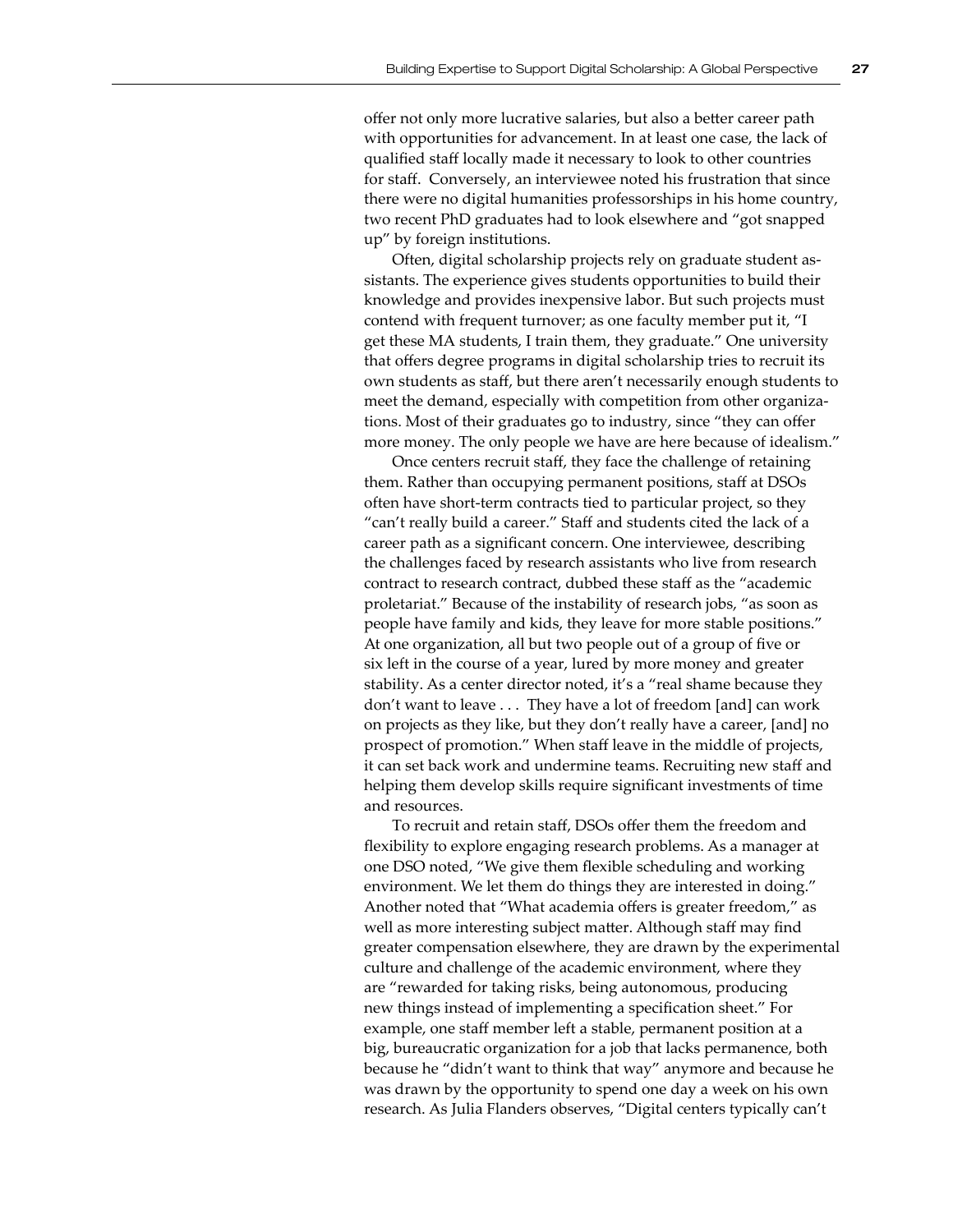pay competitive wages in sheer monetary terms, but they can (and should) pay extremely well in terms of the opportunity to learn" (Flanders 2011, 12).

Retaining staff means that the organization can depend on a solid base of expertise and promote a healthier learning culture. One center shifted from hiring short-term staff, such as graduate students, to hiring more long-term staff. Although such staffing imposes a greater financial burden, the leadership believes that staff needed "stability to learn from each other" and that retaining staff means that they can "develop their skills."

Helping people develop their expertise is part of the mission of many organizations. Thus, some managers view the problem of retention with equanimity; as one suggested, it is "good if you have good chances on job market—it's sign of excellence for our organization, [and] even a greater sign if you stay with us."

#### Tension between Research and Services

Historically, many humanities computing centers (not necessarily those included in this study) originated as service units (Gouglas et al. 2012), which can contribute to an ongoing tension between a research and a service mission even today. Many DSOs in our study emphasized that they are not service units, since they partner with scholars, explore complex research questions, and maintain their autonomy. As one interviewee commented, "we've been careful not to become the service center for campus and place strong value in exploratory research versus functional applications of fairly straightforward and basic digital humanities efforts." Pursuing research and creating new knowledge are central to the mission and identity of most organizations in this study. However, another interviewee noted a conflict between the desire to do research and the need to sustain projects. While the organization did not want to become a service provider, which would be "boring," "maybe we need dedicated staff for the development and maintenance of technical services. If we had stable staff for basic technical solutions, we would be service providers on the one hand and [have] more freedom to research on the other." A few organizations feel caught between research and service as result of being dependent on grant funding and other forms of external support.

#### Status Differences between Faculty and Staff

While most DSOs seemed quite collegial, with faculty members expressing appreciation for staff and vice versa, we observed a few instances of status differences. For example, at one university staff were not eligible to serve as the PI or co-PI on research grants that extend beyond the length of their contracts; one interviewee pointed to "two proposals that have fallen through because they're small projects but I can't head them up." Sometimes staff could travel to conferences only if they were funded by grants or had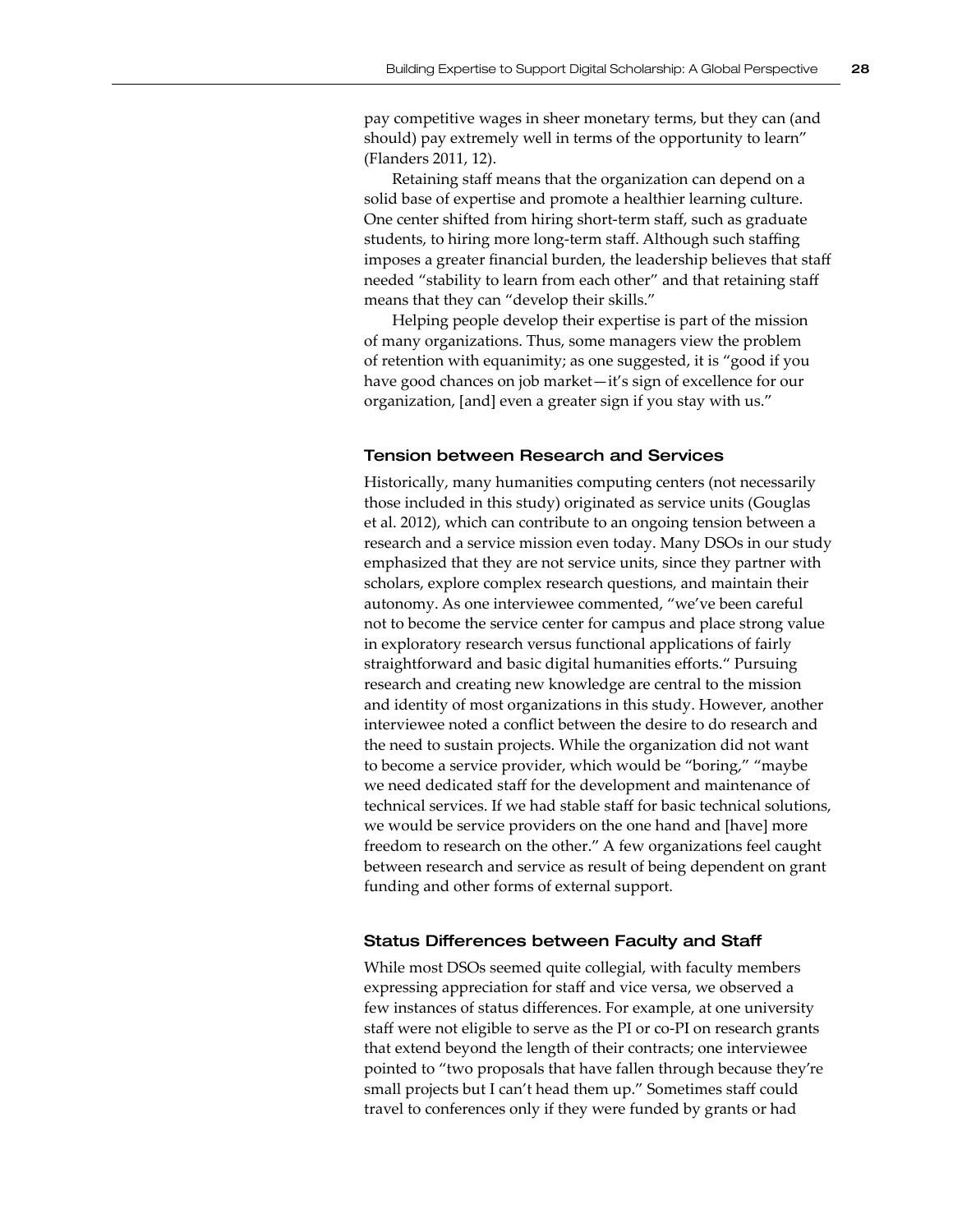successfully applied for university-wide funding. A staff member at another organization reported being treated occasionally by faculty as a "local support guy" rather than as someone with specialized expertise. At the organizations with what appeared to be the most robust communities of practice, we observed a general lack of hierarchy.

#### Dealing with Change

Coping with ongoing change presented a significant challenge for some organizations. Such changes included new leadership, shifts in funding programs, different priorities for partners and supporters, alterations to university priorities, the evolution of research and the research environments, and more. Adapting to such changes entailed adjusting the organization's mission, strategy, expertise, organizational structure, and staffing. A few interviewees reported difficulty in finding time to keep up with changes in technology and digital scholarship and to maintain their skills. Nevertheless, organizations are surviving in face of change, often through a combination of passion, effective leadership, and persistence.

#### Facilitating Collaboration

Collaboration is fundamental to digital scholarship, but it isn't necessarily easy. Barriers to facilitating collaboration included scholars at a university not being aware of expertise at a DSO and turning elsewhere for collaborators, the complexity of institutions, facilitating transdisciplinary conversations, and a persistent culture of working alone.

#### Low Status of Digital Scholarship

Within their own institutions, DSOs sometimes faced a lack of awareness, and even hostility to their mission from more traditionally minded colleagues. One interviewee told of a humanities faculty member who complained at a high level about the center, claiming that digital and humanities were incompatible. While digital humanities was well established at some institutions, faculty and graduate students generally reported concerns about getting it recognized for purposes of tenure and promotion. Often scholars felt compelled to produce both a book and digital work to qualify for promotion. Even if a department were supportive of digital scholarship, there might be difficulty having it recognized at higher levels in the review process. Yet a graduate student suggested that concerns about tenure and promotion were "overblown" and that having digital expertise was a strength, since departments were looking for faculty with such skills.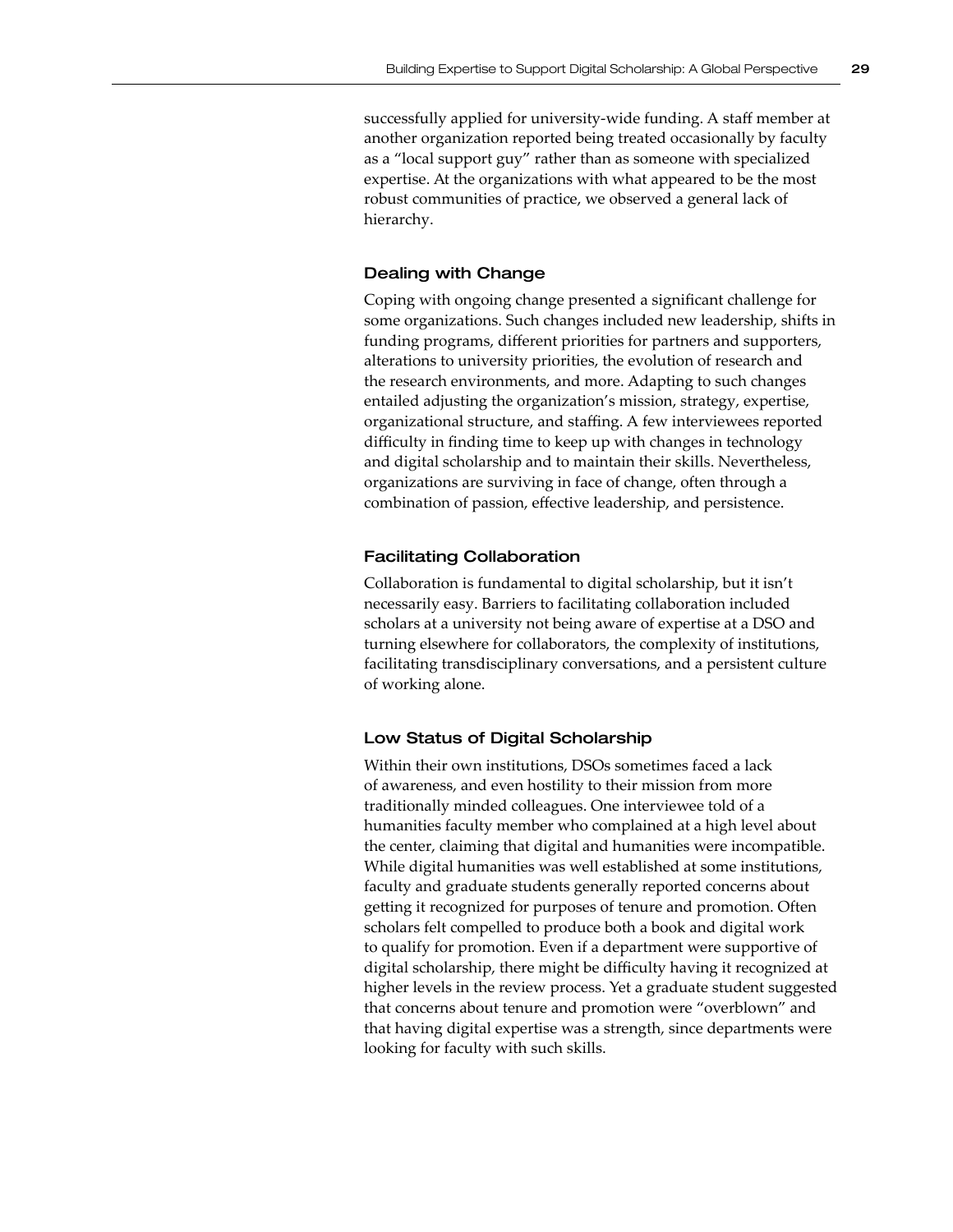#### Language of Scholarship

We heard from researchers in non-English speaking countries that language can be a barrier to participation in the global digital humanities community. As one noted, it is "difficult when you write in a language not English, or don't write English well enough to be part of mainstream DH." If a publication is not in English, it is less likely to receive international attention, since English has emerged as the lingua franca for most academic conversations. Translating an article into English takes significant time, imposing a considerable burden.

## Recommendations

Through our site visits, we observed both common strengths of successful digital scholarship programs and unique characteristics of particular programs that deserve further recognition and emulation. We also heard recommendations from some organizations. Here we synthesize these observations as recommendations aimed at particular audiences. Of course, local context determines what models make sense; as Bethany Nowviskie observes, "a one-size-fits-all approach to digital scholarship support *never fits all"* (2014).

#### **Digital Scholars**

- 1. Ensure that clear goals inform your career choices. What is most valuable to you: the opportunity to transform research in your discipline or to pursue traditional research methods using digital techniques? Having an impact? Job stability? A high salary? The ability to keep learning, whether through a formal degree program or informally?
- 2. Do your homework. Understand the organizational culture of potential employers. Know the opportunities for advancement (or lack thereof) offered by particular positions. Understand the funding model and employment category for the position.
- 3. Nurture your own sense of curiosity, which can help direct research interests and motivate project participation.
- 4. Participate actively in communities of practice, and seek out opportunities to both learn from peers and communicate your own expertise to others.
- 5. Own your own learning. Don't wait for learning opportunities to come: create them yourselves. For example, create a reading group, offer to train colleagues in new skills you've learned, or sign up for a training program.
- 6. Be a good teammate; work to the greater good of the entire team and share your knowledge.
- 7. Know enough to converse with team members about their areas of expertise and to make well-informed decisions about directions the research may take. Be aware of your own strengths and weaknesses. Identify where you may have gaps and push the limits of your own understanding.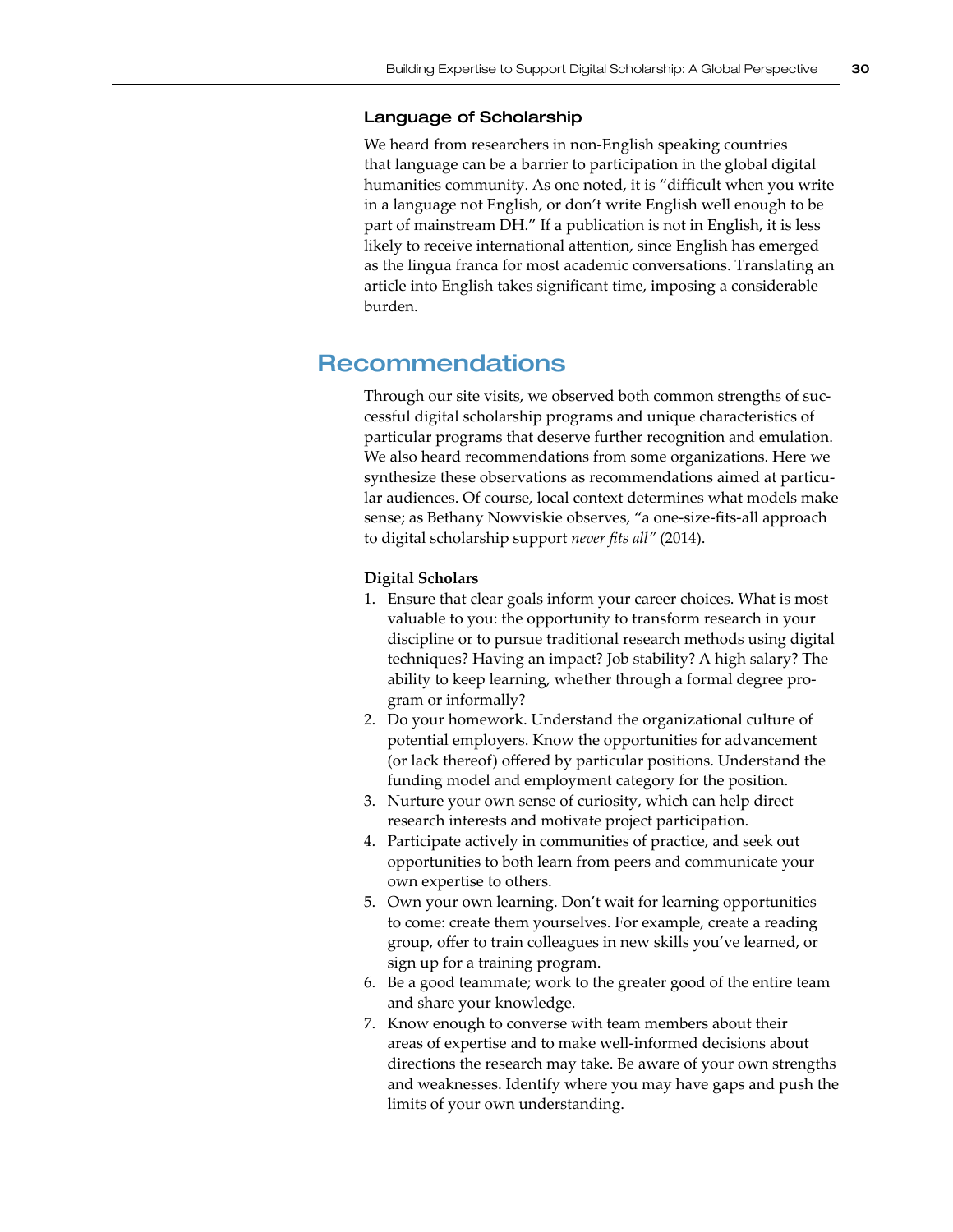#### **Leaders of Digital Scholarship Organizations**

- 1. In hiring, look for people with passion, curiosity, and the capability to deepen their expertise or to learn skills they currently lack.
- 2. Make it possible for staff and faculty within your organization to learn continually; create the infrastructure, culture, and recognition to facilitate ongoing learning.
- 3. Provide structured opportunities to come together as a community, such as through regularly scheduled lab meetings, workshops, and speakers.
- 4. Support informal opportunities to share knowledge, such as by providing common spaces, organizing get-togethers such as lunches and coffee, and encouraging organic, grassroots efforts.
- 5. Model continual learning yourself. This sets the tone and demonstrates that learning is central to the organization.
- 6. Include dedicated research time in staff job descriptions.
- 7. Enable staff to teach and mentor, such as through formal creditbased courses and in-house training and mentorship programs.
- 8. Host education and training programs (either in-house or for the broader community), with a focus on your organization's unique expertise.
- 9. Provide funding for staff and faculty to attend conferences and training. Explore options for securing this funding, such as through grant programs on campus or folding it into grant applications.
- 10. Establish your organization as a node in a larger network; enable researchers from other institutions in the region to come together to exchange ideas, collaborate on projects, participate in joint training, and take advantage of facilities not otherwise available.
- 11. Start with what will have most traction in your community. Conduct a needs assessment to identify obvious voids that the organizations can fill. What expertise do you need to bring on board or develop?

#### **Universities and Host Organizations**

- 1. Create stable, rewarding staff positions, with paths to promotion and permanence. We echo *Off the Tracks* in suggesting that organizations develop positions that recognize staff research contributions, such as "research faculty" and "library faculty."
- 2. Enable research staff as well as faculty to apply for grants (Reside and Clement 2011).
- 3. Offer seed funding for training and research programs to supplement DSO budgets.
- 4. Provide more stable, permanent funding for DSOs, such as through raising endowments, that enables them to become more engaged with teaching and learning, or associating them with the university library, a research institute, or academic school.
- 5. Ensure that digital scholarship is fairly evaluated in the tenure and promotion process.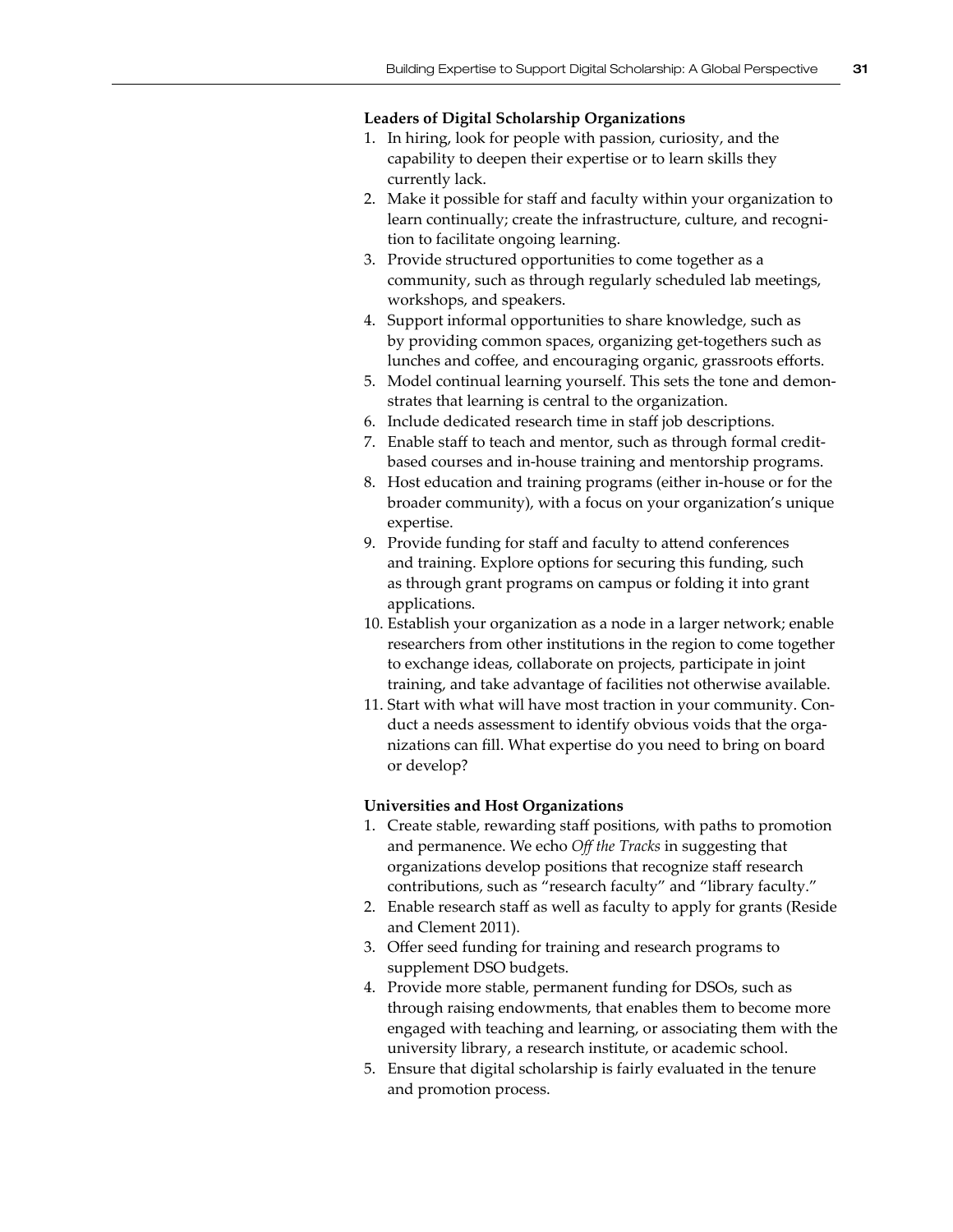6. Include DSOs in the context of the research ecosystem, particularly in relation to scholarly communication and publishing. Promote and enable DSOs in collaboration with institutions' office of research, university press, graduate school, and other core functional units.

#### **Organizations that Fund Digital Scholarship**

- 1. Foster international exchanges, such as through visiting scholar programs and collaborative research.
- 2. Support and encourage joint and international collaborative grant applications.
- 3. Include travel and training as expenses covered by grants.
- 4. Continue to provide funding for training and education programs.

#### **Digital Scholarship Community**

- 1. Heighten awareness of digital scholarship being done around the world by exploring research in a range of contexts, including by conducting site visits, attending conferences in other countries, and reading more widely.
- 2. Promote linguistic diversity and global digital scholarship awareness. While English may be adopted for pragmatic reasons, the digital scholarship community also needs to be sensitive to cultural and linguistic contexts. Conference organizers and editors should be sensitive to the extra effort required to translate work into English by ensuring, for example, that CFPs are circulated early to allow time for translation. In addition, there need to be more forums for sharing research in native languages, and English speakers need to be aware of these venues.
- 3. Expand the understanding of different models for DSOs. In what contexts does a lab make sense? A network? A center?
- 4. Participate in face-to-face meetings as well as in networks of researchers and practitioners, whether organized around geography, language, method, discipline, or something else. Promote groups that welcome both newcomers and veterans; encourage interdisciplinary discussion to raise awareness of different methods and disciplinary concerns. Consider organizing face-to-face conferences emerging out of such networks or discussion groups.

# Future Work

As noted earlier, this project was framed as an exploratory study with the potential to lead to a more comprehensive research project. Our intent was to test the research questions, tools, and methodologies on a small sample of sites drawn from across the global DS community.

From a methodological standpoint, we are pleased with the semi-structured interviews as a strategy for extracting information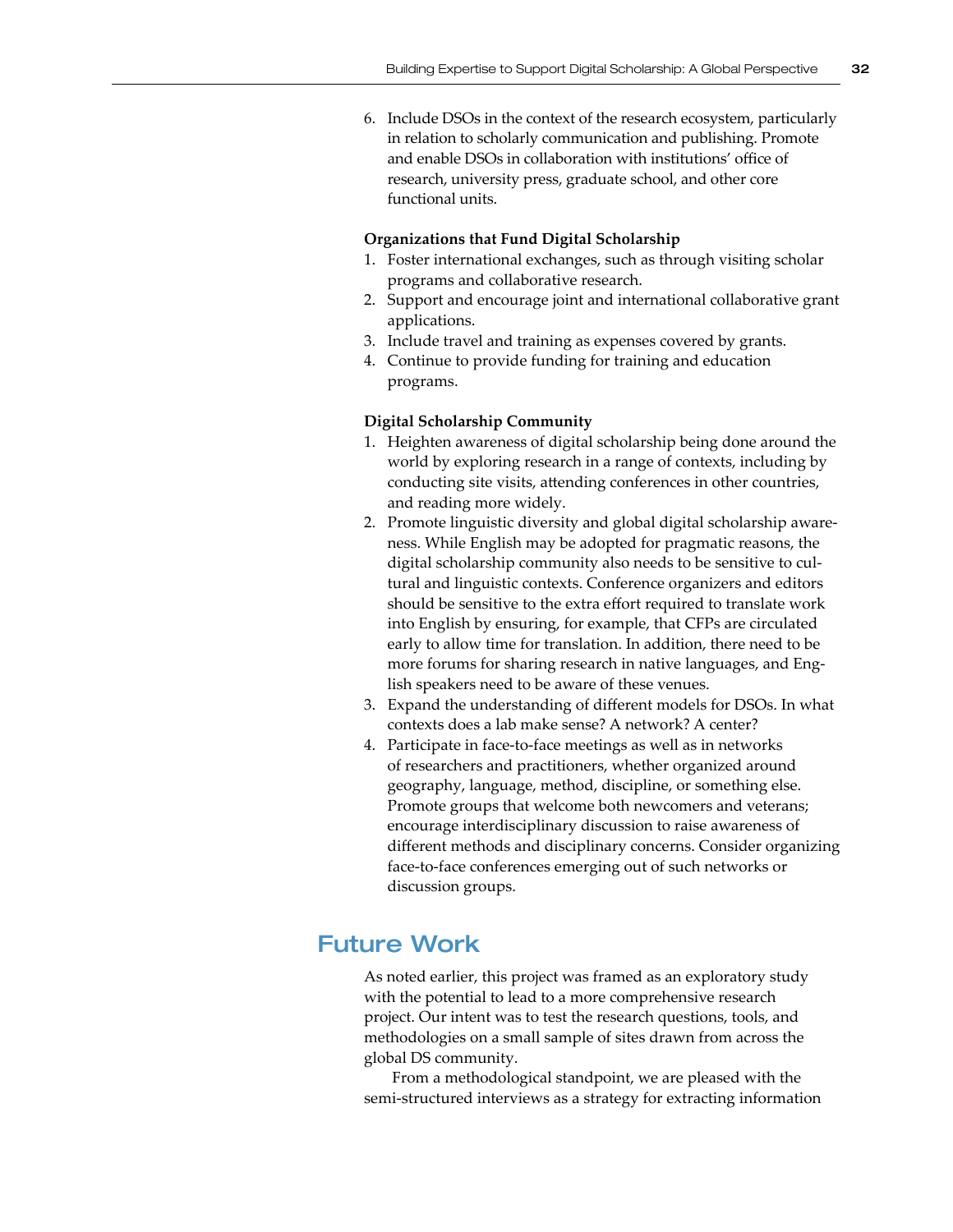from a large number of sites but feel that some cleanup could be done on the coding used to analyze the data. Going forward, the PIs would reduce the number of codes and eliminate overlap. Additional time would be spent to allow the coding to be checked by a second PI.

As anticipated, further work needs to be done before findings can be generalized beyond the current population. First and foremost, the geographical scope must be expanded to fill obvious gaps. The strong focus on North American sites was reasonable given the travel logistics and the quality and prominence of work being done. To be truly global in scope, however, information should be gathered from DSOs in places such as Brazil, Spain, Portugal, Argentina, the Netherlands, Australia, Italy, France, Switzerland, and Japan—places where exciting work is being done and strong communities exist or are being built. Despite the relative ease of online communication and foreign travel, awareness of activity in other parts of the world is still not abundant.

The disciplinary focus should also be expanded. Our analysis of digital social science was only preliminary. In addition, exemplary work is being done in areas such as bioinformatics and transdisciplinary research.

More granular work should be done on job descriptions as a formal acknowledgement of domain knowledge, skills, competencies, and mindsets required to support DS. We believe that mining recent job descriptions could shed a clear light on DSO's anticipated needs.

Greater attention should also be given to organizations that are primarily oriented to service delivery. The sample population did not really reflect the growing number of DSOs popping up, often on university campuses, to support the research done by others. In many cases, these DSOs exist within university libraries. The relationship between the libraries and the DSOs warrants deeper analysis.

Finally, more exploration is required into the emerging curriculum for DS. Is there a core set of components required for a graduate (or undergraduate) program? How does this vary by region? How might hands-on research experiences enhance learning for graduate and undergraduate students? What are the best models for structuring graduate and undergraduate research experiences, such as courses, internships, fellowships, and paid work? Are there good models for the in-house training programs being held by DSOs around the world?

# **Conclusions**

As we visited DSOs around the world, we noted a pattern. What sets apart leading organizations is the leader's vision; the curiosity, expertise, and collegiality of faculty, students, and staff; and the vibrancy of the community. As the leader of one organization observed, "the key is people." Rather than a single individual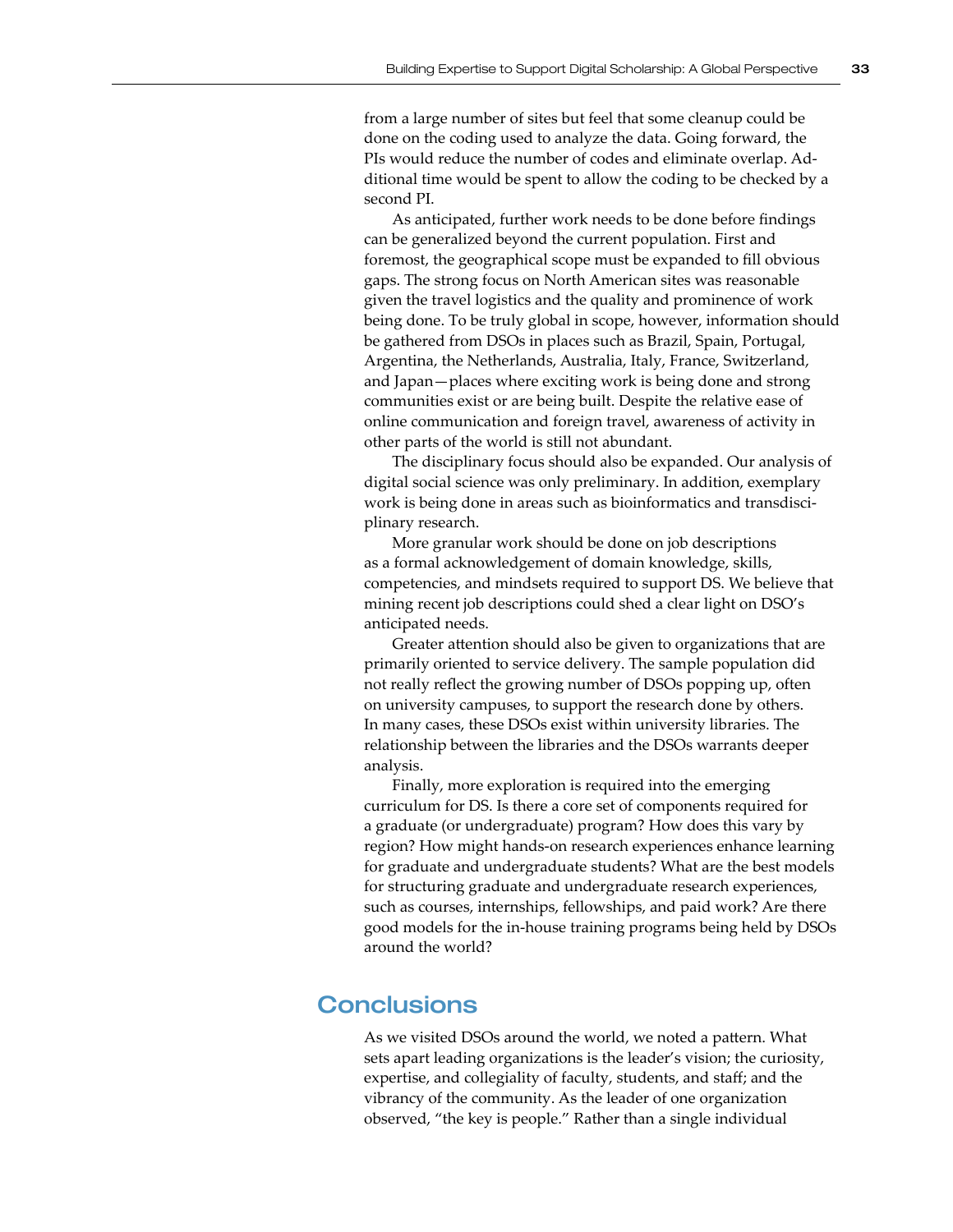possessing all of the necessary expertise, digital scholarship typically requires teams that bring together people with diverse skills and knowledge. Leaders set the tone for the organization, creating an environment that values sharing knowledge, playing with ideas, and pursuing constant learning; they also exercise political skills to secure necessary resources and demonstrate strategic vision in determining the mission of the organization. Students energize the organization, apprenticing on projects, exploring new approaches, and sharing their knowledge. Faculty speak of being transformed through being challenged to represent their knowledge in new ways and participating in the digital scholarship community, while staff derive satisfaction from solving problems, exploring new domains, and collaboratively producing knowledge. "Translators" facilitate smooth communication and common understanding.

Our findings about the importance of community in developing skills and in creating effective DSOs echo research on the ways in which people learn and innovate by participating in communities of practice (Brown and Duguid 1991). Much learning in digital scholarship takes place as people share their work with each other, talk through technical or methodological problems with peers, or discuss new developments in the field. Often research centers, including many we visited, attempt to cultivate a strong community in order to spark innovation and the exchange of knowledge. As Gary King of Harvard's Institute for Quantitative Social Science observes, "community is the fundamental driver behind successful centers" (King 2014, 8).

# References

*All URLs are current as of October 15, 2015.*

Alstete, Jeffrey W. 1995. *Benchmarking in Higher Education: Adapting Best Practices to Improve Quality*. George Washington University.

Boyatzis, Richard E. 2006. Competencies in the 21st Century. *Journal of Management Development* 27(1): 5-12.

Brown, John Seely, and Paul Duguid. 1991. Organizational Learning and Communities-of-Practice: Toward a Unified View of Working, Learning, and Innovation. *Organization Science* 2(1): 40–57.

Burdick, Anne, Johanna Drucker, Peter Lunenfeld, Todd Presner, and Jeffrey Schnapp. 2012. *Digital\_Humanities*. The MIT Press.

Cioffi-Revilla, Claudio. 2013. *Introduction to Computational Social Science: Principles and Applications*. Springer Science & Business Media.

Coleman, Nicole. 2014. The ATS Service Model. Academic Technology Specialists (May 21). Available at [https://web.stanford.](https://web.stanford.edu/group/ats/cgi-bin/hivetalkin/?p=4391) [edu/group/ats/cgi-bin/hivetalkin/?p=4391](https://web.stanford.edu/group/ats/cgi-bin/hivetalkin/?p=4391).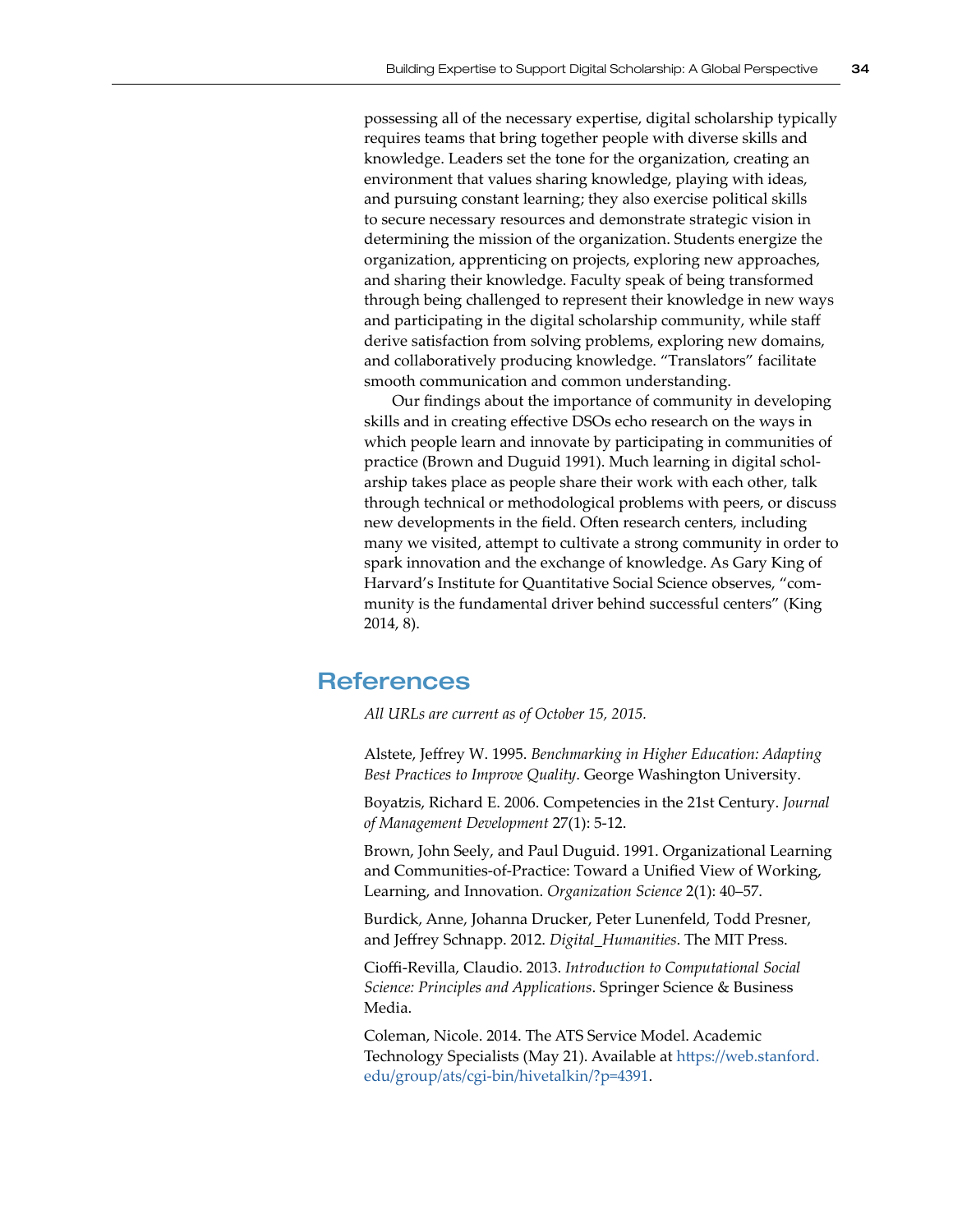Du, Jia Tina, Qinghua Zhu, and Andy Koronios, eds. 2014. *Library and Information Science Research in Asia-Oceania: Theory and Practice*. IGI Global. Available at [http://www.academia.edu/10367675/](http://www.academia.edu/10367675/What_s_Past_is_Prologue_A_15-Year_Review_of_Digital_Archives_Program_in_Taiwan) [What\\_s\\_Past\\_is\\_Prologue\\_A\\_15-Year\\_Review\\_of\\_Digital\\_Archives\\_](http://www.academia.edu/10367675/What_s_Past_is_Prologue_A_15-Year_Review_of_Digital_Archives_Program_in_Taiwan) [Program\\_in\\_Taiwan](http://www.academia.edu/10367675/What_s_Past_is_Prologue_A_15-Year_Review_of_Digital_Archives_Program_in_Taiwan).

EUI (European University Institute). 2014. Germany, Academic Career Structure. European University Institute, October 28, 2014. Available at [http://www.eui.eu/ProgrammesAndFellowships/](http://www.eui.eu/ProgrammesAndFellowships/AcademicCareersObservatory/AcademicCareersbyCountry/Germany.aspx) [AcademicCareersObservatory/AcademicCareersbyCountry/](http://www.eui.eu/ProgrammesAndFellowships/AcademicCareersObservatory/AcademicCareersbyCountry/Germany.aspx) [Germany.aspx](http://www.eui.eu/ProgrammesAndFellowships/AcademicCareersObservatory/AcademicCareersbyCountry/Germany.aspx).

Flanders, Julia. 2011. Center for Digital Scholarship and Women Writers Project. In *Off the Tracks*, edited by Tanya Clement and Doug Reside. Maryland Institute for Technology in the Humanities. Available at http://drum.lib.umd.edu/handle/1903/14731.

Galina, Isabel, Elika Ortega, Ernesto Priani, and Paola Ricaurte. 2015. RedHD and Latin American Contexts: Self-Representation and Geopolitics in DH. *dh + lib* (February 2). Available at http:// acrl.ala.org/dh/2015/02/02/redhd-and-latin-american-contexts-selfrepresentation-and-geopolitics-in-dh/.

Galina, Isabel, and Ernesto Priani. 2011. Is There Anybody out There? Discovering New DH Practitioners in Other Countries. Digital Humanities 2011, Stanford University. Available at [http://dh2011abstracts.stanford.edu/xtf/view?docId=tei/ab-124.](http://dh2011abstracts.stanford.edu/xtf/view?docId=tei/ab-124.xml;query=;brand=default) [xml;query=;brand=default](http://dh2011abstracts.stanford.edu/xtf/view?docId=tei/ab-124.xml;query=;brand=default).

Galina Russell. 2014. Geographical and Linguistic Diversity in the Digital Humanities. *Literary and Linguistic Computing* 29(3). Available at <doi: 10.1093/llc/fqu005>.

Galina Russell, Isabel. 2012. Case Study: Digital Humanities in Mexico in 'Institutional Models for Digital Humanities.' In *Digital Humanities in Practice*, edited by Claire Warwick, Melissa Terras, and Julianne Nyhan. Facet Publishing/ University College London. Available at http://blogs.ucl.ac.uk/dh-in-practice/chapter-9/.

González, Cristina, Yamin Liu, and Xiaoling Shu. 2012. *The Faculty Promotion and Merit System in China and the United States: The Cases of Wuhan University and the University of California, Davis*. UC Berkeley: Center for Studies in Higher Education. Available at [http://www.](http://www.cshe.berkeley.edu/sites/default/files/shared/publications/docs/ROPS.Gonzalez et al.Faculty Promotion.10.1.2012.pdf) [cshe.berkeley.edu/sites/default/files/shared/publications/docs/ROPS.](http://www.cshe.berkeley.edu/sites/default/files/shared/publications/docs/ROPS.Gonzalez et al.Faculty Promotion.10.1.2012.pdf) [Gonzalez%20et%20al.Faculty%20Promotion.10.1.2012.pdf](http://www.cshe.berkeley.edu/sites/default/files/shared/publications/docs/ROPS.Gonzalez et al.Faculty Promotion.10.1.2012.pdf).

Gouglas, Sean, Geoffrey Rockwell, Victoria Smith, Sophia Hoosein, and Harvey Quamen. 2012. Before the Beginning: The Formation of Humanities Computing as a Discipline in Canada. *Digital Studies / Le Champ Numérique* 3(1). Available at [http://www.digitalstudies.org/](http://www.digitalstudies.org/ojs/index.php/digital_studies/article/view/214) [ojs/index.php/digital\\_studies/article/view/214](http://www.digitalstudies.org/ojs/index.php/digital_studies/article/view/214).

Hämäläinen, Kauko, Kimmo Hämäläinen, Anette Dørge Jessen, Minna Kaartinen-Koutaniemi, and Dorte Kristoffersen. 2002. *Benchmarking in the Improvement of Higher Education.* European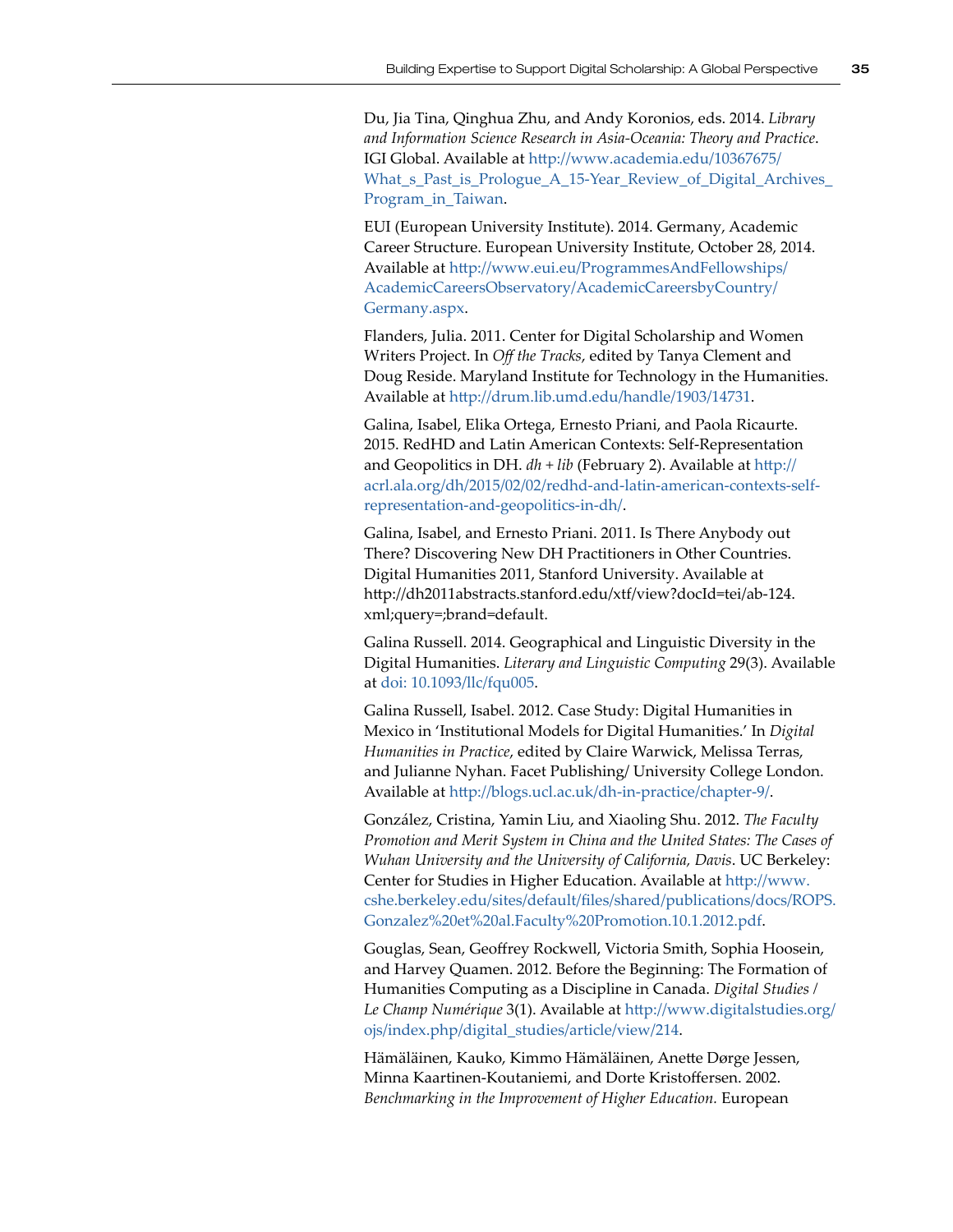Network for Quality Assurance in Higher Education (ENQUA) Workshop Resports 2. Helsinki: European Network for Quality Assurance in Higher Education. Available at http://www.enqa.eu/ indirme/papers-and-reports/workshop-and-seminar/benchmarking. pdf.

Henry, Charles, and Christa Williford. 2012. *One Culture. Computationally Intensive Research in the Humanities and Social Sciences: A Report on the Experiences of First Respondents to the Digging Into Data Challenge*. Washington, D.C.: Council on Library and Information Resources. Available at<http://www.clir.org/pubs/reports/pub151>.

Hsiang, Jieh. 2015. "Building Digital Archive Systems for Scholarly Use." Presented at Digital Humanities 2015, Sydney, N.S.W, Australia.

Hsiang, Jieh. n.d. Digital Humanities in Taiwan. Power Point presentation. Available at http://www.digital.ntu.edu.tw/dadh/ programINFO/ppt/DH+in+Taiwan.pdf.

King, Gary. 2014. Restructuring the Social Sciences: Reflections from Harvard's Institute for Quantitative Social Science. *PS: Political Science & Politics* 47(1): 165–72.

Kings College London. 2015. About Digital Humanities. Available at http://www.kcl.ac.uk/artshums/depts/ddh/about/index.aspx.

Lazer, David, Alex Pentland, Lada Adamic, Sinan Aral, Albert-László Barabási, Devon Brewer, Nicholas Christakis, et al. 2009. Computational Social Science. *Science* 323(5915): 721–23. Available at <http://www.sciencemag.org/content/323/5915/721>.

Lippincott, Joan, and Diane Goldenberg-Hart. 2014. Digital Scholarship Centers: Trends and Good Practice. Coalition for Networked Information. Available at [http://www.cni.org/wp](http://www.cni.org/wp-content/uploads/2014/11/CNI-Digitial-Schol.-Centers-report-2014.web_.pdf)[content/uploads/2014/11/CNI-Digitial-Schol.-Centers-report-2014.](http://www.cni.org/wp-content/uploads/2014/11/CNI-Digitial-Schol.-Centers-report-2014.web_.pdf) [web\\_.pdf](http://www.cni.org/wp-content/uploads/2014/11/CNI-Digitial-Schol.-Centers-report-2014.web_.pdf).

Nowviskie, Bethany. 2014. "Asking for It." Blog post, February 8, 2014. Available at<http://nowviskie.org/2014/asking-for-it/>.

Nowviskie, Bethany. 2012. "Too Small to Fail." Presented at the Japanese Association for Digital Humanities, University of Tokyo, (September 15). Available at http://nowviskie.org/2012/ too-small-to-fail/.

Oxford University. n.d. digital.humanities@oxford. "About." Available at https://digital.humanities.ox.ac.uk/about.

Porter, Dot. 2014. What If We Do, in Fact, Know Best? A Response to the OCLC Report on DH and Research Libraries. Dh+lib (Feb. 12). Available at http://acrl.ala.org/dh/2014/02/12/what-if-we-do-infact-know-best-a-response-to-the-oclc-report-on-dh-and-researchlibraries/.

Prescott, Andrew. 2013. Small Worlds and Big Tents. *Digital Riffs* (May). Available at http://digitalriffs.blogspot.com/2013/05/smallworlds-and-big-tents.html.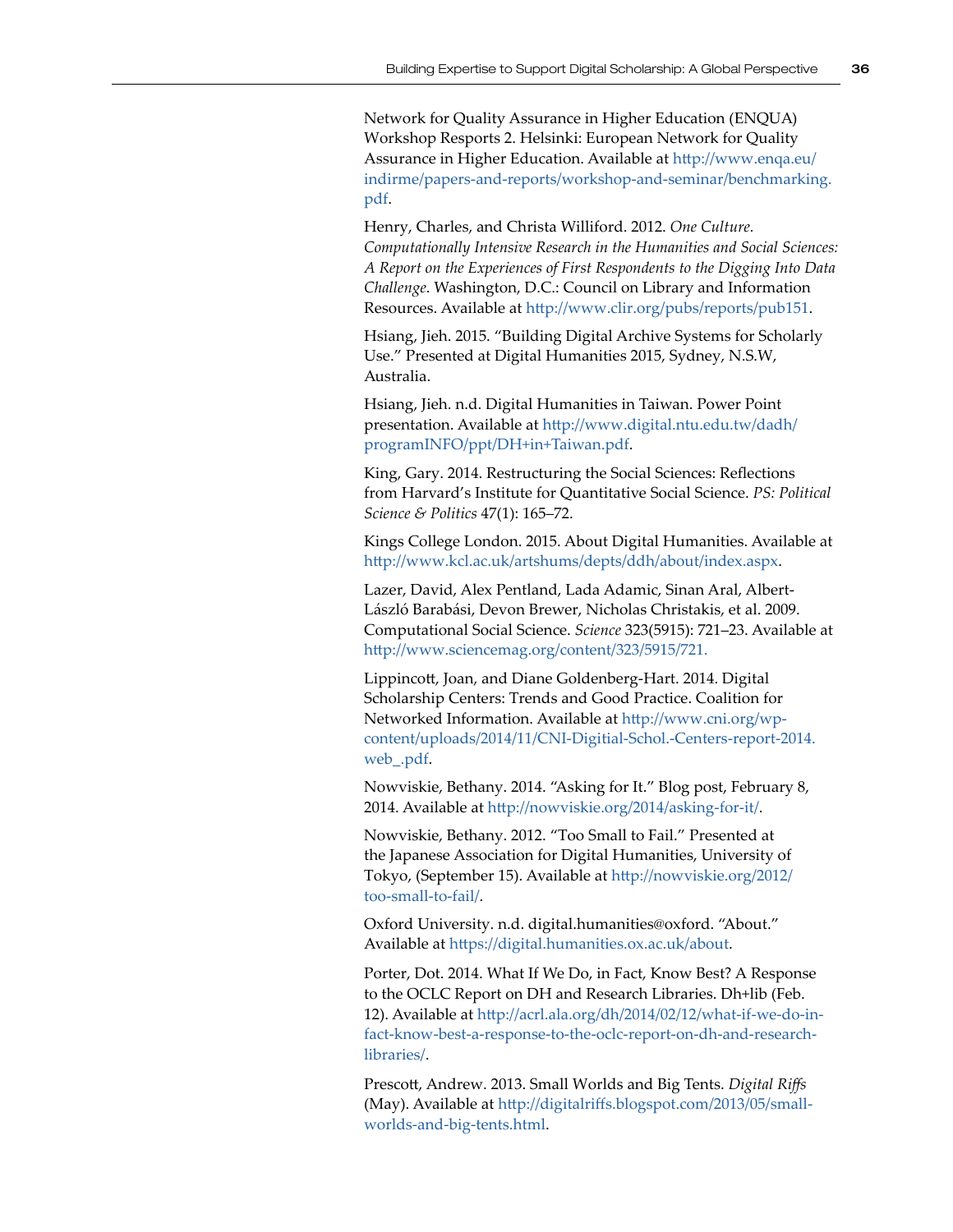Reside, Doug, and Tanya Clement. 2011. *Off the Tracks: Laying New Lines for Digital Humanities Scholars*. Maryland Institute for Technology in the Humanities. Available at [http://drum.lib.umd.edu/](http://drum.lib.umd.edu/handle/1903/14731) [handle/1903/14731](http://drum.lib.umd.edu/handle/1903/14731).

Sahle, Patrick. 2011. Digitale Geisteswissenschaften. Cologne Center for eHumanities (CCeH). Available at http://dig-hum.de/sites/dighum.de/files/cceh\_broschuereweb.pdf.

Schaffner, Jennifer, and Ricky Erway. 2014. *Does Every Research Library Need a Digital Humanities Center?* Dublin, Ohio: OCLC Research. Available at [http://www.conference-center.oclc.org/](http://www.conference-center.oclc.org/content/dam/research/publications/library/2014/oclcresearch-digital-humanities-center-2014.pdf) [content/dam/research/publications/library/2014/oclcresearch-digital](http://www.conference-center.oclc.org/content/dam/research/publications/library/2014/oclcresearch-digital-humanities-center-2014.pdf)[humanities-center-2014.pdf](http://www.conference-center.oclc.org/content/dam/research/publications/library/2014/oclcresearch-digital-humanities-center-2014.pdf).

Sehat, Connie Moon, and Erika Farr. 2009. *The Future of Digital Scholarship: Preparation, Training, Curricula. Report of a Colloquium on Education in Digital Scholarship, April 17–18, 2009*. Washington, D.C.: Council on Library and Information Resources. Available at <http://www.clir.org/pubs/archives/SehatFarr2009.pdf>.

Spence, Paul. 2015. "Digital Humanities as an Academic Department." Presented at Digital Humanities 2015, University of Western Sydney, July 3, 2015. Available at [http://www.paulspence.](http://www.paulspence.org/dh-as-acad-dept/) [org/dh-as-acad-dept/](http://www.paulspence.org/dh-as-acad-dept/).

Spiro, Lisa. 2014. Defining Digital Social Sciences. *dh+lib* (April 9). Available at [http://acrl.ala.org/dh/2014/04/09/](http://acrl.ala.org/dh/2014/04/09/defining-digital-social-sciences/) [defining-digital-social-sciences/](http://acrl.ala.org/dh/2014/04/09/defining-digital-social-sciences/).

University of Oxford. 2014. Research Support Service Level Description. IT Services. Available at [http://help.it.ox.ac.uk/internal/](http://help.it.ox.ac.uk/internal/sld/research) [sld/research](http://help.it.ox.ac.uk/internal/sld/research).

Yang, Jianhang. 2012. "[FOCUS] Digital Humanities Research in China." *DH101*. Available at [http://dh101.ch/2012/10/16/](http://dh101.ch/2012/10/16/focus-digital-humanities-research-in-china/) [focus-digital-humanities-research-in-china/](http://dh101.ch/2012/10/16/focus-digital-humanities-research-in-china/).

#### Websites cited

*For links to centers visited for this study, see Appendix 1.*

Digital Humanities 2013 (University of Nebraska-Lincoln, 16-19 July, 2013): http://dh2013.unl.edu/

Digital Humanities 2014 (Lausanne, Switzerland, 7-12 July, 2014): http://dh2014.org/

DiXiT: http://dixit.uni-koeln.de/programme/

University of Oxford Text Archive: http://ota.ox.ac.uk/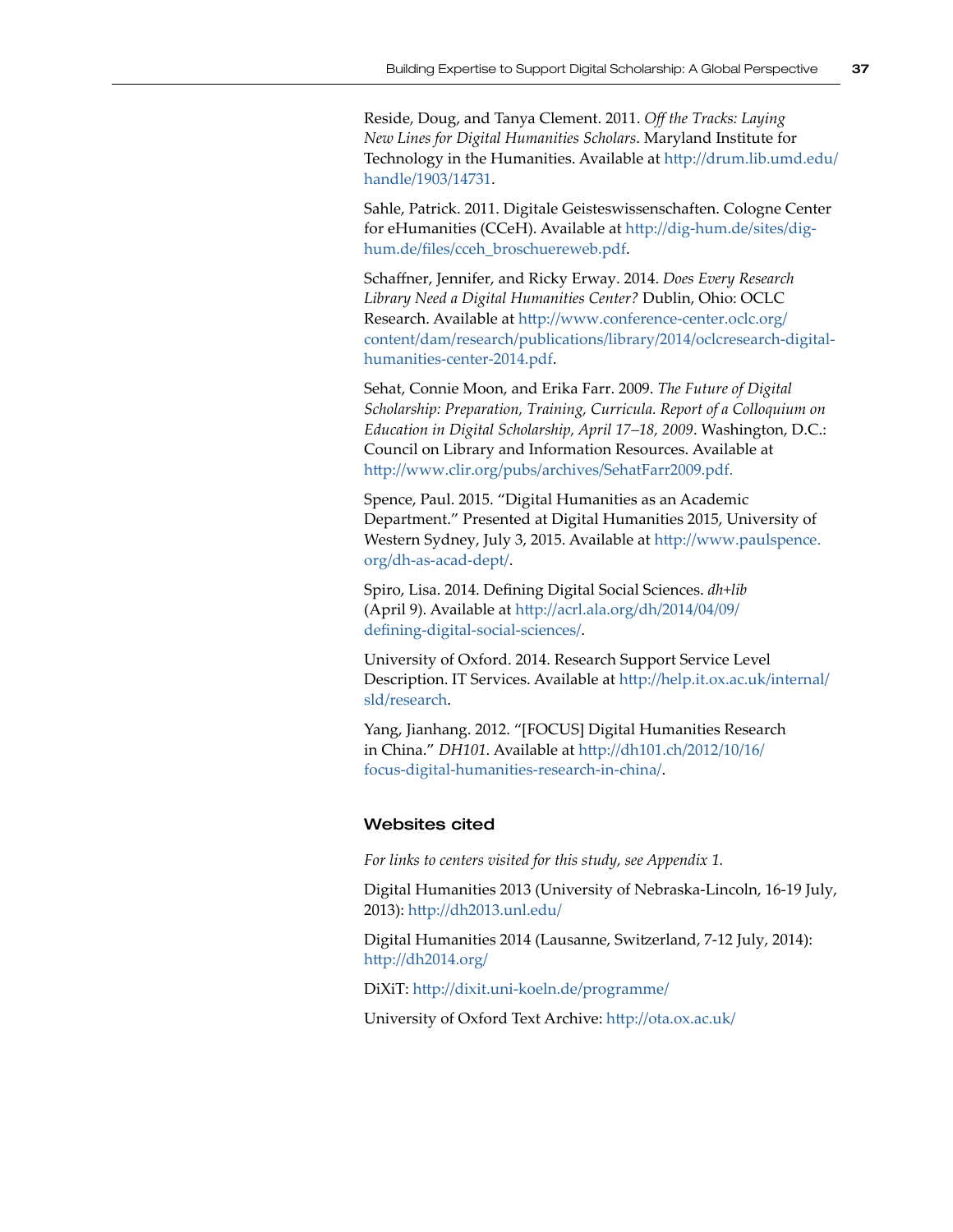#### Related Reading

#alt-ac in Context. (n.d.). Available at [http://mediacommons.](http://mediacommons.futureofthebook.org/alt-ac/alt-ac-context) [futureofthebook.org/alt-ac/alt-ac-context](http://mediacommons.futureofthebook.org/alt-ac/alt-ac-context).

Chen, Kuang-hua, and Bi-Shin Hsueh. 2014. Exploring Regional Development of Digital Humanities Researches: A Case Study for Taiwan. *Journal of Data Mining & Digital Humanities* 17 (June 24). Available at http://jdmdh.episciences.org/17.

Hirsch, Brett D. 2012. ‹/Parentheses›: Digital Humanities and the Place of Pedagogy. In Brett D. Hirsch, ed., *Digital Humanities Pedagogy: Practices, Principles and Politics*, 3–30. Open Book Publishers.

Maron, Nancy. The Department of Digital Humanities (DDH) at King's College London 2011. Ithaka S+R, 2011. Available at http:// sr.ithaka.org/research-publications/ddh-kings-college-london.

Nowviskie, Bethany. 2012. A Digital Boot Camp for Grad Students in the Humanities. *Chronicle of Higher Education* (April 29). Available at <http://chronicle.com/article/A-Digital-Boot-Camp-for-Grad/131665/>.

"Oxford Text Archive." Wikipedia, the Free Encyclopedia. Last modified March 9, 2013. Available [http://en.wikipedia.org/w/index.](http://en.wikipedia.org/w/index.php?title=Oxford_Text_Archive&oldid=543053833) [php?title=Oxford\\_Text\\_Archive&oldid=543053833](http://en.wikipedia.org/w/index.php?title=Oxford_Text_Archive&oldid=543053833).

Wenger, Etienne. 2011. "Communities of Practice: A Brief Introduction." Available at [http://wenger-trayner.com/wp-content/](http://wenger-trayner.com/wp-content/uploads/2012/01/06-Brief-introduction-to-communities-of-practice.pdf) [uploads/2012/01/06-Brief-introduction-to-communities-of-practice.](http://wenger-trayner.com/wp-content/uploads/2012/01/06-Brief-introduction-to-communities-of-practice.pdf) [pdf](http://wenger-trayner.com/wp-content/uploads/2012/01/06-Brief-introduction-to-communities-of-practice.pdf).

Xia, Jingfeng, and Minglu Wang. 2014. "Competencies and Responsibilities of Social Science Data Librarians: An Analysis of Job Descriptions." *College & Research Libraries* 75(3): 362–88.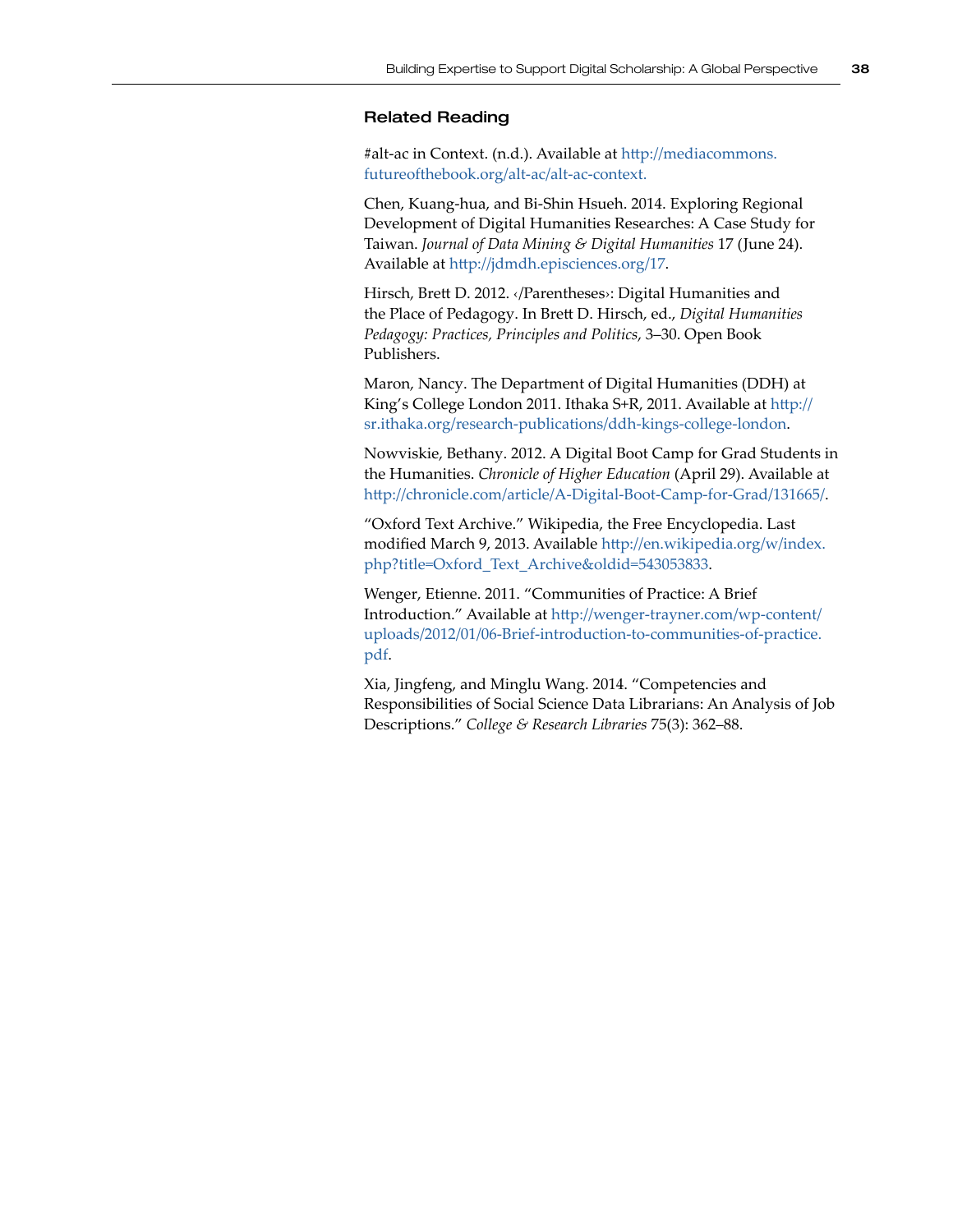To give readers a sense of the scope of our study, we offer<br>brief descriptions of participating organizations. In many<br>instances, we interviewed faculty, students, or staff at mu brief descriptions of participating organizations. In many instances, we interviewed faculty, students, or staff at multiple organizations affiliated with a particular university, so we include all those with a focus on digital humanities or digital social science here. To protect interviewees' confidentiality, we drew from publicly available information such as organizational websites in preparing these summaries.

## Beijing Guoxue Times Culture Co. Ltd (affiliated with Capital Normal University), China

[Beijing Guoxue Times Culture Co](http://www.guoxue.com/). ranks as one of the most unique digital humanities organizations we visited. While the organization is affiliated with Capital Normal University in Beijing, it is a forprofit digital humanities business corporation that issues public stock on China's stock market. Its main business is to digitize Chinese manuscripts and rare books and sell the collections and associated digital services and tools.

#### Centre for Internet and Society, India

[The Centre for Internet and Society](http://cis-india.org/) (CIS) is a nonprofit organization, based in Bengaluru and Delhi, that undertakes interdisciplinary research on Internet and digital technologies from policy and academic perspectives. The areas of focus include digital accessibility for persons with diverse abilities, access to knowledge, intellectual property rights, openness (including open data, free and open source software, open standards, open access to scholarly literature, open educational resources, and open video), Internet governance, telecommunication reform, digital privacy, and cybersecurity. The academic research at CIS seeks to understand the reconfigurations of social and cultural processes and structures as mediated through the Internet and digital media technologies, with a thematic focus on the histories of the Internet, digital knowledge, data systems, networked practices, and web cultures. Through its diverse initiatives, CIS seeks to explore, intervene in, and advance contemporary discourse and practices around the Internet, technology, and society in India and abroad.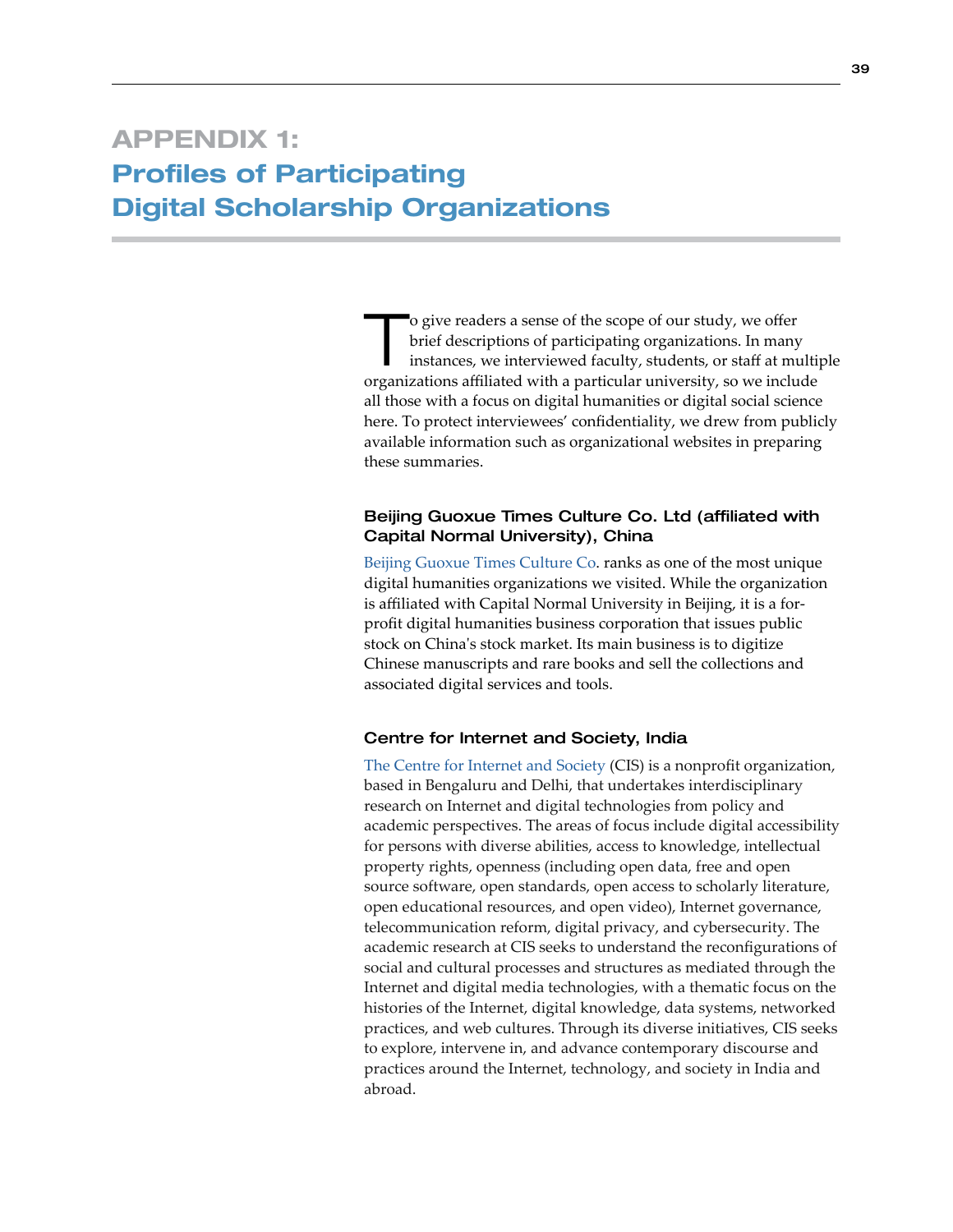#### Fudan University, China

The [Research Center on History and Geography](http://yugong.fudan.edu.cn/) is located in the Institute of Chinese Historical Geography at Fudan University. This well-established interdisciplinary center is connected with institutions within and beyond China. The center's research and teaching focus is on using GIS technologies in historical geography research. The center is a founding member of an international digital humanities project known as CHGIS (China Historical GIS).

#### George Mason University, United States

George Mason University's [Roy Rosenzweig Center for History](http://chnm.gmu.edu/)  [and New Media](http://chnm.gmu.edu/) (RRCHNM) uses digital media and computer technology to "democratize history." The center aims to preserve and promote history online, and to advance historical education across the United States and the world. Part of the Department of History and Art History, the center opened its doors in 1994 under the founding direction of Roy Rosenzweig. Currently, more than 35 scholars, developers, designers, researchers, and graduate and undergraduate students work together to create software and websites that are freely available to the public. Those projects are shaped by collaborations with universities, schools, libraries, archives, museums, and communities, and are funded by grants from government agencies and private organizations.

Major projects include open source software such as Zotero (a tool to manage citations and to gather full text, web pages, images, and other resources) and Omeka (a content management system for building online collections and exhibits); resources for teachers, such as Teachinghistory.org (a clearinghouse for K-12 US history); online collections such as the Papers of the War Department, 1784- 1800 (which includes a platform for crowdsourced transcription); collecting sites, such as the September 11 Digital Archives; and interpretative sites, such as Histories of the National Mall.

In 2008, the center held the first THATCamp, an open, inexpensive unconference for humanists and technologists at all skill levels to meet and build together. Since that first event, more than one hundred THATCamps have been held around the world.

## GESIS—Leibniz-Institute for the Social Sciences, Germany

Founded in 1986 as the German Social Science Infrastructure Services, [GESIS-Leibniz-Institute for the Social Sciences](http://www.gesis.org/en/home/) is now a single institute with locations in Mannheim, Cologne, and Berlin. GESIS provides significant infrastructure services for the social sciences, offering databases and portals, consulting on survey design and developing data management plans, support in data collection and analysis, and data archiving. Although it is not focused exclusively on digital social science, it conducts research into applied computer and information science, including computational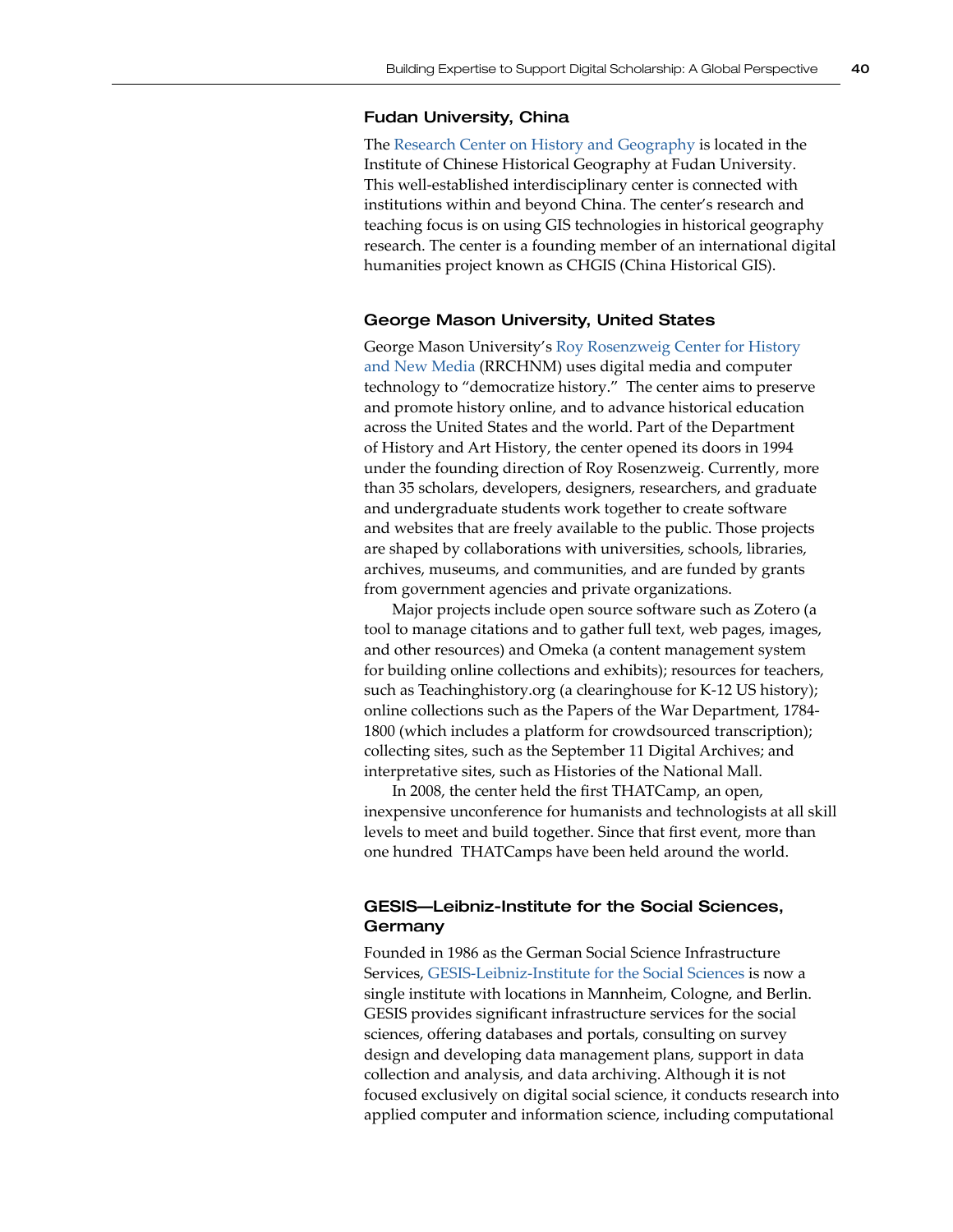social science and knowledge discovery. GESIS sponsors lectures, workshops, and training, such as methods seminars on topics such as text mining with R and multiple regression analysis.

#### Jadavpur University, India

The [School of Cultural Texts and Records](http://www.jaduniv.edu.in/view_department.php?deptid=135) at Jadavpur University was established in 2003 to facilitate interdisciplinary activities across the fields of archiving, digitization, and bibliography; textual studies; editing; and book history. Faculty and staff are engaged in a variety of work associated with documenting and digitizing endangered cultural material. Key activities include editing electronic and print manuscripts; designing and building databases, indexes, and bibliographies; recording oral history and interviews; research; and training.

The school has one of the most extensive collections of modern Bengali literary manuscripts as well as one of the largest collections of recorded North Indian classical music from the earliest times.

The school has engaged in many prominent collaborations. It has executed five projects for the British Library's Endangered Archives project and has collaborated in preparing a complete electronic text of the Australian poet Charles Harpur's manuscripts, and of the manuscript of Thomas Hardy's *The Return of the Native*. The school's most substantial achievement to date is the Tagore Online Variorum Project, which led to the creation of Bichitra (lit. "the various"), the biggest integrated knowledge site devoted to any author in any language. It has also made great progress with its ongoing Short-Title Catalogue of Bengali books.

The school currently delivers a certificate course in editing and publishing. It also runs a course in digital humanities, the first in India, currently funded by the University Grants Commission.

Jadavpur's [Media Lab](http://www.medialabju.org/) was opened by the Department of Film Studies in July 2008 in the newly built Gandhi Bhavan. Lab staff are engaged in building research databases and digitizing documents related to Indian cinema and media. The lab also delivers training workshops in film, new media, and digital humanities. The Media Lab houses the Future of Celluloid project supported by the Navajbai RatanTata Trust (NRTT) under its Arts and Culture program. In addition, the lab is working on a major online annotated database on Indian cinema, available at [www.indiancine.ma](http://www.indiancine.ma). The Media Lab hopes to bring together the skills of the scholar and the artist, the critic and the activist, into one process of creative learning.

#### Kings' College London, United Kingdom

Kings' College London's engagement in digital humanities dates back to the 1970s. In 2002, the Centre for Computing in the Humanities became an academic department (later renamed the [Department of Digital Humanities](http://www.kcl.ac.uk/artshums/depts/ddh/index.aspx) [DDH]) in what is now the Faculty of Arts & Humanities, making it one of the few (and first)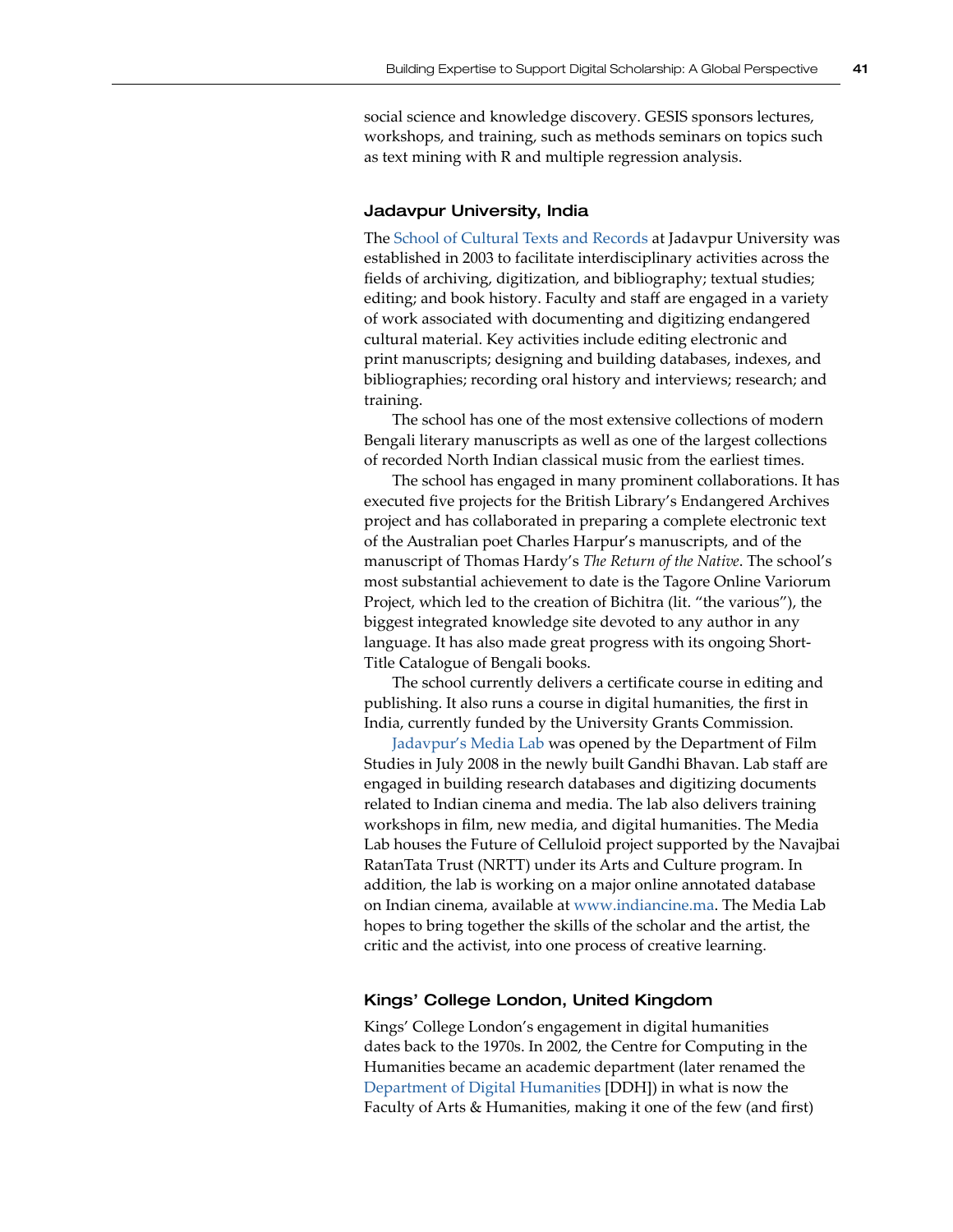academic departments devoted to DH. Since its founding, DDH has seen a "marked shift in character from a unit dominated by research grants—which allowed us to develop a lot of expertise in digital methods and tools, and gave us widespread experience working with partners in other humanities departments (including history, classics, English, Spanish & Portuguese, and music) at KCL and beyond—to an academic department with a more balanced portfolio of research grants and teaching" (Spence 2015). Ranked first in the United Kingdom (along with the [Department of Culture, Media &](http://www.kcl.ac.uk/artshums/depts/cmci/index.aspx)  [Creative Industries](http://www.kcl.ac.uk/artshums/depts/cmci/index.aspx)) for "research power" by the [Research Excellence](http://www.ref.ac.uk/)  [Framework](http://www.ref.ac.uk/), DDH collaborates on a number of research projects in areas such as digital preservation, digital culture, the development of digital knowledge environments, digital libraries, and digital archives. DDH offers several degree programs, including a PhD in digital humanities (the first in the United Kingdom) as well as master of arts degrees in digital asset and media management, in digital humanities, and in [digital culture and society](http://www.kcl.ac.uk/artshums/depts/ddh/study/pgt/madcs/index.aspx). It recently launched an undergraduate degree program in digital culture.

#### National Taiwan University, Taiwan

Founded in 2007, National Taiwan University'[s Research Center for](http://www.digital.ntu.edu.tw/en/)  [Digital Humanities](http://www.digital.ntu.edu.tw/en/) (RCDH) is somewhat unique in being led by a distinguished professor of computer science who was formerly the university librarian. RCDH has built 33 digital archives of Chinese language materials (such as the Taiwan History Digital Library) along with related search systems and tools. Through ongoing collaborations with humanities researchers, RCDH develops a system methodology that enables the exploration of the contexts surrounding documents (Hsiang 2015). RCDH hosts as an annual event—the International Conference of Digital Archives and Digital Humanities—which is entering its sixth year. Through its partnership with National Taiwan University Press, RCDH publishes the series *Digital Humanities* and other digital archives-related publications.

#### Red de Humanities Digitales, Mexico

[Red de Humanities Digitales](http://humanidadesdigitales.net/), or RedHD, was founded in June 2011 by Mexican researchers who wanted to nurture the growth of digital humanities research and education across Mexico and Latin America. When RedHD was established, there were no digital humanities conferences or centers in Mexico, although there were dispersed digital humanities scholars (Galina Russell 2012). Rather than being a center based at a university, RedHD is a *network* that promotes digital humanities, facilitates training, and develops guidelines for digital humanities projects. It builds community through a multiauthor blog and events such as the 2ª Encuentro de Humanistas Digitales conference and an ongoing digital humanities seminar made available through video conferencing. In 2018, it will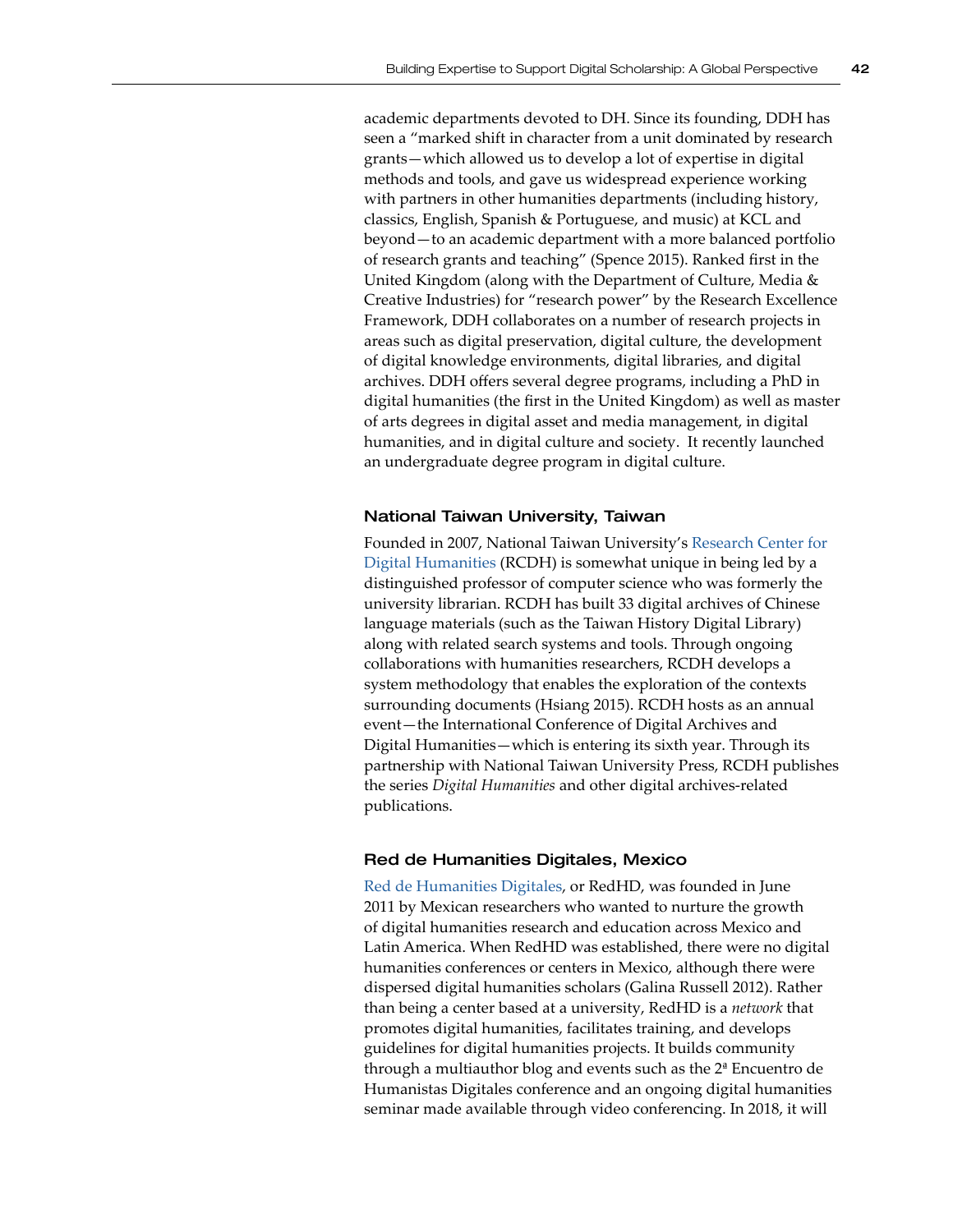host the international digital humanities conference in Mexico City in alliance with El Colegio de México and the Universidad Nacional Autónoma de México.

#### Stanford University, United States

At Stanford, the Center for Spatial and Textual Analysis (CESTA) fosters collaboration among digital humanities labs and projects. In addition, digital social science activities are coordinated by the Center for Computational Social Science. Stanford's library is involved in both organizations, particularly through the work of academic technology specialists.

- Supported by the office of the dean of research at Stanford, the Center for Spatial and Textual Analysis (CESTA) brings together the Spatial History Project, Humanities+Design, the Literary Lab, and, most recently (after our visit), the Poetic Media Lab. While the [Spatial History Project](https://web.stanford.edu/group/spatialhistory/cgi-bin/site/page.php?id=1) focuses on understanding space through the production of visualizations, the [Literary Lab](http://litlab.stanford.edu/) uses computational methods to study literature. [Humanities+Design]( http://hdlab.stanford.edu/about/) draws upon computer science and design as well as the humanities to foster the development of new technologies for exploring and interpreting humanistic data. Across its labs, CESTA emphasizes interdisciplinary collaboration; all three labs involve students working in collaboration with faculty and staff. CESTA lays out specific guidelines for student work that emphasize both obligations (such as clear communication) and opportunities (such as gaining "deliverables" from their work, e.g., publications and new skills). In 2014, CESTA launched a graduate certificate in digital humanities that requires a core course in Spatial History, Literary Lab, or Humanities+Design, as well as an additional course in a subject such as network analysis and either an independent or collaborative research project.
- Part of the [Institute for Research in the Social Sciences,](https://iriss.stanford.edu/) the [Center](https://css-center.stanford.edu/)  [for Computational Social Science](https://css-center.stanford.edu/) (CSS) promotes research and education in the informed, theoretically sophisticated application of computational techniques to data on social phenomena. The center sponsors a summer workshop on computational techniques for social science graduate students, offers research funding for graduate students, and provides a CSS certificate for graduate students in social science.
- Stanford Library is well-represented at both CSS and CESTA and in digital humanities and computational social science research more generally through the work of its Academic Technology Specialists, Social Science Data and Software (SSDS) group, digital humanities developers, and hText: Humanities Text Services. All now belong to Stanford Library's [Center for Interdisciplinary](http://library.stanford.edu/research/center-interdisciplinary-digital-research-cidr)  [Digital Research](http://library.stanford.edu/research/center-interdisciplinary-digital-research-cidr) (CIDR), which provides technical and project design support for faculty research, serves as a hub for sharing knowledge about digital methods, and produces research in DH and CSS. Stanford's academic technology specialists bring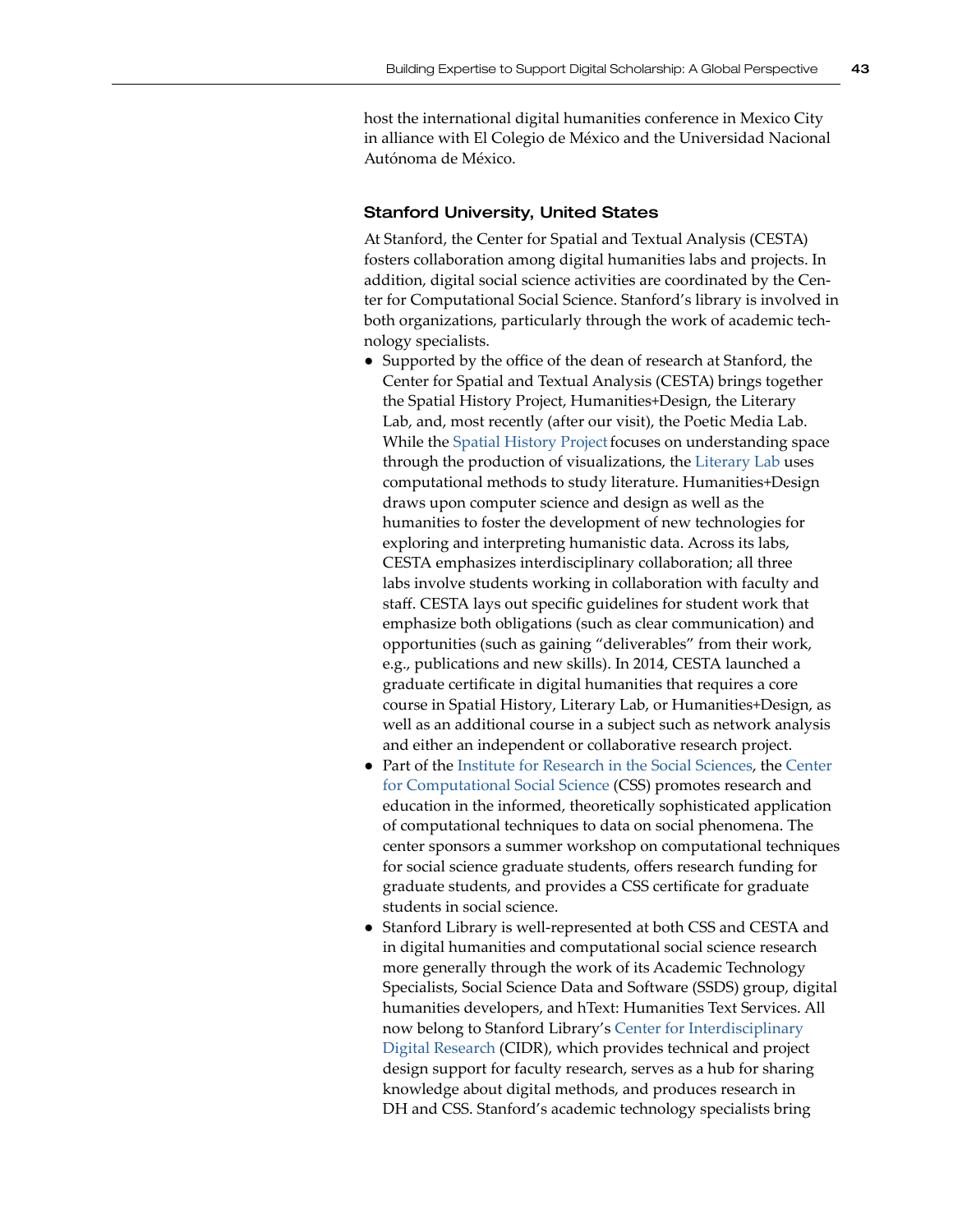together technical and disciplinary expertise, collaborating with faculty and staff in particular departments and programs (including CESTA and the Institute for Research in the Social Sciences) on the innovative use of technology in research and learning (Coleman 2014). [The Social Science Data and Software](https://ssds.stanford.edu/) (SSDS) group provides training, consulting, and support to researchers in acquiring, curating and preserving social science data and using quantitative and qualitative analysis software. hText offers text-related services for humanities research, such as curating and preserving digital library collections and providing training and outreach.

#### University of Cologne, Germany

One of the largest universities in Germany, the University of Cologne has worked in digital humanities for about 15 years and has two professorships focused on digital humanities (including the first in Germany). Cologne offers several degree programs in digital humanities, including an MA/BA in information processing in the humanities, MA/BA in media computer science, and an IT certificate from the Faculty of Arts and Humanities (Sahle 2011). Centers of activity in digital humanities at Cologne include the following:

- The [Cologne Center for eHumanities](http://www.cceh.uni-koeln.de/) (CCEH). Part of the Faculty of Arts at the University of Cologne, CCEH aims to support ongoing research projects; build capacity through workshops, lectures and other activities; coordinate education programs; and raise the visibility of DH at Cologne ("Ausgangslage"). As a contractual partner of the North Rhine-Westphalian Academy of Sciences and Arts, CCEH contributes to projects such as Das altägyptische Totenbuch - Ein digitales Textzeugenarchiv. Many of CCeH's projects result from collaborating with local faculty and with other institutions. CCEH coordinates the [Digital Scholarly](http://dixit.uni-koeln.de/)  [Editions Initial Training Network](http://dixit.uni-koeln.de/) (DiXiT), which involves partners in Sweden, the Netherlands, the United Kingdom, Austria, Ireland, Belgium, Italy, and France. Funded through Marie Curie Actions within the European Commission's 7th Framework Programme, DiXiT provides research fellowships and coordinated training programs in digital scholarly editing to early stage and experienced researchers.
- The [Cologne Data Center for the Humanities](http://dch.phil-fak.uni-koeln.de/startseite.html?&L=1), coordinated by the CCEH and supported by the Faculty of Arts of the University of Cologne, provides secure long-term backup, access and presentation of humanities research at the University of Cologne and partners.
- [The Cologne Digital Archaeology Laboratory](http://www.zakmira.uni-koeln.biz/node/23) (CoDArchLab) develops and maintains [Arachne](http://arachne.uni-koeln.de/arachne3/drupal/), the central archaeological database of the German Archaeological Institute and the Archaeological Institute of the University of Cologne, along with other database projects. Students from Cologne's digital humanities programs often work at CoDArchLab.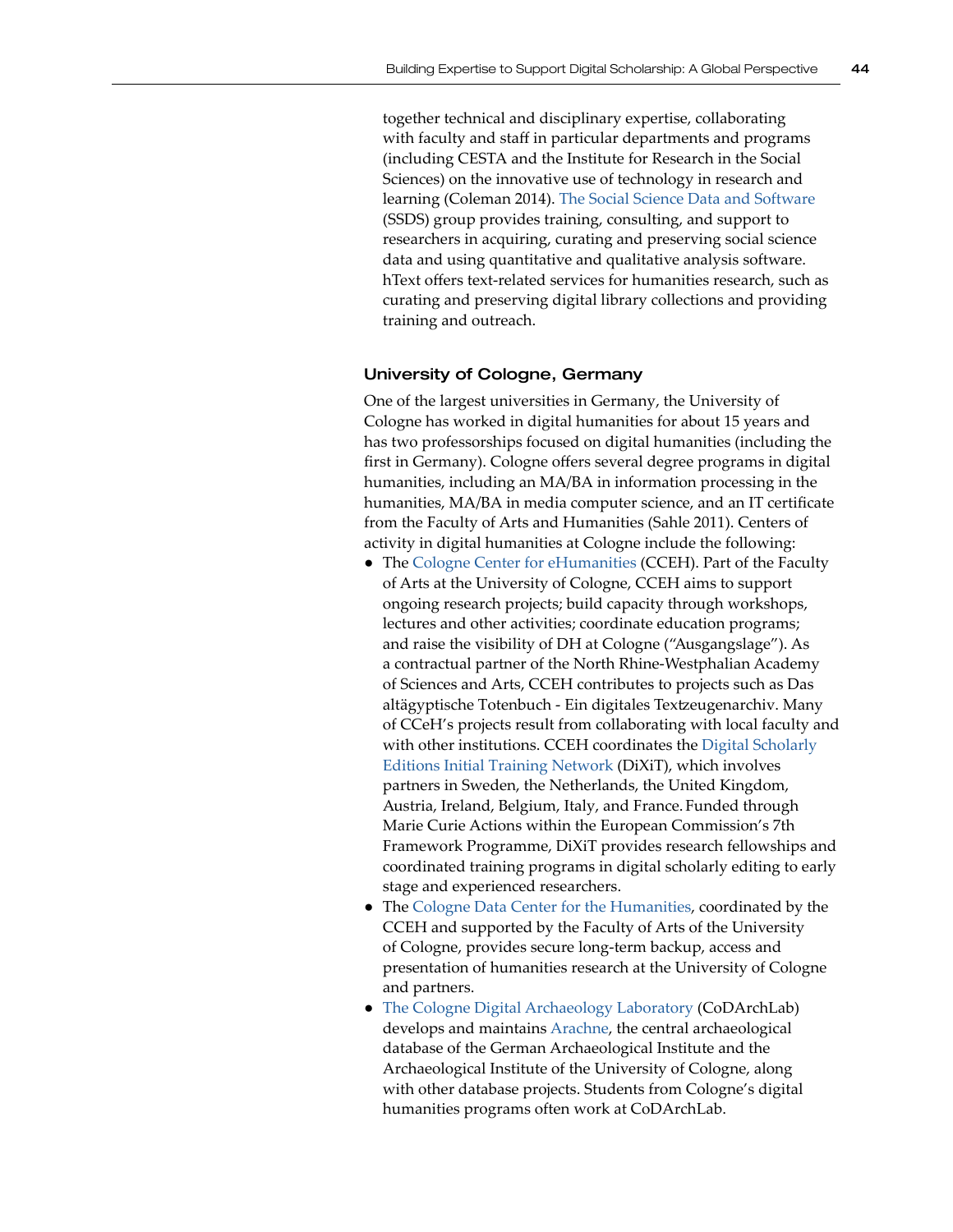#### University of Maryland, United States

The [Maryland Institute for Technology in the Humanities](http://mith.umd.edu/) (MITH) is a leading digital humanities center specializing in large-scale text and image analytics for cultural heritage collections. The institute supports the exploration and visualization of digital materials, digital curation and preservation, linked data, and data publishing.

Jointly supported by the University of Maryland College of Arts and Humanities and the University of Maryland Libraries, MITH engages in deeply interdisciplinary work "at the intersection of technology and humanistic inquiry." The composition of the team working in the institute reflects that collaborative nature (with two literature professors, a librarian, a historian, a computational linguist, and several talented staff colleagues.)

The institute's team members are active in applied research. They develop and support tools for preserving and archiving cultural heritage artifacts. They actively promote both "vintage computing" and data publishing to support and reveal scholarly work.

The MITH team is also actively involved in public programming and educational opportunities. They host an intensive program of conferences, lectures, fellowships, workshops, and weekly seminars.

The [University of Maryland Libraries](http://www.lib.umd.edu/) is one of the great research library systems in the United States. The library holds approximately 1.2 million books. The main library, McKeldin, is home to both the Terrapin Learning Commons and the John and Stella Graves MakerSpace.

#### University of Oxford, United Kingdom

Rather than consolidating expertise in a single center, Oxford (itself a decentralized institution) takes a networked approach to digital humanities, linking researchers and practitioners primarily at the Oxford Internet Institute, Oxford e-Research Centre, IT Services, the Bodleian Libraries, the Humanities Division, Oxford museums, and The Oxford Research Centre in the Humanities (TORCH). The Digital.Humanities @ Oxford website highlights researchers, projects and units, as well as support for digital humanities projects and events such as lectures and workshops. Our interviews focused on the following:

● **IT Services:** Long engaged in digital humanities, [IT Services](https://www.it.ox.ac.uk/) has hosted the [Oxford Text Archive,](http://ota.ox.ac.uk/) the British National Corpus and other significant digital humanities projects and collections. IT Services provides digital humanities consulting and support, offering expertise in areas such as open standards, database design and development, XML encoding, text encoding, and "developing IT aspects of funding proposals" (University of Oxford 2014). It also created the [Digital Humanities at Oxford](http://digital.humanities.ox.ac.uk/dhoxss/)  [Summer School,](http://digital.humanities.ox.ac.uk/dhoxss/) which offers week-long workshops for academics, students, project managers, technologists, librarians and others on topics such as crowdsourcing and humanities data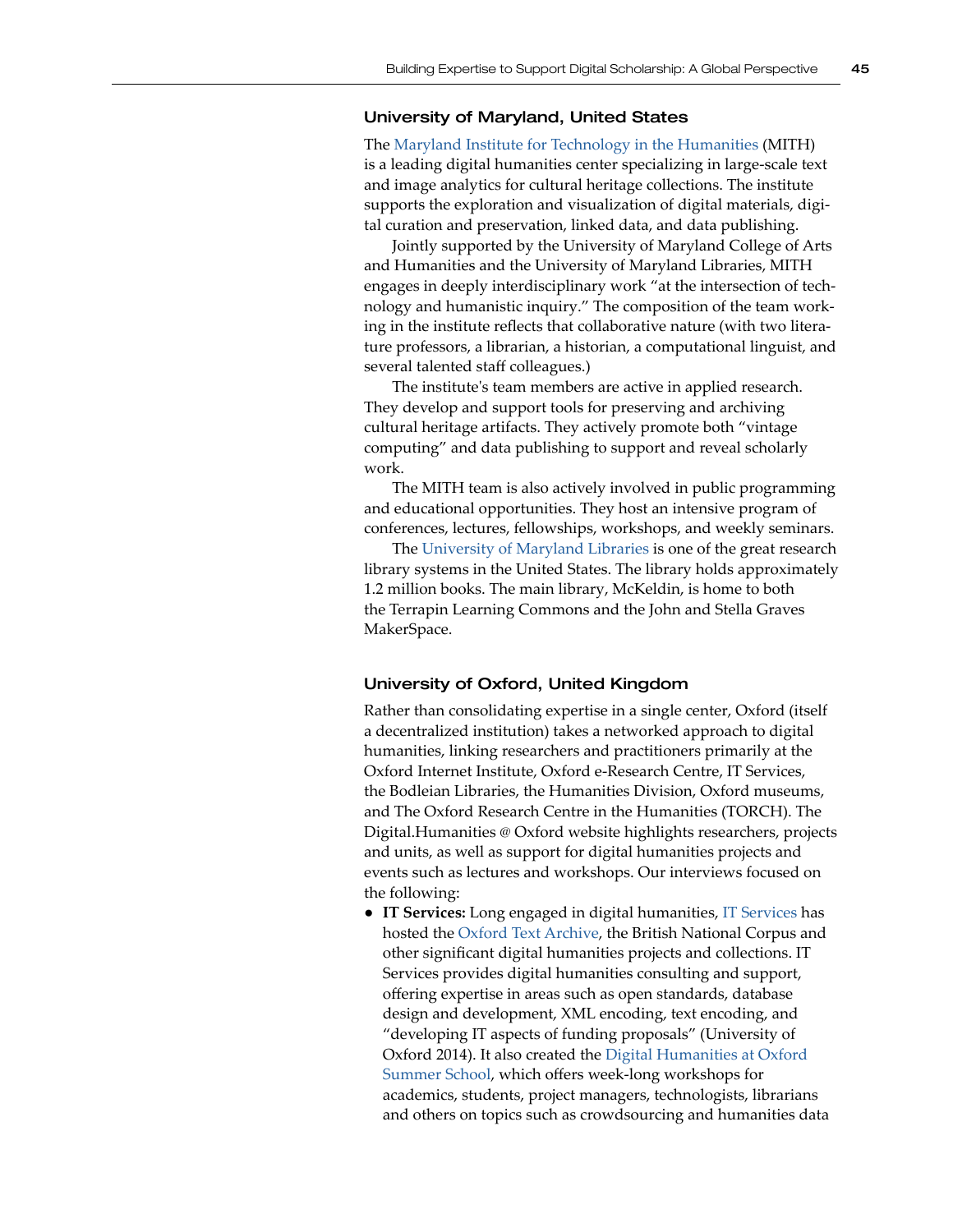and is run by stakeholders from across the institution.

- **Oxford e-Research Centre:** Established in 2006, the [Oxford](http://www.oerc.ox.ac.uk/)  [e-Research Centre](http://www.oerc.ox.ac.uk/) develops collaborative, interdisciplinary digital research projects and research infrastructure across the disciplines, including humanities, social sciences, and sciences. It emphasizes collaboration among researchers from different disciplines and among disciplinary experts and technologists. Its research areas include scientific computing, data management, e-Infrastructure, visual computing, and web science/social machines.
- **Oxford Internet Institute:** Founded in 2001, the [Oxford Internet](http://www.oii.ox.ac.uk/)  [Institute](http://www.oii.ox.ac.uk/) (OII) researches the Internet's impact on society. Though based in social science, this department includes faculty not only from political science, sociology, anthropology, law, economics, communications, and geography, but also from computer science, physics, informatics, history, and development. Research themes include digital government and politics; Internet and society; information geographies and economies; science, learning, and technology; and Internet governance, regulation, and ethics. OII offers a MSc in Social Science of the Internet and a DPhil in Information, Communication and the Social Sciences.

#### University of Victoria, Canada

The University of Victoria has distinguished itself as a leading Canadian university in digital humanities based on research projects such as INKE (Implementing New Knowledge Environments), labs such as the Electronic Textual Cultures Lab (ETCL) and MakerLab in the Humanities, and status as the host of the annual [Digital](http://www.dhsi.org/)  [Humanities Summer Institute](http://www.dhsi.org/) (DHSI).

- **Electronic Textual Cultures Lab:** The [ETCL](http://etcl.uvic.ca/) supports teaching, research, and service exploring "the past, present, and future of textual communication"; it also serves as the hub for digital humanities activities at the University of Victoria and beyond, coordinating DHSI and INKE.It provides an intellectual home for approximately 20 faculty, staff and students and has hosted more than 60 visiting scholars to date. ETCL organizes events such as brown bag lunch sessions, Nuts and Bolts of DH Discussions, and visiting speakers (some of whom participate in DHSI). Projects include Iter Community, which provides an environment for creating research communities focused on the Middle Ages and Renaissance; the Renaissance Knowledge Network (ReKN); and A Social Edition of the Devonshire Manuscript.
- **Digital Humanities Summer Institute:** Since 2004, the University of Victoria has hosted the well-respecte[d DHSI](http://www.dhsi.org/), which provides courses in areas such as text encoding, database development, electronic literature, physical computing, and digital pedagogy as well as community events such as lectures, colloquia, and receptions. DHSI drew more than 750 students in 2015. In 2016, DHSI will offer more than 40 week-long summer courses. The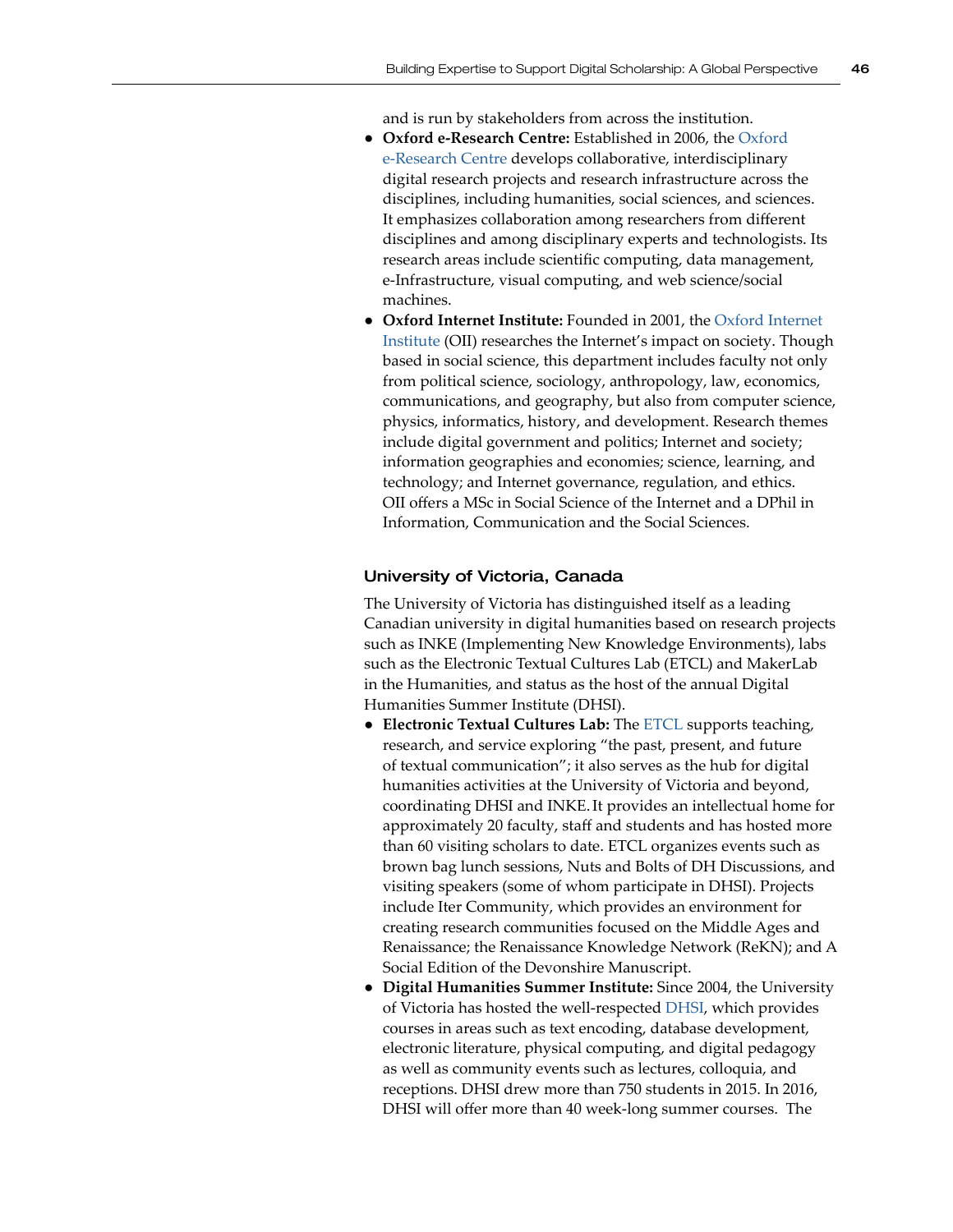University of Victoria offers a [graduate certificate in digital](http://www.uvic.ca/humanities/english/graduate/graduate-certificates/dhum-certificate/index.php)  [humanities](http://www.uvic.ca/humanities/english/graduate/graduate-certificates/dhum-certificate/index.php) that gives credit for courses taken through DHSI and other members of the DH Training Network.

- **INKE**: Funded by the Social Sciences and Humanities Research Council (SSHRC) Major Collaborative Research Initiatives Program, INKE brings together researchers at multiple institutions and in a range of disciplines to study the future of reading and the book. INKE's international research group involves 35 researchers at 20 institutions working in research clusters focused on engagement, modelling, interface, and integration. INKE members develop models, prototypes, and interfaces that support new ways of reading and analyzing and producing texts. They also publish and present work on topics such as social knowledge creation, the digital book, academic prototyping, and research collaboration.
- **Maker Lab in the Humanities**: Launched in 2012, the [Maker](http://maker.uvic.ca/)  [Lab in the Humanities](http://maker.uvic.ca/) brings together "cultural criticism and comparative media studies with computation, prototyping, electronics, and experimental methods," serving as a humanities research lab and collaborative makerspace. It provides tools, space, educational opportunities, and community to facilitate faculty and graduate and undergraduate students developing range of projects, such as Kits for Cultural History, open source kits that allow users to reconstruct old technologies and media.
- **Humanities Computing and Media Centre (HCMC):** The [HCMC](https://hcmc.uvic.ca/index.php) grew out of the University of Victoria's Language Centre and is sponsored by the university's Faculty of Humanities. It assists researchers in applying for grants, planning projects, developing software, and overseeing contract work; it also helps instructors in developing educational websites and software.

## University of Virginia, United States

Since the 1990s, the University of Virginia has been recognized as a leader in digital humanities, reflecting the success of projects such as Valley of the Shadow and the Rossetti Archive. Rather than there being a single center for digital scholarship, several organizations offer expertise in areas such as spatial humanities, XML, programming, web development, multimedia, and high performance computing. These include:

- **Digital Media Lab**: Based in the University of Virginia Library, the [Digital Media Lab](https://www.library.virginia.edu/blog/libraries/dml/) offers consulting, training, and facilities in digital media, drawing on staff expertise in areas such as "digital imaging, audiovisual production and post-production, physical interactivity, 2D/3D animation, mobile technologies, as well as visualization and delivery of media content."
- **Institute for Advanced Technology in the Humanities (IATH):** Founded in 1992[, IATH s](http://www.iath.virginia.edu/)upports the integration of information technology into humanities research by offering consulting and technical support. Through its longstanding fellowship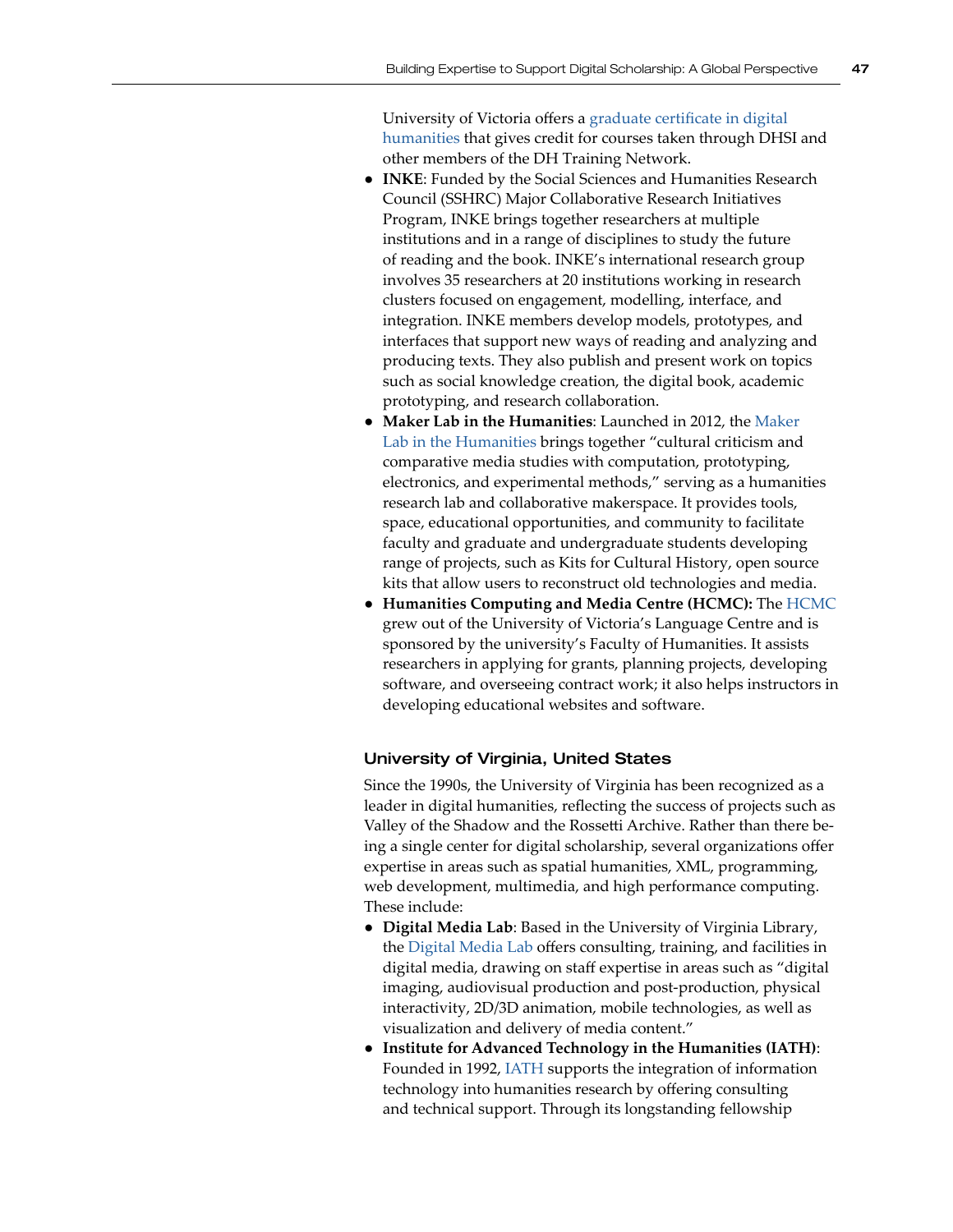program, IATH partners with faculty in developing scholarly projects, working intensely with them in conceptualizing and implementing projects.

- **Scholars' Lab**: Based in the University of Virginia Library, [Scholars' Lab](http://scholarslab.org/about/) grew out of three previous centers at UVA, the Electronic Text Center, GeoStat Center, and the Research Computing Support center (Nowviskie 2012). Scholars' Lab faculty and staff consult with advanced students and researchers on projects in GIS, digital humanities, and scholarly making. Through its Praxis Program, Scholars' Lab offers a year-long paid apprenticeship in which a cohort of graduate students, mentored by staff, collaborate to develop a digital scholarly resource, in the process learning how to design and manage projects, program, create user interfaces, communicate online, and more.
- **SHANTI**: Sciences, Humanities & Arts Network of Technological Initiatives ([SHANTI\)](http://shanti.virginia.edu/wordpress/?page_id=414) provides a "digital ecology" to support the integration of information technology into research and learning across the university, offering tools and expertise for web publishing, media management, visualization, and more.
- **UVACSE**: University of Virginia Advanced Computing Services and Engagement ([UVACSE](http://uvacse.virginia.edu/)) provides consultation, education, and technical expertise in support of high performance computing. Staff assist researchers in realizing computationally intensive projects, such as through optimizing code and developing programming solutions. UVASCE also offers a High Performance Computing (HPC) bootcamp.

#### Wuhan University, China

The Digital Humanities Research Center at Wuhan University was [founded in 2011](http://ssroff.whu.edu.cn/2011/0504/428.html) to facilitate interdisciplinary communication and collaboration across the fields of library and information science, digital publishing, text mining, information retrieval, GIS, digital cultural heritage protection, social network analysis, digital assets management, Chinese literature, and history. The center is part of the country's preeminent [School of Information Management](https://en.m.wikipedia.org/wiki/Wuhan_University_School_of_Information_Management), but researchers and faculty are drawn from interdisciplinary fields within Wuhan University, so it is unique in being a virtual research center. The center has contributed to the spread of digital humanities in China through its notable research and scientific communication activities.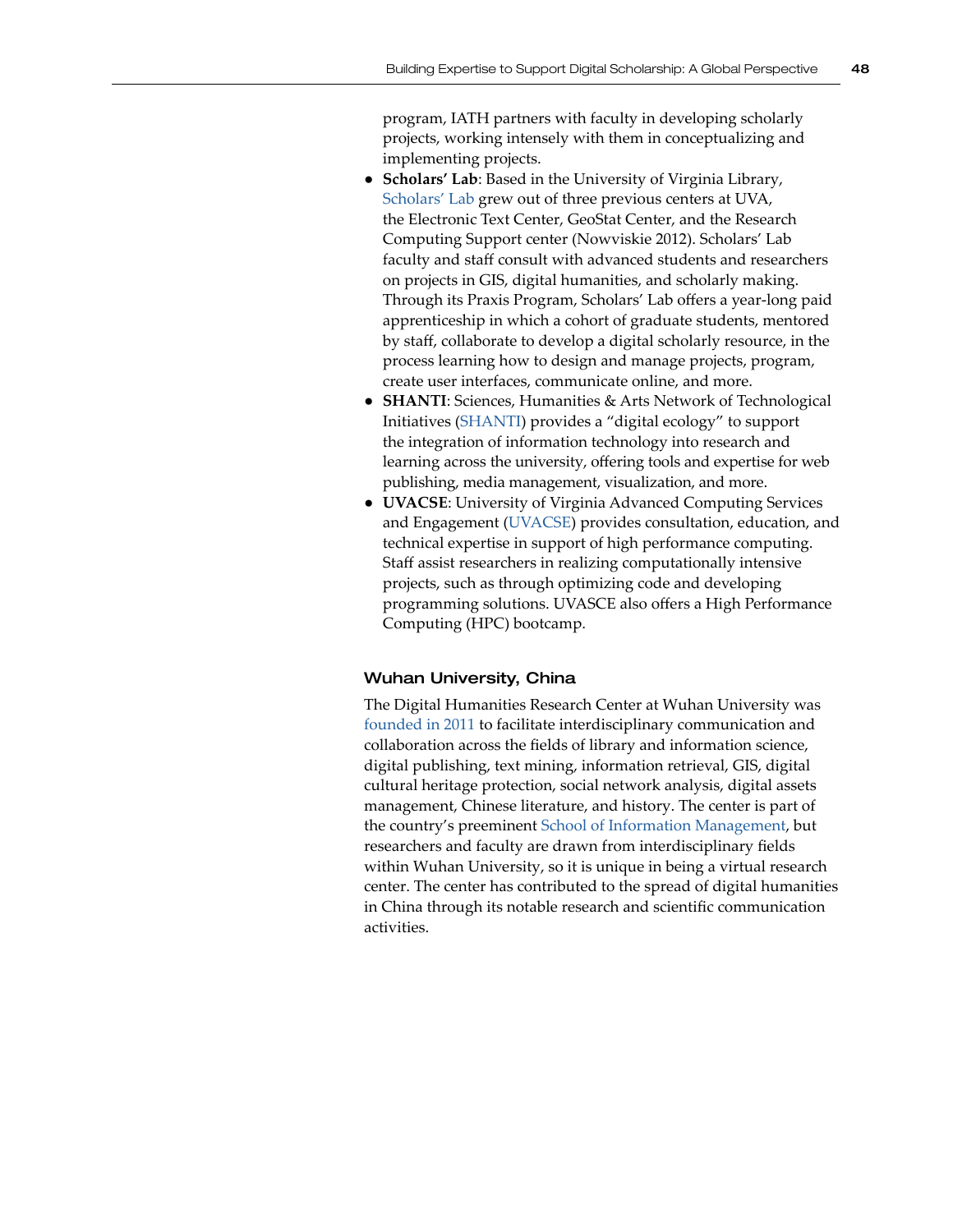# APPENDIX 2: Sample Interview Questions

*Note: Not all of these questions will necessarily be asked, and others may be added.* 

## *Questions for Center/Program Leaders and Staff*

- 1. What is the mission of your center/ department/ program?
- 2. What do you think are the key elements of the success of your center?
- 3. What challenges does your center face in accomplishing its mission?
- 4. What kind of services and programs does the center offer? Why does it focus on these areas?
- 5. What competencies and skills do your staff members currently have? What competencies and skills do you wish they had?
- 6. What incentives and support do staff receive to pursue professional development?
- 7. What sort of training and educational programs does the center offer to faculty, staff, students, and the larger community? What impact have these programs had?
- 8. How would you describe the center's culture? How does the center's culture contribute to the ability of staff, faculty, students and the larger community to generate ideas, develop expertise and share knowledge?
- 9. In an ideal world, what kind of programs would you like to see both in and beyond the university to help people develop their skills and knowledge in digital scholarship?
- 10. Where do you see your center going in the future?

## *Questions for Researchers and Students*

- 1. Tell us about your current digital scholarship project(s). What are the project's goals?
- 2. What methods are you using in developing the project?
- 3. What skills and knowledge do you need to have in order to advance your project?
- 4. How have you developed these skills and knowledge?
- 5. How has the center helped you develop your skills? What support has been most important? Is there support you wish they could provide?
- 6. To what extent has your academic training prepared you to do digital scholarship?
- 7. What training programs have you participated in or outside of the university? How effective were these programs?

## *Questions for Leaders of Educational Programs*

- 1. How do you approach developing digital scholarship curricula? What should students learn in the course of a digital scholarship graduate program? Undergraduate program (if applicable)?
- 2. What skills and knowledge do you need in order to advance your own work? How have you developed such skills and knowledge?
- 3. Are there any core competencies that digital scholars should demonstrate?
- 4. What are effective approaches to developing necessary skills and knowledge to do digital scholarship work?